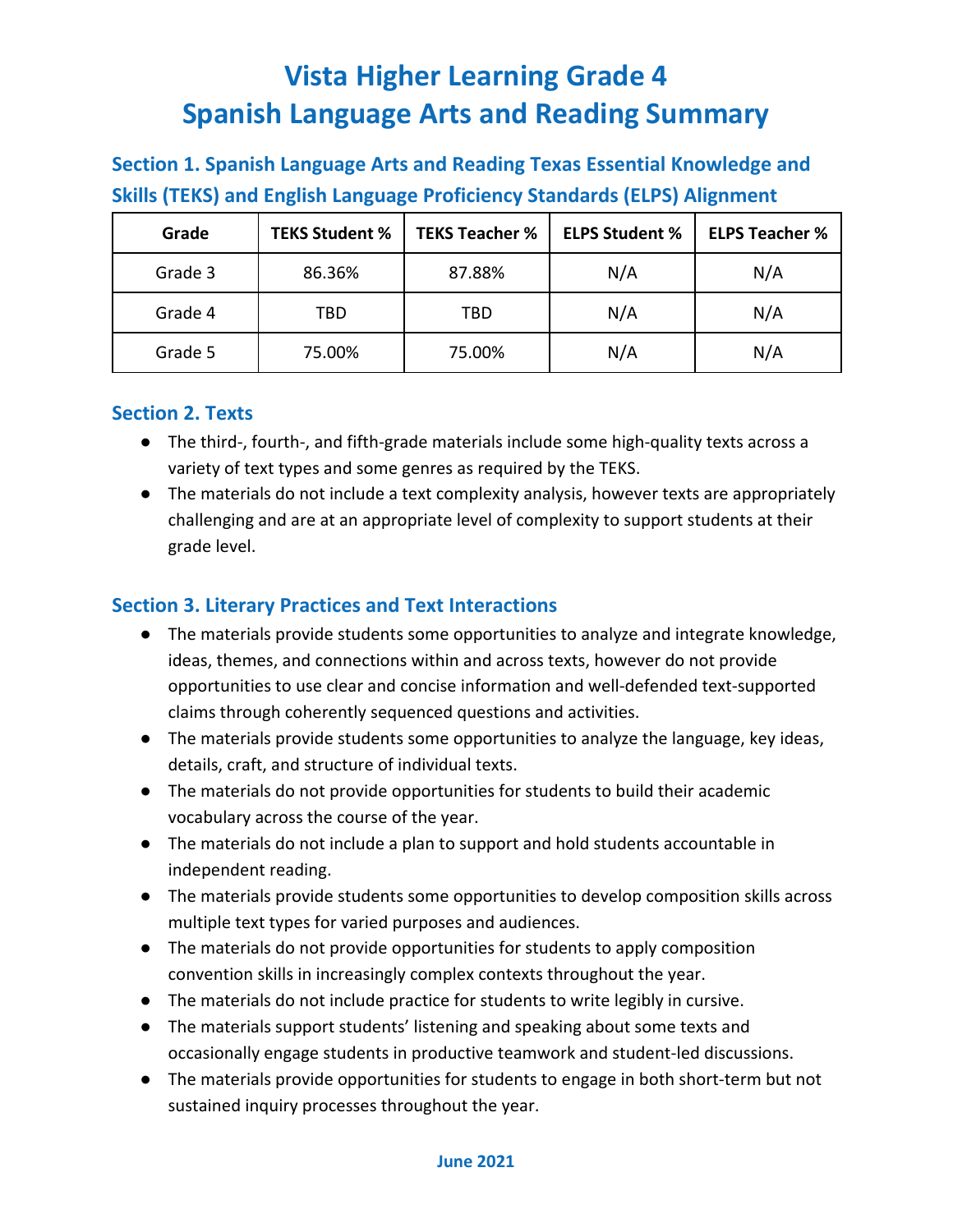● The materials do not contain interconnected tasks that build student knowledge and provide opportunities for increased independence.

#### **Section 4. Developing Foundational Skills**

- Materials provide some systematic instruction and practice of foundational skills, including opportunities for phonics and word analysis skills.
- Materials include some diagnostic tools and provide opportunities to assess student mastery, in and out of context, at regular intervals for teachers to make instructional adjustments.
- Materials provide some opportunities for students to practice and develop oral and silent reading fluency while reading a wide variety of grade-appropriate texts at the appropriate rate with accuracy and expression to support comprehension.

### **Section 5. Progress Monitoring**

- The materials include some developmentally appropriate diagnostic tools and guidance for teachers, students, and administrators to monitor progress.
- The materials include some guidance for teachers and administrators to analyze and respond to data from diagnostic tools.
- The materials include frequent, embedded opportunities for monitoring progress.

#### **Section 6. Supports for All Learners**

- The materials include guidance, scaffolds, supports, and extensions that maximize student learning potential.
- The materials provide a variety of instructional methods that appeal to a variety of learning interests and needs.
- The materials do not include supports for English Learners (EL) to meet grade-level learning expectations.

#### **Section 7. Implementation**

- The materials include year-long plans with practice and review opportunities that support instruction.
- The materials include implementation support for teachers and administrators. The implementation includes some guidance to meet variability in programmatic design and scheduling considerations.
- The materials provide some guidance on fostering connections between home and school.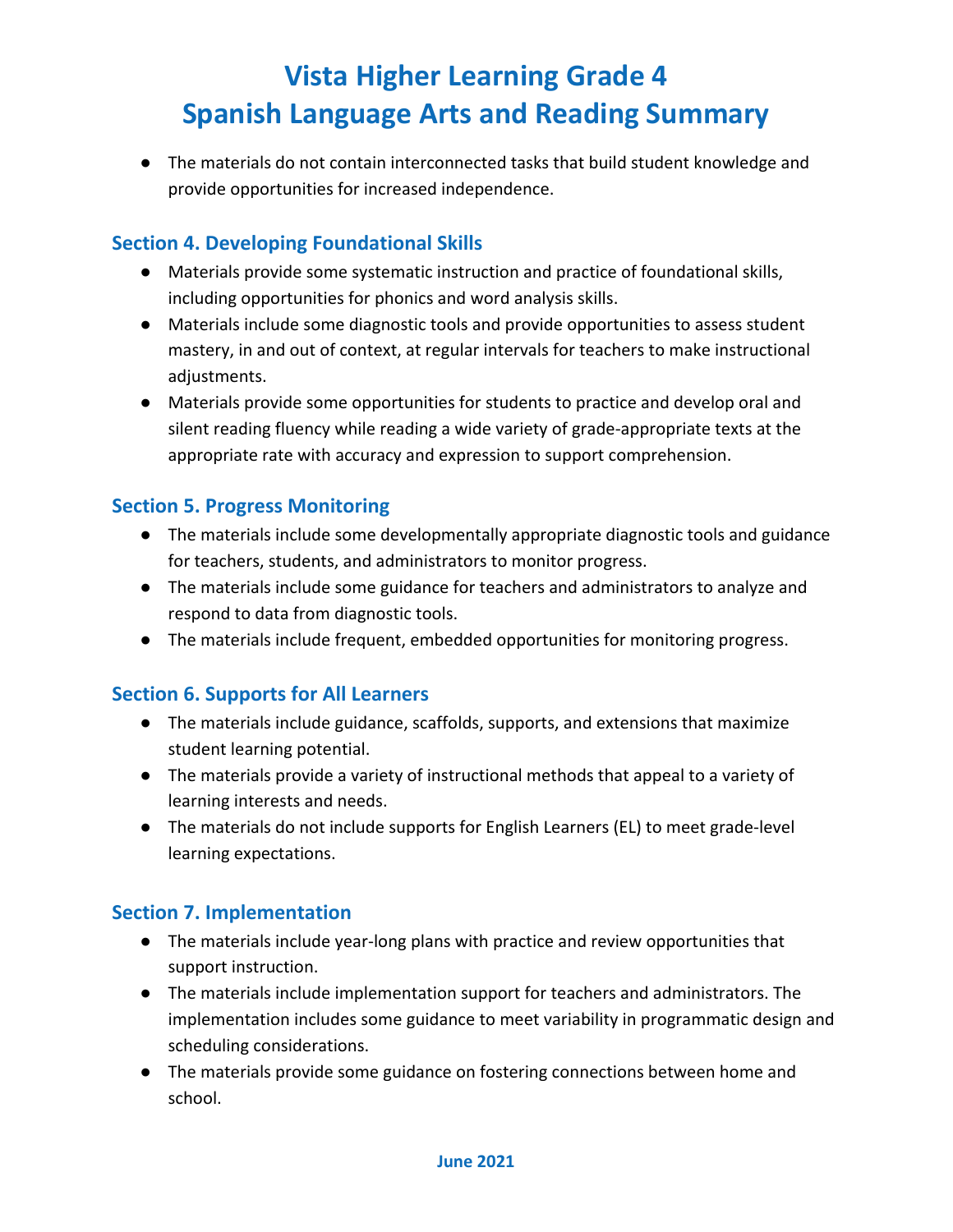#### **Section 8. Bilingual Program Model Considerations**

- The materials do not provide clear guidance specific to bilingual program models.
- The materials somewhat support teachers in understanding the connection between content presented in each language and provide guidance on how to help students understand this connection.
- The materials in Spanish are authentic and culturally relevant.

#### **Section 9. Additional Information**

● The publisher submitted the technology, cost, professional learning, and additional language support worksheets.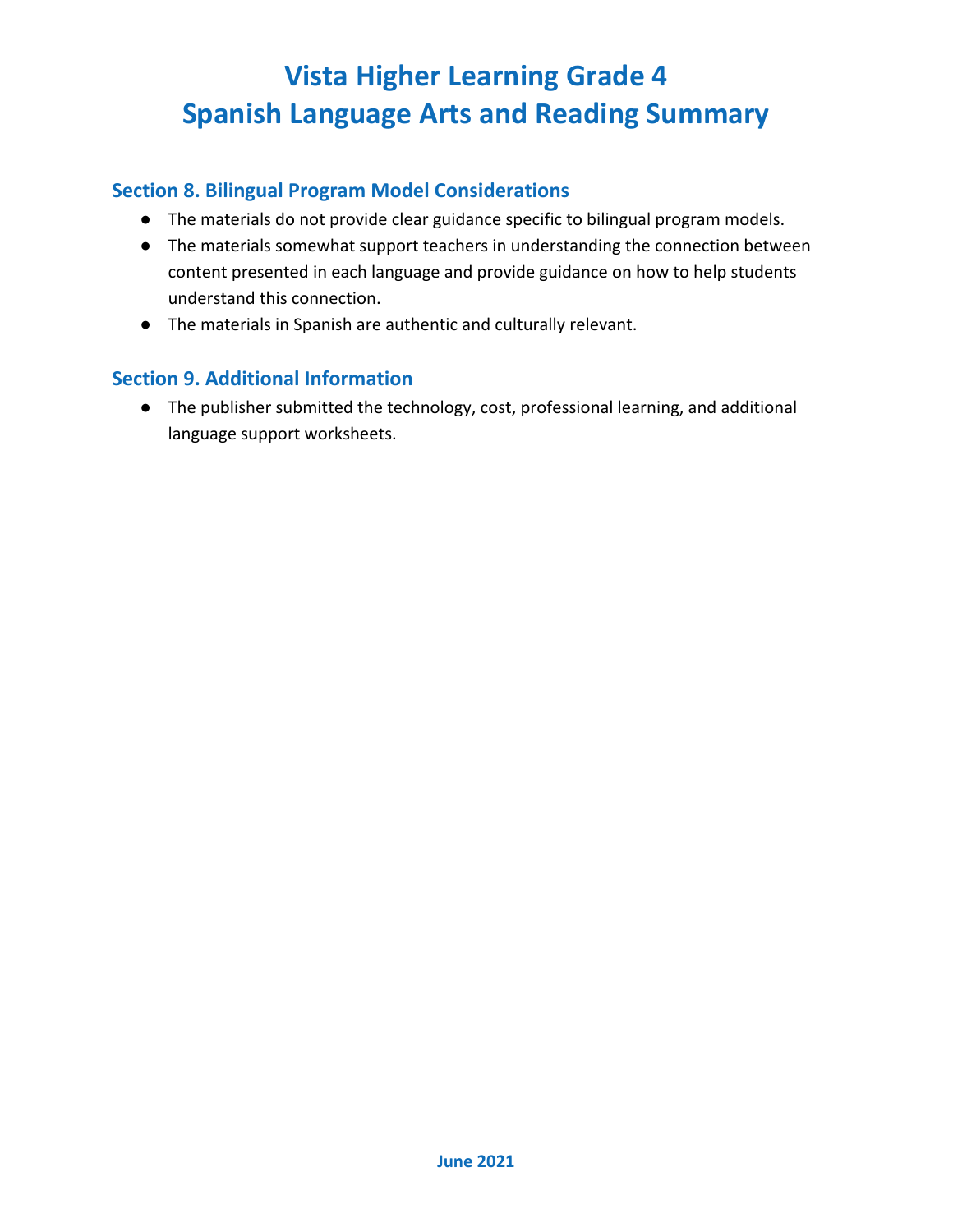### **Indicator 2.1**

Materials include high-quality texts for SLAR instruction and cover a range of student interests.

- The texts are well-crafted, representing the quality of content, language, and writing that is produced by experts in various disciplines.
- Materials include increasingly complex traditional, contemporary, classical, and multicultural diverse texts.

### **Partially Meets 2/4**

The materials include some high-quality texts for SLAR instruction that cover a range of student interests. Some texts are well-crafted, representing the quality of content, language, and writing that is produced by experts in various disciplines. There are some increasingly complex traditional, contemporary, classical, and multicultural diverse texts.

Evidence includes but is not limited to:

The "Teacher Edition" of "Antología 4" includes eight units with three types of texts, including fables, poems, stories, biographies, and informational texts. Text complexity varies, targeting beginning, intermediate, and advanced learners' needs. As such, the materials provide texts that are at the appropriate readability level for students in fourth grade.

The materials include texts that expose students to other cultures, beliefs, biographies, and customs; there is also a variety of children's literature. For example, the informational text "La artesania Nicaraguense by Patricia Acosta" includes a cross-discipline connection with social studies. The story "De viaje en Nicaragua" has a cross-discipline connection with science.

In Unit 2 of Antología, three different stories target students with different Spanish skill sets. For example, *La carta del abuelo* is a story for Spanish beginners. While learning about the country of Paraguay, students acquire vocabulary and focus on comprehension. The wellcrafted realistic fiction stories *Jorge se mudó a la ciudad* (intermediate) and *Atyraá, un ejemplo de ciudad* (advanced) allow students to similarly engage at the reading level appropriate for their skills.

"¡Listos!" provides some variety of genres, but stories lack the complexity required by the TEKS. Texts are limited to one to two paragraphs, and they are not rich enough in content to apply most TEKS or for students to make inferences, understand events, or apply other higher-orderthinking skills appropriate for fourth grade.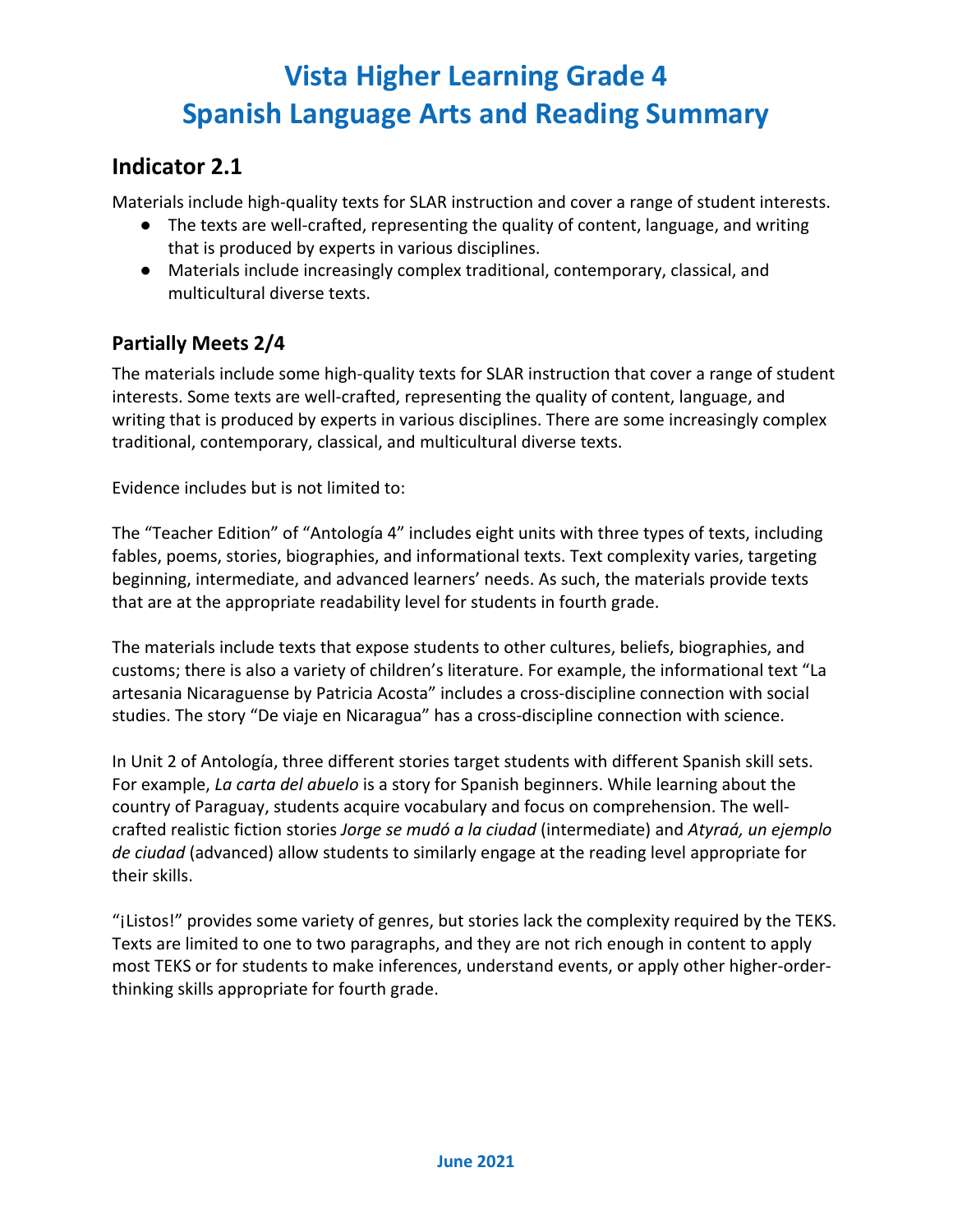### **Indicator 2.2**

Materials include a variety of text types and genres across content that meet the requirements of the TEKS for each grade level.

- Text types must include those outlined for specific grades by the TEKS:
	- Literary texts must include those outlined for specific grades.
	- Informational texts include texts of information, exposition, argument, procedures, and documents as outlined in the TEKS.
- Materials include print and graphic features of a variety of texts.
- Materials include informational and argumentative texts that are connected to science and social studies topics in the TEKS for grades 3-8.
- Materials include opportunities for students to recognize and analyze characteristics of multimodal and digital texts.

### **Partially Meets 2/4**

The materials include some text types and genres across content that meet the requirements of the fourth-grade TEKS, but they lack procedural texts. Materials include some print and graphic features in a variety of texts as well as informational texts that are connected to science and social studies topics in the TEKS for grades 3–8. Students have opportunities to recognize and analyze characteristics of multimodal and digital texts. The materials include few argumentative and biographical texts.

Evidence includes but is not limited to:

"Antología" includes 11 stories, one fable, one fable/play, eight informational texts, and two biographies in total for all three levels: beginner, intermediate, and advanced. Literary texts such as folktales, poems, and legends for fourth grade are included in Antología 4. There are some fictional and informational stories but no procedural texts.

Unit 1 of Antología includes a fictional text titled *Lo que mas le gusta a Martita* by Georgina Lazaro and "iDe viaje a Nicaragua!" which is an argumentative text persuading the reader to visit Nicaragua. The text, however, is only labeled as "informational" in the materials.

Unit 4 of Antología, "Los animales descubren Costa Rica," includes the folktale *El mono y el jaguar* by Pedro Urbina in the beginning level section. At the intermediate level of the unit, "Vamos a aprender descubre México," the materials include the drama *La fábula del buen hombre y su hijo* by Mireya Cueto.

Antología's Unit 6 includes "El Valle de la Luna," an informational text that describes a valley in Chile.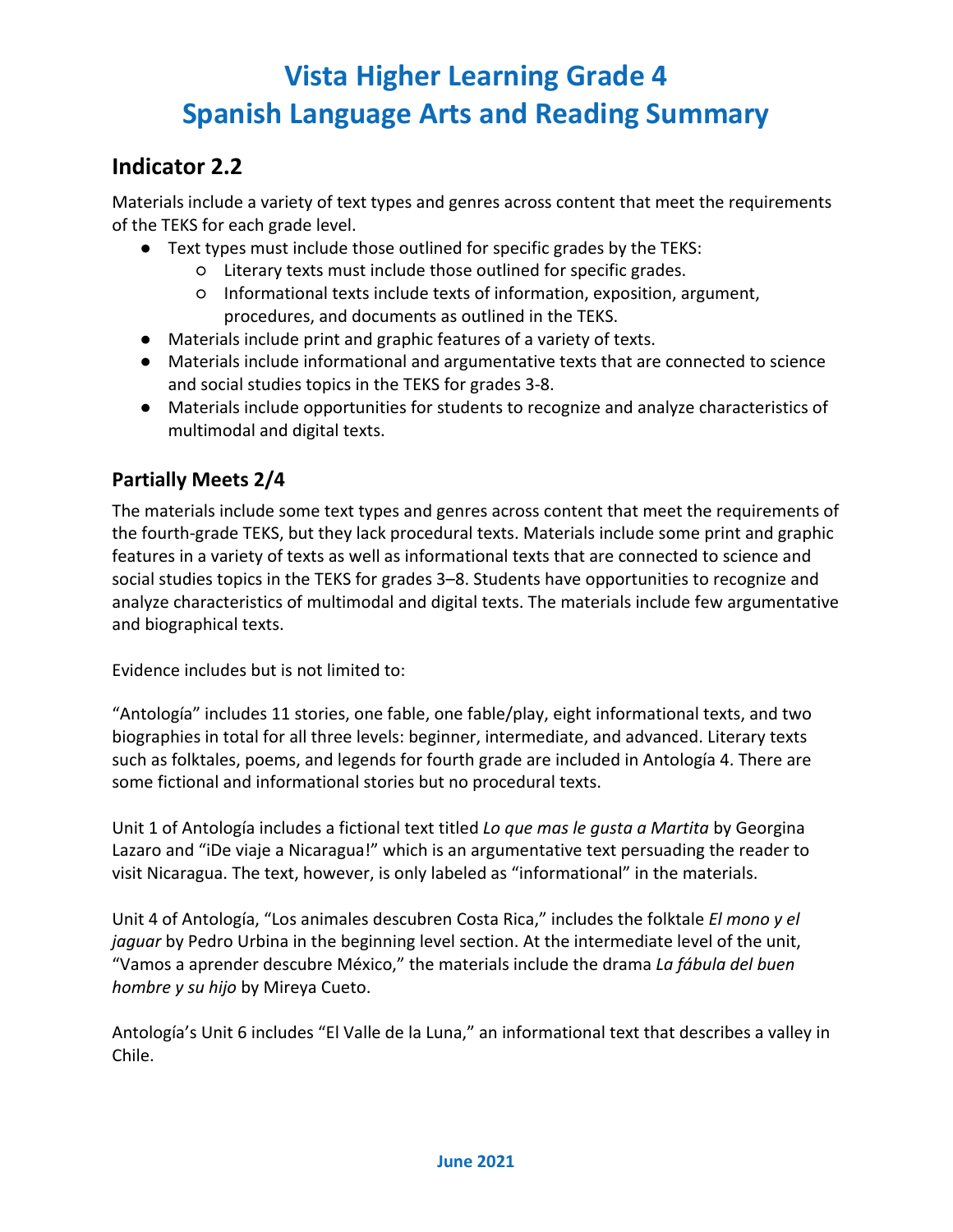In Antología Unit 7 ("Cómo funciona? Descubre Venezuela"), there is the advanced level biography *Gustavo Dudamel: el músico que inspira a los niños* by Gustavo Dudamel. This unit also includes the biography *Romulo Gallegos* by Patricia Acosta. Students use it to predict, look for the main idea and details, and make cross-discipline connections.

Each unit of "¡Listos!" includes a thematic library with leveled texts (i.e., beginner, intermediate, advanced). However, the materials do not list the genre of these texts.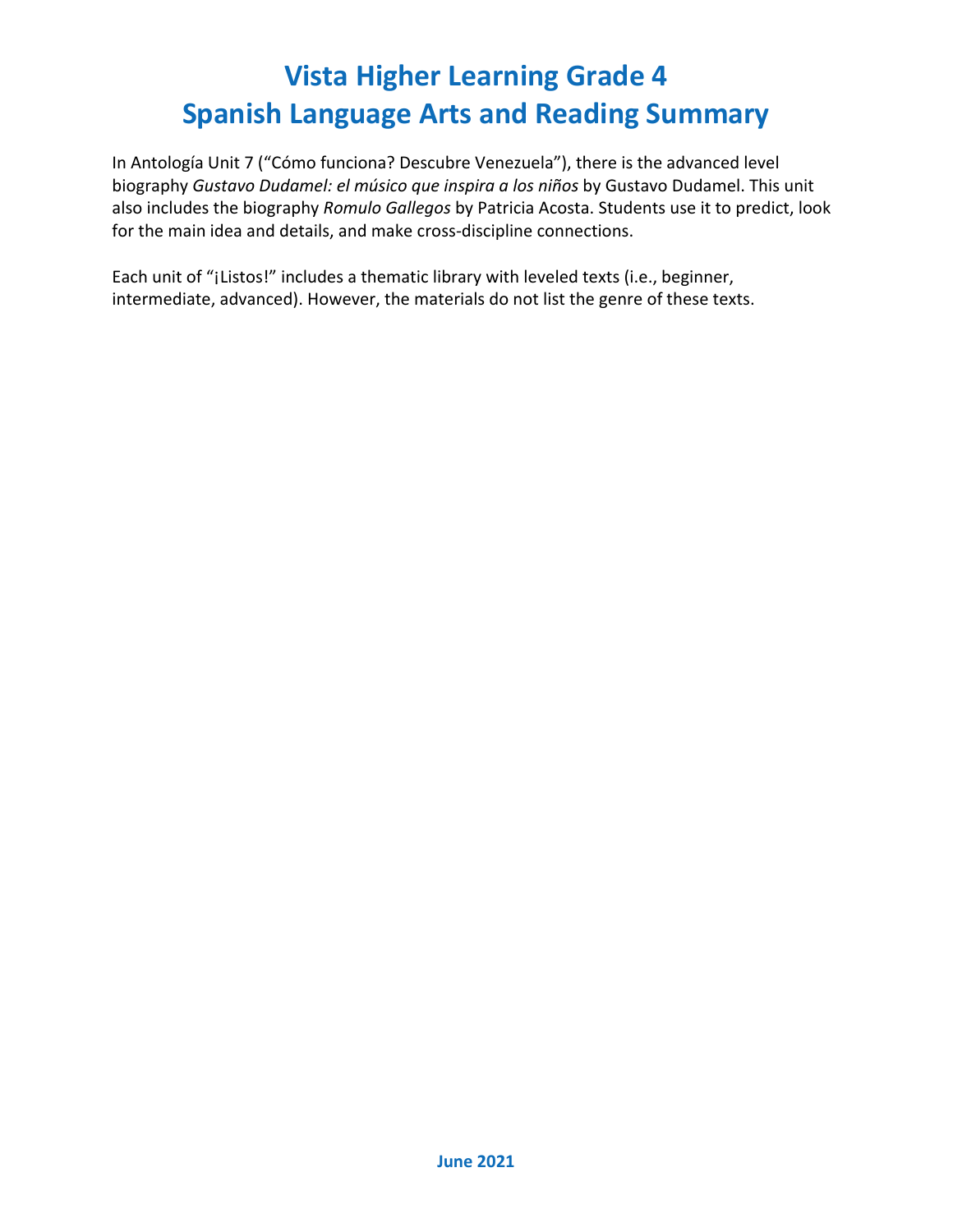### **Indicator 2.3**

Texts are appropriately challenging and are at an appropriate level of complexity to support students at their grade level.

- Texts are accompanied by a text-complexity analysis provided by the publisher.
- Texts are at the appropriate quantitative levels and qualitative features for the grade level.

#### **Partially Meets 2/4**

The materials include some texts that are appropriately challenging and are at an appropriate level of complexity to support students in grade 4. Texts are accompanied by a limited textcomplexity analysis provided by the publisher. Some texts are at the appropriate quantitative levels and have the appropriate qualitative features for fourth-grade students.

Evidence includes but is not limited to:

"Antología" and "¡Listos!" provide limited text-complexity analyses for the teacher to use during planning and instruction. However, due to the leveling system in the program (i.e., "principiante, intermedio, avanzado") the teacher can select stories that may somewhat align with students' reading abilities.

¡Listos! has a "Biblioteca Tematica Reading Level Chart" that includes the approximate correspondence of the ¡Listos! "Thematic Library" readers to the Fountas and Pinnel leveling system. For example, under the "Resources" tab, the chart shows that Unit 3 beginning reader texts are equivalent to a C in Fountas and Pinnell; intermediate reader texts equal E; and advanced equal J–K. This equivalency may assist teachers in selecting appropriately leveled texts to use with students depending on their level of Spanish language development. However, this resource does not vary from grade level to grade level. Antología includes "Reading Performance Assessments," which is a quantitative measurement system for Spanish reading. This resource includes a quantitative chart for grades K–5, which provides "a comparative view of [texts'] different levels, their corresponding equivalent grade levels, and their approximate levels according to the Fountas and Pinnell readability system."

The materials include texts with grade-level-appropriate qualitative features; texts increase in length and complexity as the students advance in proficiency level from beginner to advanced. Texts in both Antología and ¡Listos! are selected based on the country featured in each specific unit. For example, in Unit 1 of Antología, at the beginning level, the story "Lo que más le gusta a Martita" includes beginning-level vocabulary words such as *harina* and *campanas*. At the advanced level, students read"¡De viaje a Nicaragua!" and vocabulary includes *arqueológico, turismo,* and *ecología*. Antología Unit 5, beginning level, the story "Platanitos maduros fritos" includes beginning-level vocabulary such as *platanal, fritos,* and *roncaban*. At the advanced level, the story is "Huertos en la ciudad," and vocabulary words include *consumen, huertas,* and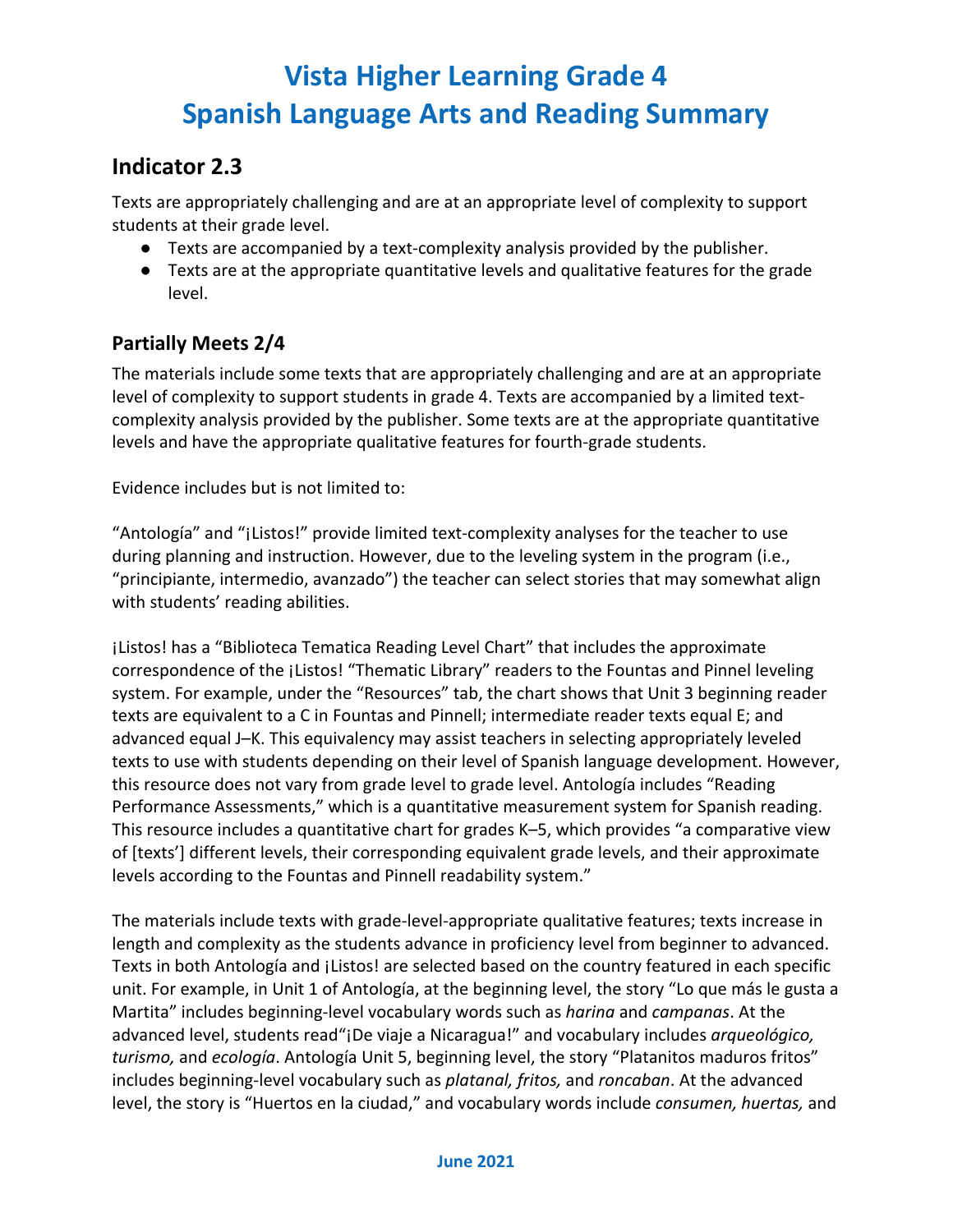*toneladas*. As evidenced, words grow in syllable length and complexity, from common everyday language to more uncommon words with more complex spelling patterns. The texts themselves also grow in complexity.

However, ¡Listos! does not include grade-level-appropriate texts. For example, in Unit 6, Lesson 1, "Las estaciones y el tiempo," the main text is a short piece of dialogue. This level of text complexity is not appropriate for grade 4, and the text does not include grade-level vocabulary. Similarly, in Unit 7, Lesson 2, "Los aparatos electronicos," the main text is also a short piece of dialogue. It does not include academic vocabulary, appropriate quantitative levels, or appropriate qualitative features.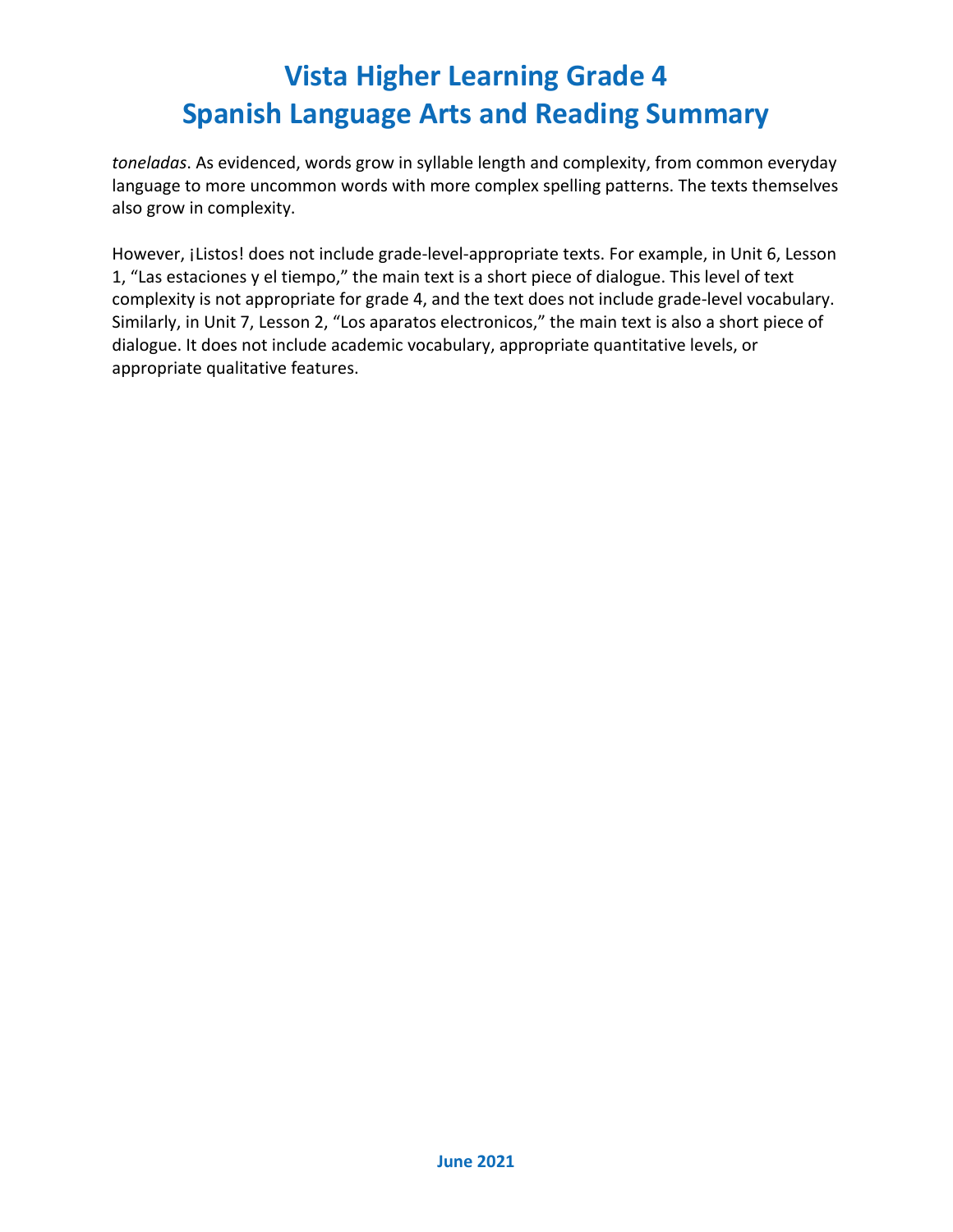### **Indicator 3.A.1**

Materials contain questions and tasks that support students in analyzing and integrating knowledge, ideas, topics, themes, and connections within and across texts.

- Most questions and tasks build conceptual knowledge, are text-specific/dependent, target complex elements of the texts, and integrate multiple TEKS.
- Questions and tasks require students to
	- make connections to personal experiences, other texts, and the world around them and
	- identify and discuss important big ideas, themes, and details.

#### **Partially Meets 2/4**

The materials contain some questions and tasks that support students in analyzing and integrating knowledge, ideas, topics, themes, and connections within and across texts. Questions and tasks build conceptual knowledge and integrate multiple TEKS. Some are textspecific/dependent, but few target complex elements of the texts. Questions and tasks often require students to make connections to personal experiences but less frequently to other texts and the world around them. Materials rarely pose questions or tasks that require students to identify and discuss important big ideas, themes, and details.

Evidence includes but is not limited to:

Every lesson, both in "¡Listos!" and "Antología," integrates pre-reading questions or guiding questions that target the story being read or the lesson presented. Questions include "¿Cómo describimos nuestras comunidades y hogares? ¿Cómo formamos comunidades que nos ayuden en nuestra vida?" Although these questions promote discussions and require students to make connections, the questions do not often support students in analyzing and integrating knowledge, ideas, topics, themes, and connections within and across texts, since the materials' goal is to facilitate students' study of Spanish and the customs of different Latin American countries rather than their language arts and reading proficiency.

Some well-crafted questions in ¡Listos! lead to student discussions about important big ideas, themes, and details. For example, in Unit 3, students discuss the big idea of the unit: "¿Cómo influye la educación en nuestra vida?" In Unit 3, Lesson 1, guiding questions generate additional discussion (e.g., "¿Cuáles son algunas de las actividades y pasatiempos que los estudiantes disfrutan?") This lesson also includes questions that promote students making connections to the world around them (e.g., "¿Qué deportes te gustan? ¿Cómo comparan los deportes populares de tu comunidad con los de Honduras?").

The end of *i*Listos! Unit 3 connects to Spanish culture and social studies, but few questions target complex elements of texts or ask students to discuss important ideas and themes. In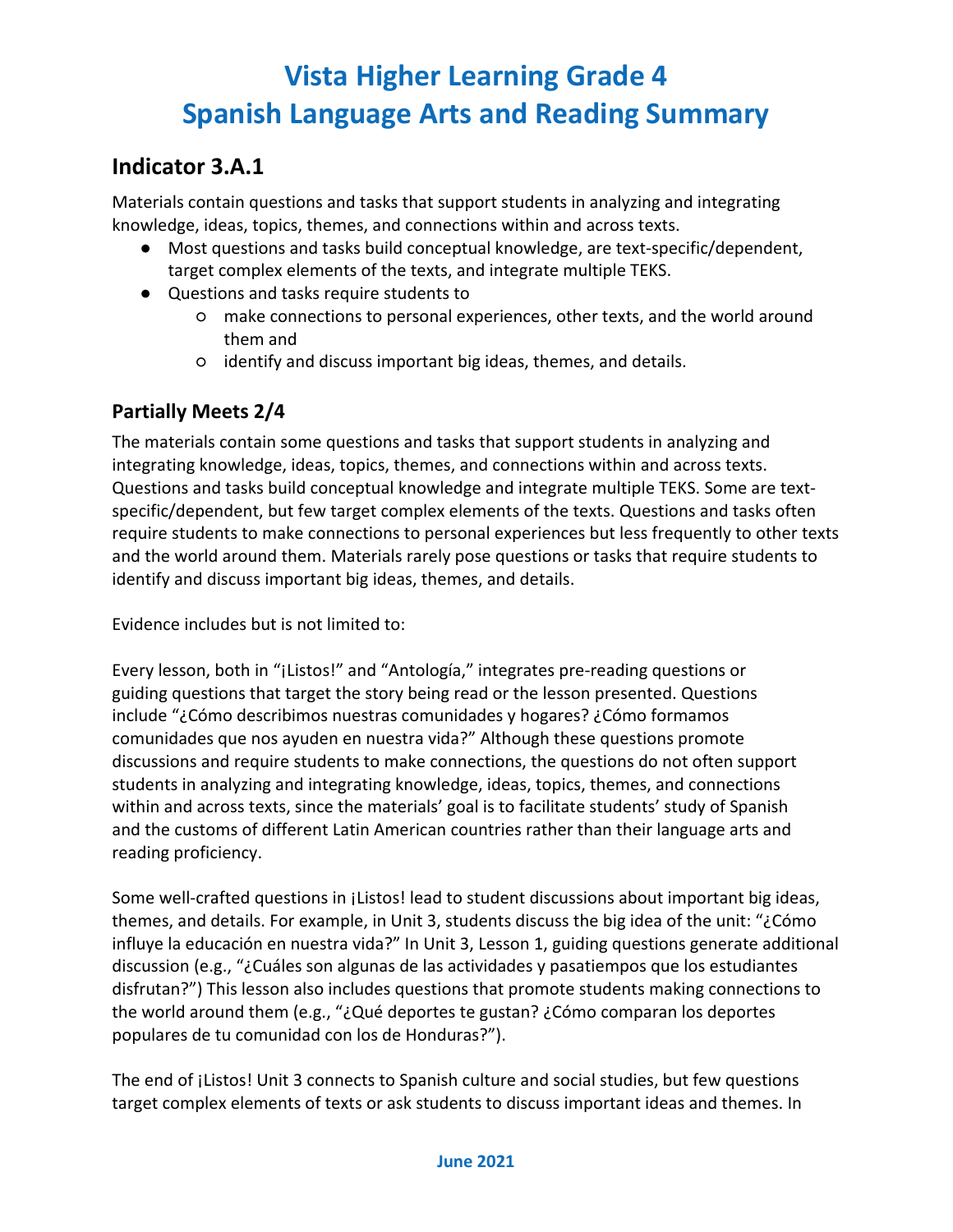"Investiga la cultura," students read about Frida Kahlo's life. Students can answer the questions posed within the text without drawing upon higher-order-thinking skills. For example, in the "Conversa y compara" section, questions include "¿A dónde van Amy y John el lunes? ¿Con quién? ¿Sobre qué otra artista aprenden en la exposición? ¿Cuándo comienza Frida Kahlo a pintar? Comparar. Escoge un pintor o una artista y compara su vida y arte con la pintura Kahlo." These questions scaffold students' understanding and culminate in students comparing Kahlo to another artist of their choice.

The materials provide some questions that prepare the students for what they will be reading and allow them to make connections to personal experiences. In all Antología units, the "Antes de leer" section contains questions to activate students' prior knowledge. In Unit 4, these include "¿Cuantos amigos y amigas tienes? ¿Cómo es tu mejor amigo o amiga? ¿Por qué es tu mejor amigo o amiga?" In ¡Listos! Unit 6, "Los Medios de transporte," the teacher "distributes magazines and asks students to point out and name the means of transportation they see." Students write sentences such as "Ellos viajan en tren." This prepares the students for what they will be reading and helps them make connections to personal experiences but less frequently to other texts and the world around them.

The materials offer some teacher support in guiding students to create inferences. Under the section "Critical Thinking Skills" in ¡Listos! Unit 6, the class reads a short play about the character's favorite seasons. Then, teachers give students sentences to read, and students infer which character would say each sentence based on the play. To offer some support, the instructions guide the teacher to "have students name a character who might enjoy the scenario." For example, one sentence is "Hace frío." Students read it and respond by pointing out who, based on text evidence, would be most likely to say it.

Questions and tasks integrate multiple TEKS. For example, in ¡Listos! Unit 7, "Otras Profesiones," under "Social Studies Connection," teachers "display the photo cards and images of the science and art professionals presented into the unit up to now." The teacher draws a two-column chart on the board and labels the columns *Profesiones científicas* and *Profesiones artísticas.* Students "organize the professionals into the proper categories using masculine and feminine forms."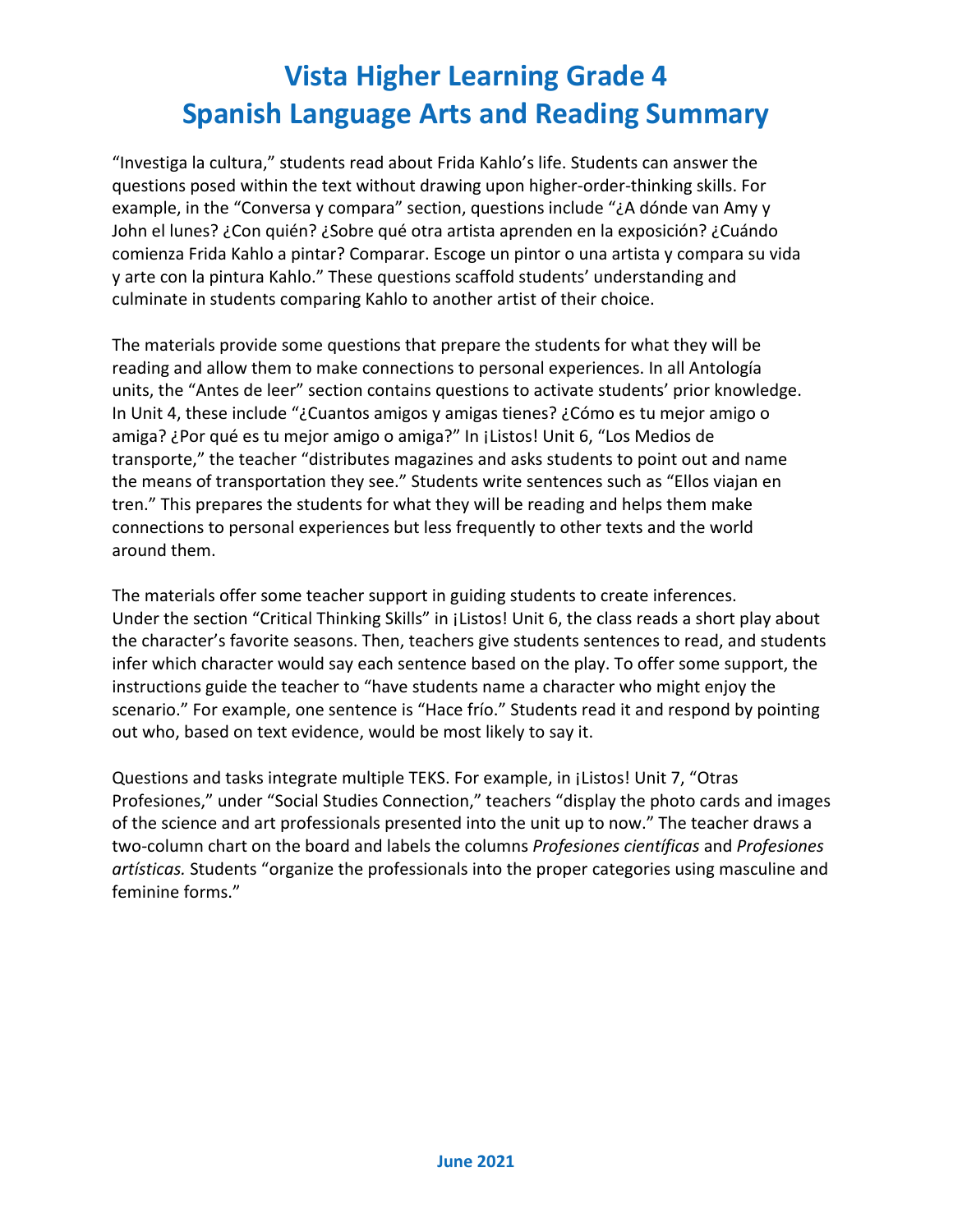## **Indicator 3.A.2**

Materials contain questions and tasks that require students to analyze the language, key ideas, details, craft, and structure of individual texts.

- Questions and tasks support students' analysis of the literary/textual elements of texts by asking students to
	- analyze, make inferences, and draw conclusions about the author's purpose in cultural, historical, and contemporary contexts and provide evidence from the text to support their understanding;
	- compare and contrast the stated or implied purposes of different authors' writing on the same topic;
	- analyze the author's choices and how they influence and communicate meaning (in single and across a variety of texts);
	- make and correct or confirm predictions using text features, characteristics of genre, and structures with and without adult assistance; and
	- ask students to study the language within texts to support their understanding.

### **Partially Meets 2/4**

The materials contain some questions and tasks that require students to analyze the language, key ideas, details, craft, and structure of individual texts. Some questions and tasks support students' analysis of the literary/textual elements of texts, but they rarely ask students to analyze, make inferences, and draw conclusions about the author's purpose in cultural, historical, and contemporary contexts and provide evidence from the text to support their understanding. Students do not compare and contrast the stated or implied purposes of different authors' writing on the same topic. Materials minimally cover the author's choices and how they influence and communicate meaning (in single and across a variety of texts). The materials also include minor opportunities for students to make and correct or confirm predictions using text features, characteristics of genre, and structures with and without adult assistance. Materials do not ask students to study the language within texts to support their understanding.

Evidence includes but is not limited to:

"¡Listos!" includes passages that guide readers to learn a second language accompanied by discussion questions that connect with the Spanish language, customs, and language structures but do not necessarily support students' analysis of the literary/textual elements of texts. For example, in Unit 2, guiding questions include "¿Cómo describes el vecindario y los lugares de la casa? ¿Qué palabras usamos en español para la ropa, los colores y el dinero? ¿Cómo describes las labores de la casa?" With these questions, students discuss the unit topic of communities; they do not analyze the literary/textual elements of texts.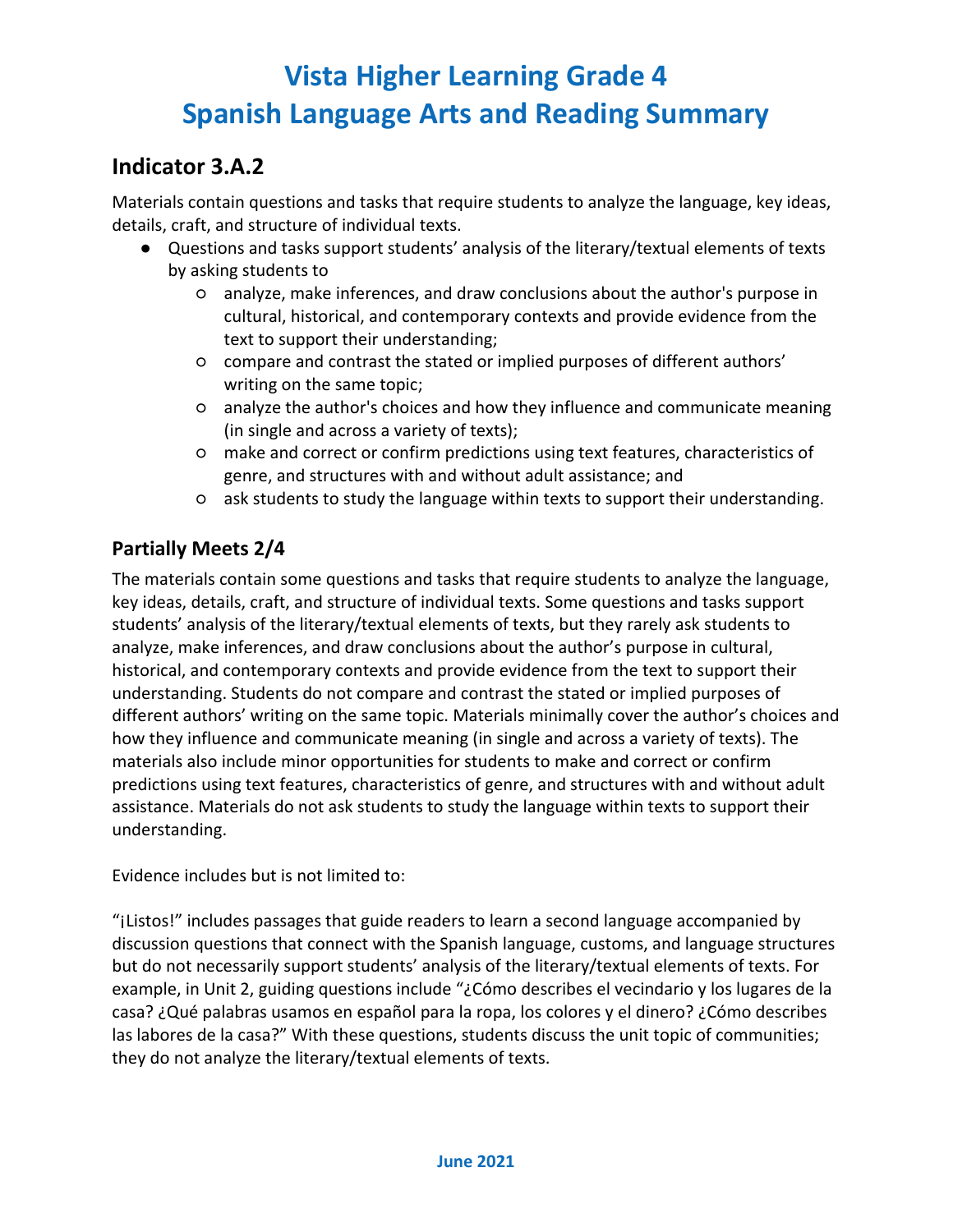"Antología" includes questions that can be answered by referring directly back to the text. For example, at the beginning level in Unit 3, under "Comprendo lo que leí," questions include "¿A donde fue Juan? ¿Quién es Chichen Itza?" At the intermediate level in Unit 4, under Comprendo lo que lei, students answer "¿Que trato hicieron los animales del bosque con don León? ¿Qué le pasaba al que perdía la partida de naipes?"

Antologia provides minimal opportunities for students to make predictions; students consistently predict what a text might be about but do not often make predictions within texts. For example, in Unit 5, "Los deportes en cuba," under the "Preview and Predict" section, the teacher reads the title and author's name and asks students to look at the illustrations. Students discuss "what they think the text is about." The teacher writes students' answers on the board, and they confirm or adjust their predictions after reading the text.

Antología exposes students to some literary analysis that targets the author's purpose, text-totext connections, and text structures. For example, in Unit 6, "El valle de la luna," students study the author's purpose by answering questions such as "¿Cuál es el propósito de la autora al escribir este texto? ¿Qué describe la autora en este texto? En 'El Valle de la luna,' la autora: ¿explica, describe o responde a algo? ¿Por qué piensas eso?" However, Antología also provides questions and tasks that do not foster textual analysis through meaningful classroom discussions. For example, the "Analiza y compara" section of this same text contains the questions "¿Por qué crees que 'el Valle de Luna' se le ha dado ese nombre? ¿Hay desiertos en tu país? ¿Cómo se comparan con 'el Valle de la Luna?'" No questions about this text require readers to identify and support the author's purpose or to evaluate the text. The materials minimally include opportunities to analyze the author's choices and how they influence and communicate meaning (in single and across a variety of texts).

Neither Antología nor ¡Listos! includes questions and tasks that require students to study specific language within texts.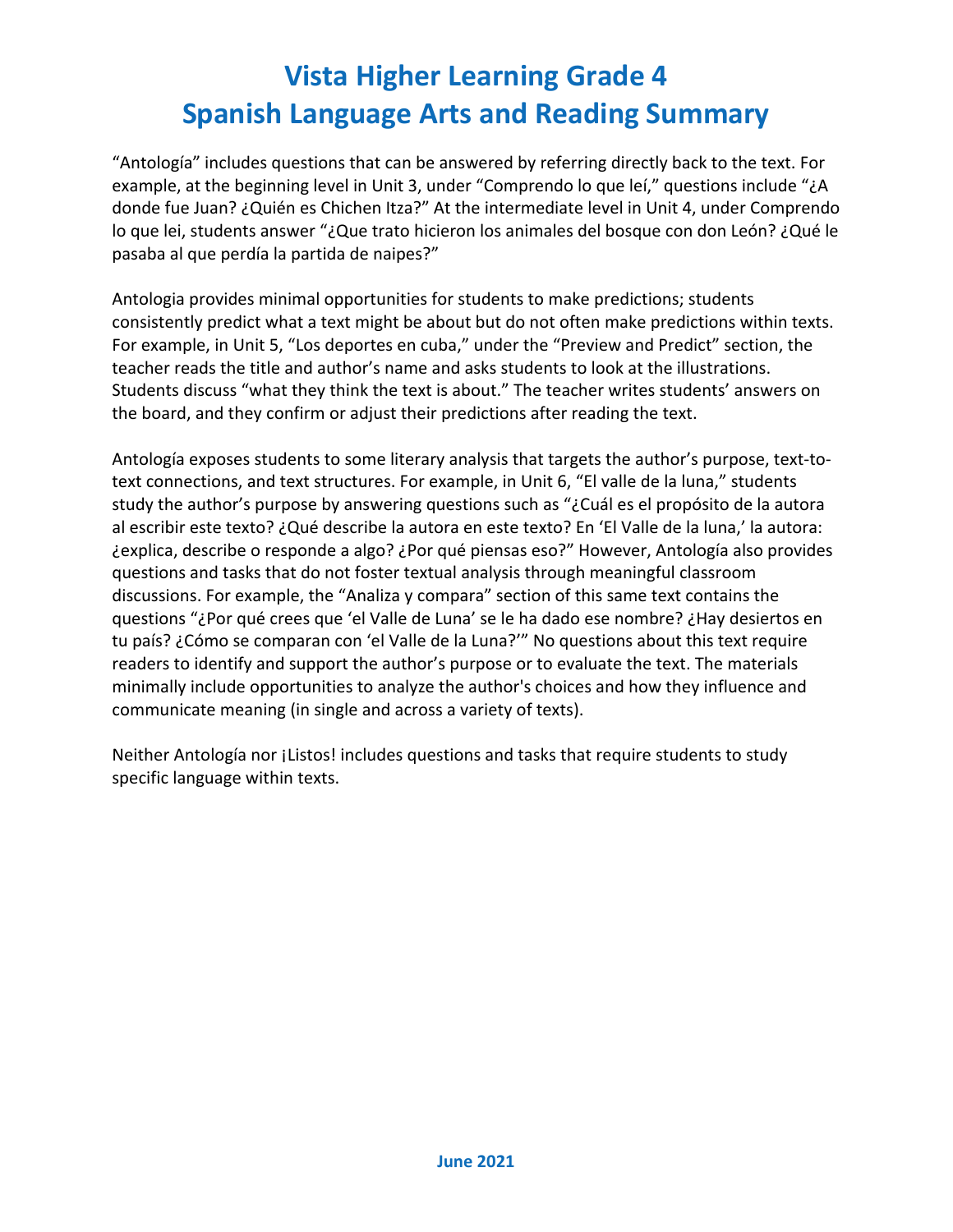### **Indicator 3.A.3**

Materials include a cohesive, year-long plan for students to interact with and build key academic vocabulary in and across texts.

- Materials include a year-long plan for building academic vocabulary, including ways to apply words in appropriate contexts.
- Materials include scaffolds and supports for teachers to differentiate vocabulary development for all learners.

### **Does Not Meet 0/4**

The materials do not include a cohesive, year-long plan for students to interact with and build vocabulary in and across texts. The materials include some scaffolds and supports for teachers to differentiate vocabulary development for all learners, but the vocabulary development is for basic Spanish words, not text-based academic vocabulary.

Evidence includes but is not limited to:

Every lesson in "¡Listos!" includes a vocabulary list of basic Spanish words that correlate with the lesson being taught, along with teacher guidance under the "preview vocabulary, vocabulary development, and reinforce vocabulary" sections. For example, in ¡Listos! Unit 3 Lesson 1, is "Las actividades en la escuela." The vocabulary is presented in sub-categories such as "Saludo a la bandera: bandera, escuela, himno nacional, etc.; Los útiles escolares: borrador, papel, cuadernos, etc.; Las clases de Patricia: arte, ciencias, historia, etc." The vocabulary is previewed on Day 1 as teachers point to pictures in the materials and "tell students that these are called *calcetines.*" Students name other clothing articles the teacher points out in the pictures. Day 2, new vocabulary such as "patio, bandera, escuela" is introduced as students look at Patricia's school. The teacher "asks students to point out and say the name in Spanish of any other items they know." This particular lesson on Day 3 does not include a vocabulary reinforcement activity. A similar format is followed in every subsequent lesson from beginning of year to end of year; however, as previously mentioned, vocabulary is not of academic nature.

To help differentiate instruction, lessons in ¡Listos! include a "Differentiated Instruction" section. For example, Unit 5, Lesson 1 "Cuba: Los especiales del Dia," includes the vocabulary "arroz, batido, frijoles, postres, etc." The "Tarjetas fotográficas" section under "Differentiated Instruction" guides teachers to "display the cards depicting foods mentioned." Teachers "call out the name of each of the foods one by one," and students "identify the corresponding card." However, the vocabulary these scaffolds pertain to is not text-based academic vocabulary.

Some sections in "Antología" instruct teachers to "Introduce highlighted vocabulary, adding any additional terms you predict will be difficult for students. Word definitions can be found at the end of the book…" However, no further explanation or examples are given for these highlighted vocabulary words. The materials do not include any additional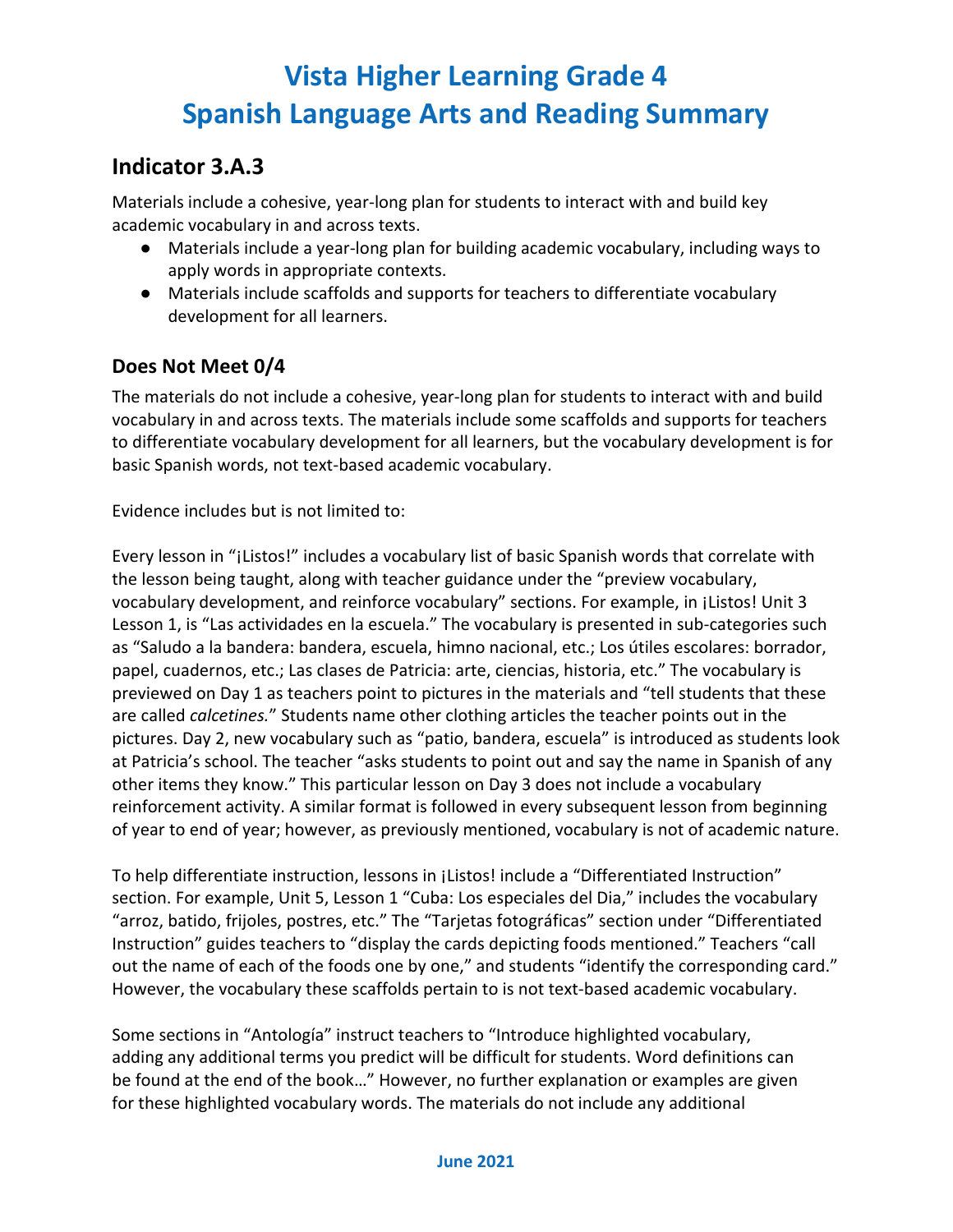suggestions for the use of academic vocabulary in Antología*.* There is no sequence in the use of the vocabulary words included.

Additionally, Antología does not include scaffolds and supports for teachers to differentiate vocabulary development for all learners. Although there are different vocabulary words for beginners, intermediate, and advanced readers, the material does not include supports for the teacher. The materials do include visuals that correspond to vocabulary; however, since the words are basic Spanish words, there is no differentiation included.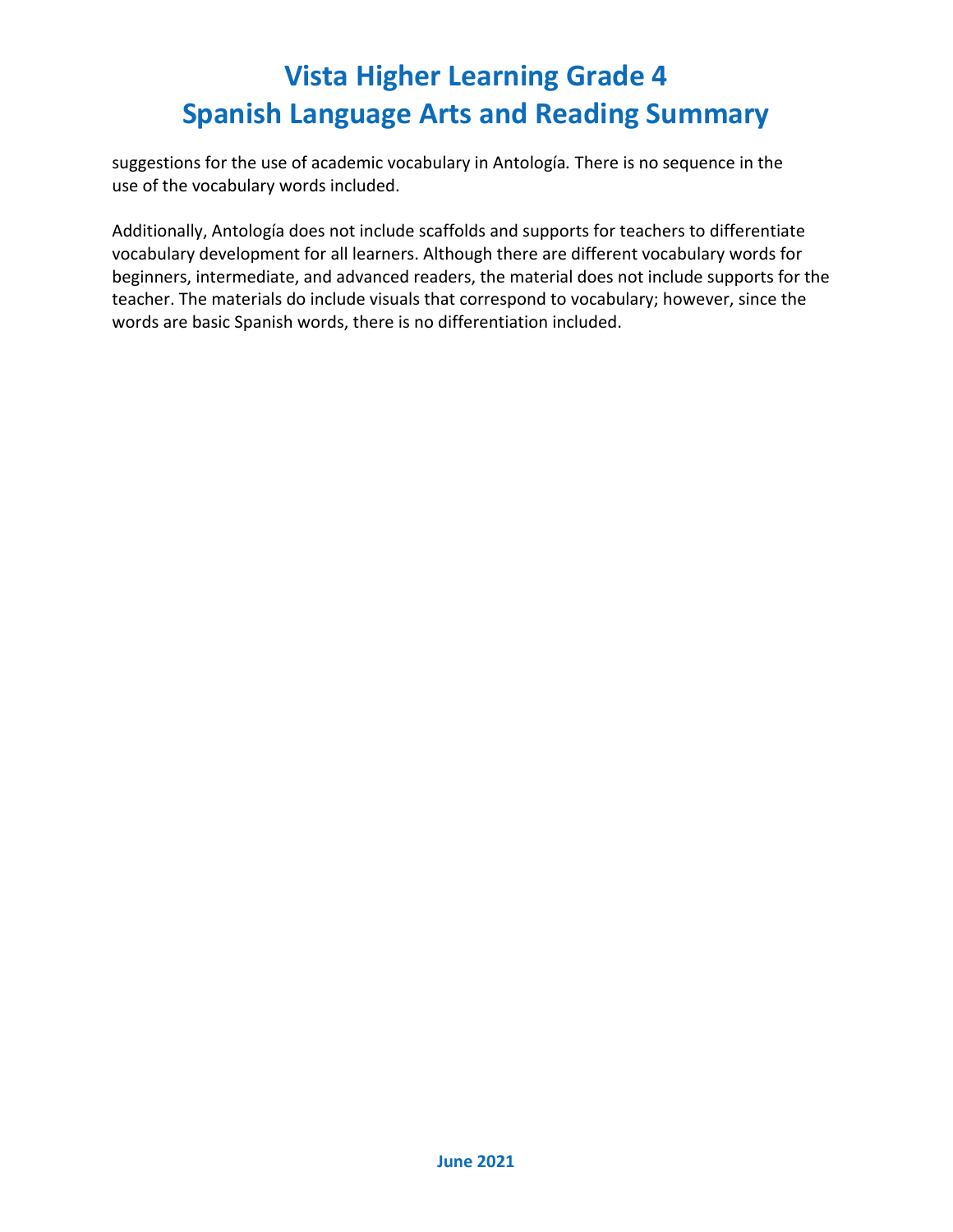## **Indicator 3.A.4**

Materials include a clearly defined plan to support and hold students accountable as they engage in independent reading.

- Procedures and/or protocols, along with adequate support for teachers, are provided to foster independent reading.
- Materials provide a plan for students to self-select texts and read independently for a sustained period of time, including planning and accountability for achieving independent reading goals.

### **Does Not Meet 0/1**

The materials do not include a clearly defined plan to support and hold students accountable as they engage in independent reading. Procedures and/or protocols, along with adequate support for teachers, are not provided to foster independent reading. Materials do not provide a plan for students to self-select texts and read independently for a sustained period of time; they do not provide planning and accountability for achieving independent reading goals.

Evidence includes but is not limited to:

Neither "Antología" nor "¡Listos!" incorporates guidance to foster independent reading, and neither explicitly includes independent reading time in the daily teacher schedule. The materials do not contain procedures and/or protocols to foster independent reading, and there is no planning or accountability for achieving independent reading goals. While "Antología" provides several reading strategies, students do not specifically use them while reading independently since there is no mention of independent reading in "Antología."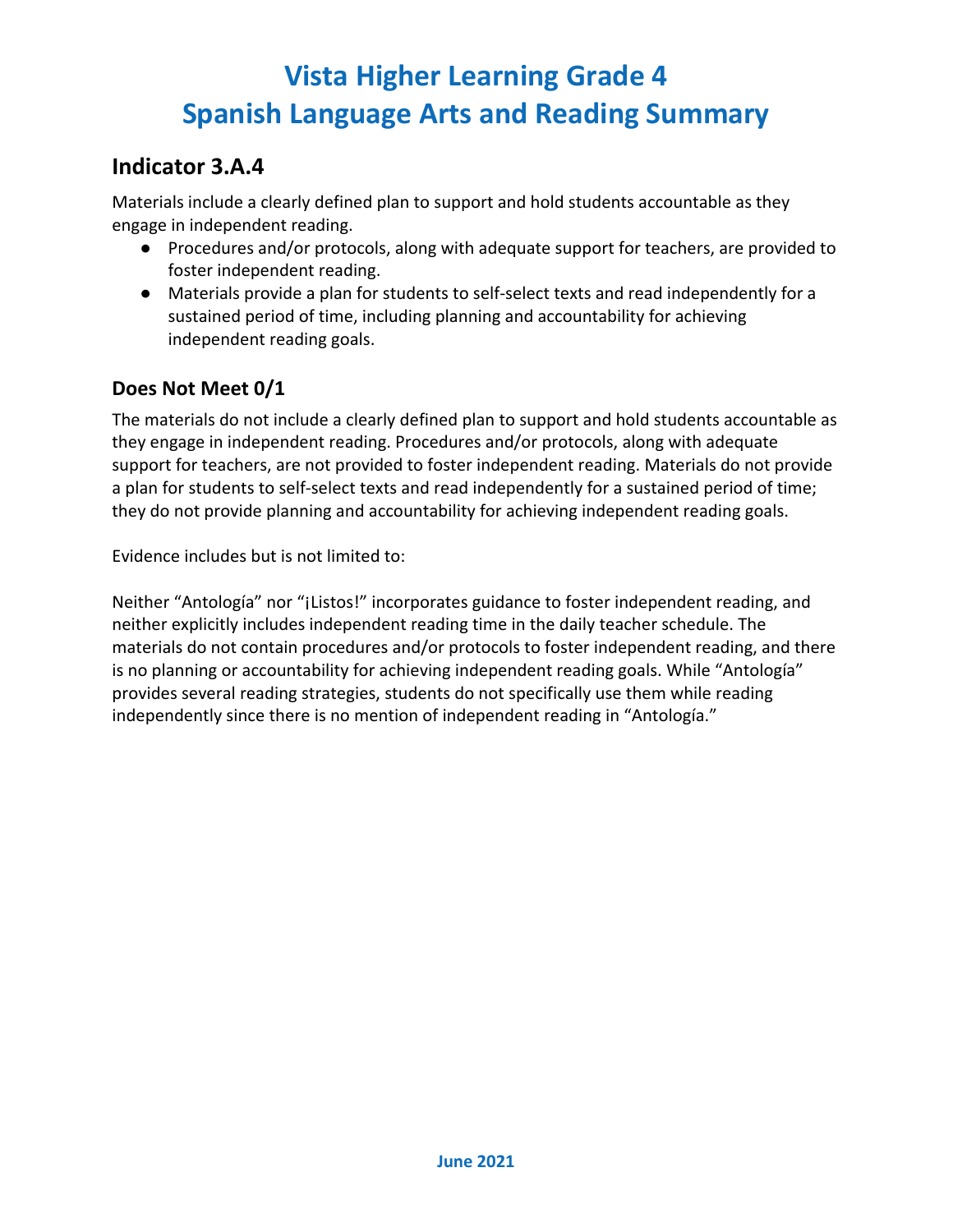### **Indicator 3.B.1**

Materials provide support for students to develop composition skills across multiple text types for a variety of purposes and audiences.

- Materials provide students opportunities to write literary texts to express their ideas and feelings about real or imagined people, events, and ideas.
- Materials provide students opportunities to write informational texts to communicate ideas and information to specific audiences for specific purposes.
- Materials provide students opportunities to write argumentative texts to influence the attitudes or actions of a specific audience on specific issues.
- Materials provide students opportunities to write correspondence in a professional or friendly structure.

#### **Partially Meets 2/4**

The materials provide some support for students to develop composition skills across multiple text types for a variety of purposes and audiences. Materials provide students some opportunities to write literary texts to express their ideas and feelings about real or imagined people, events, and ideas. The materials provide students opportunities to write informational texts to communicate ideas and information to specific audiences for specific purposes. Materials do not provide students opportunities to write argumentative texts to influence the attitudes or actions of a specific audience on specific issues. Materials do not provide students opportunities to write correspondence in a professional or friendly structure.

Evidence includes but is not limited to:

The materials offer limited student opportunities to write literary and informational texts. Neither "Antología" nor "¡Listos!" offer opportunities for students to write argumentative texts, nor do they provide students with opportunities to write correspondence in a professional or friendly structure. The ¡Listos! section titled "¡A escribir!" includes a four-step writing process activity at the end of each of the lessons in each unit. The steps included in the process are as follows: "1. Planifica, 2. Escribe, 3. Revisa, and 4. Presenta." These steps are meant as a guide to help students move from their brainstorm writing exercise to their final published writing piece. In Unit 2 of ¡Listos!, teachers *"*Explain to students that in the next few lessons, they will prepare stories and make a presentation to the class about what they have learned." However, the materials provide limited guidance for teaching all the elements of the writing process within informational text. In Unit 4, the "*Culminating Activities* ¡A escribir! Writing Process: Step 3" states*,* "Discuss the meaning of the *Revisa* stage and have students take out their writings and drawings from the previous lesson. Have them correct or rewrite as necessary. Encourage them to add descriptive words." Teacher guidance is limited, and the materials do not provide information regarding what students should correct in their writing.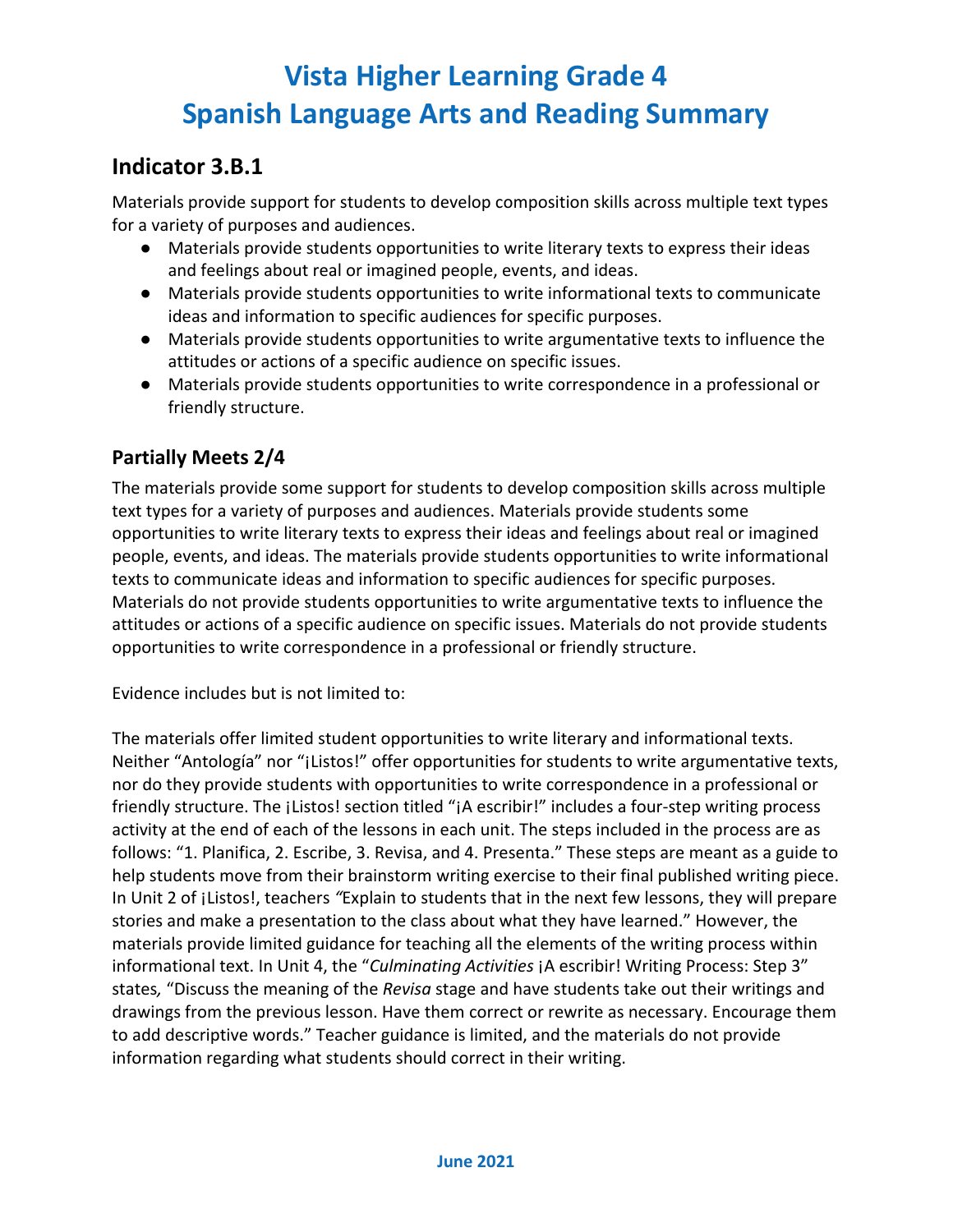In ¡Listos! Unit 3, "Investiga la cultura" guides the teacher to "Brainstorm with students a list of possible artists to research for comparison with Frida Kahlo. Artists could be from Spanishspeaking countries or the United States. Have them compare their life, art, and the influences in their work." Although this example provides an opportunity for students to write an informational text, it does not include any further teacher guidance for supporting students through the process of doing so.

In ¡Listos! Unit 7, the prompt is "Mi visita a Venezuela. Vas a escribir sobre tu viaje a Venezuela." Students brainstorm ideas answering questions, such as *"*¿Con quién vas a viajar? ¿Qué cosas vas a ver? ¿A qué personas vas a conocer? Escribe palabras y frases para cada idea." Although this provides students with an opportunity to write literary texts, the purpose and audience are not varied, and the support for teachers is minimal. The section titled "Culminating Activities" offers some guidance for the teacher, but it is not very specific. The directions instruct teachers to "Ask students to gather all their work from previous lessons. Help students with any vocabulary they need to finalize their writing. Have them present their final work to the class," but no additional guidance is provided for the teacher or students on how to further expand on their ideas or present the information.

Antología also contains a section titled "¡A escribir!," but it does not guide students into the steps of the writing process. For example in Unit 8, "Nivel Avanzado," the section guides teachers to "ask students to imagine they are artists and they belong to an art period and discuss the colors and characteristics," and then to have students "write three sentences on a separate sheet of paper." The materials do not include any additional guidance on writing for teachers or students.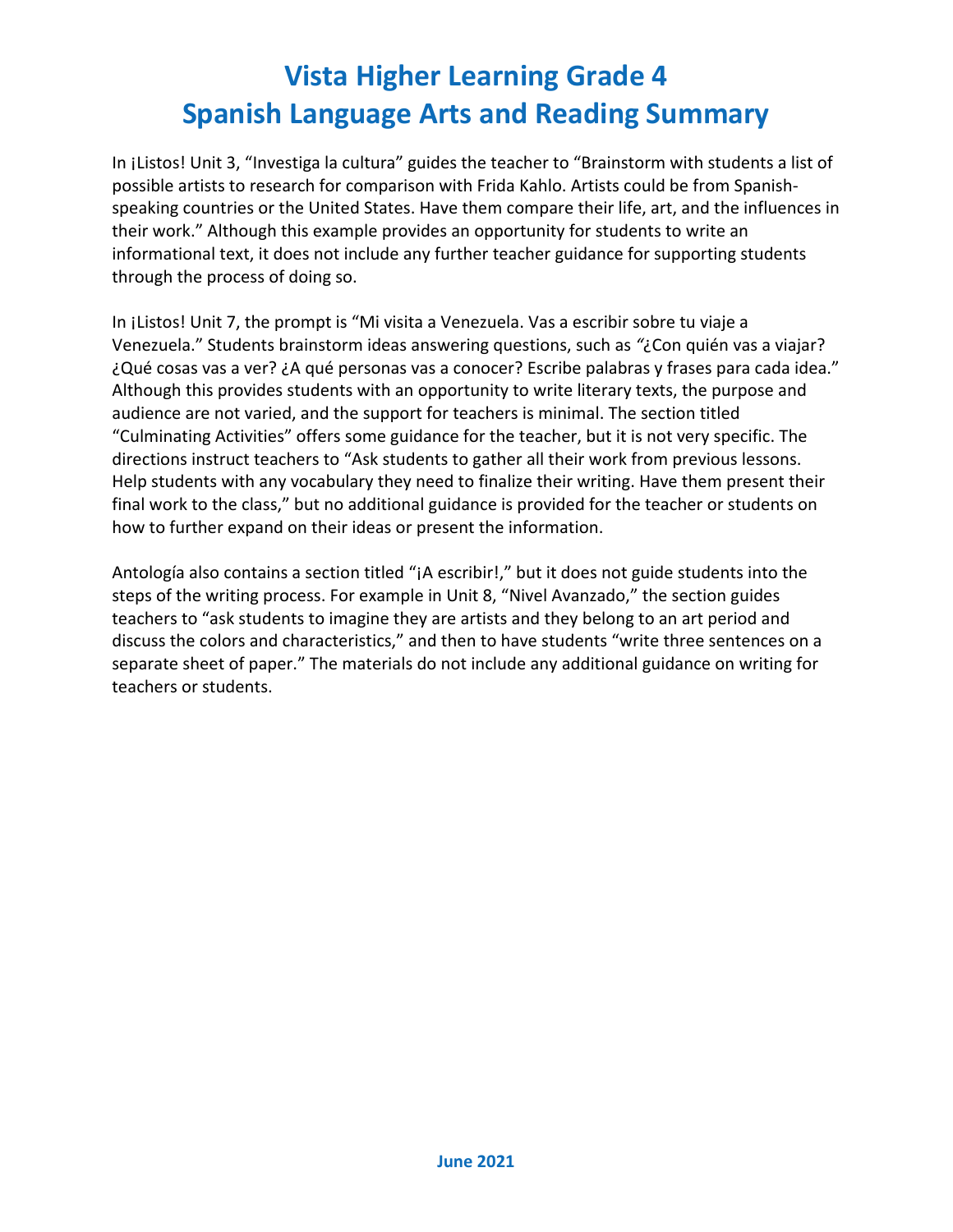### **Indicator 3.B.2**

Most written tasks require students to use clear and concise information and well-defended text-supported claims to demonstrate the knowledge gained through analysis and synthesis of texts.

- Materials provide opportunities for students to use evidence from texts to support their opinions and claims.
- Materials provide opportunities for students to demonstrate in writing what they have learned through reading and listening to texts.

### **Does Not Meet 0/4**

The materials do not contain written tasks that require students to use clear and concise information and well-defended text-supported claims to demonstrate the knowledge gained through analysis and synthesis of texts. Materials provide limited opportunities for students to use evidence from texts to support their opinions and claims. Materials provide minimal opportunities for students to demonstrate in writing what they have learned through reading and listening to texts.

Evidence includes but is not limited to:

Materials provide limited opportunities for students to use evidence from texts to support their opinions and claims. For example, in Unit 2 of "¡Listos!," after reading the story "La Carta del Abuelo," the section "¡A escribir!" asks students: "¿Cómo buscas a una persona en tu vecindario? Escribe un párrafo." This writing prompt does not require students to demonstrate what they have learned, nor does it require them to utilize evidence from the text. Similarly, under the "Analiza" section of this lesson, the questions reads, "¿Por qué los niños no saludan a las personas que están en el parque?" In this case, the students are asked their opinion versus being asked to connect their writing with text evidence to support a claim.

Few of the writing prompts provide opportunities for students to demonstrate in writing what they have learned through reading and listening to texts. In Unit 7, a writing prompt asks students, "Imagina que eres un autor y escribes una novela. ¿De qué trata tu novela? ¿Quiénes son tus personajes? ¿Dónde se desarrolla? Escribe un párrafo." Students are not asked any details regarding the information they just read, and they do not need to provide evidence for any of their answers. Because "Antología's" writing prompts are opinion-based rather than evidence-based, students are not provided the opportunity to synthesize or analyze evidence from the text to support their claims in the material that they have read. The materials offer only limited opportunities for students to demonstrate in writing what they have learned. For example, in Unit 8, Lesson 1, "La Noche de San Juan" asks students to write about "Mi visita a España." The materials guide students to "piensa en qué lugares visitaste y tus actividades ahí. Escribe palabras o frases para cada idea," but, again, this does not require students to use knowledge gained from text to support a claim.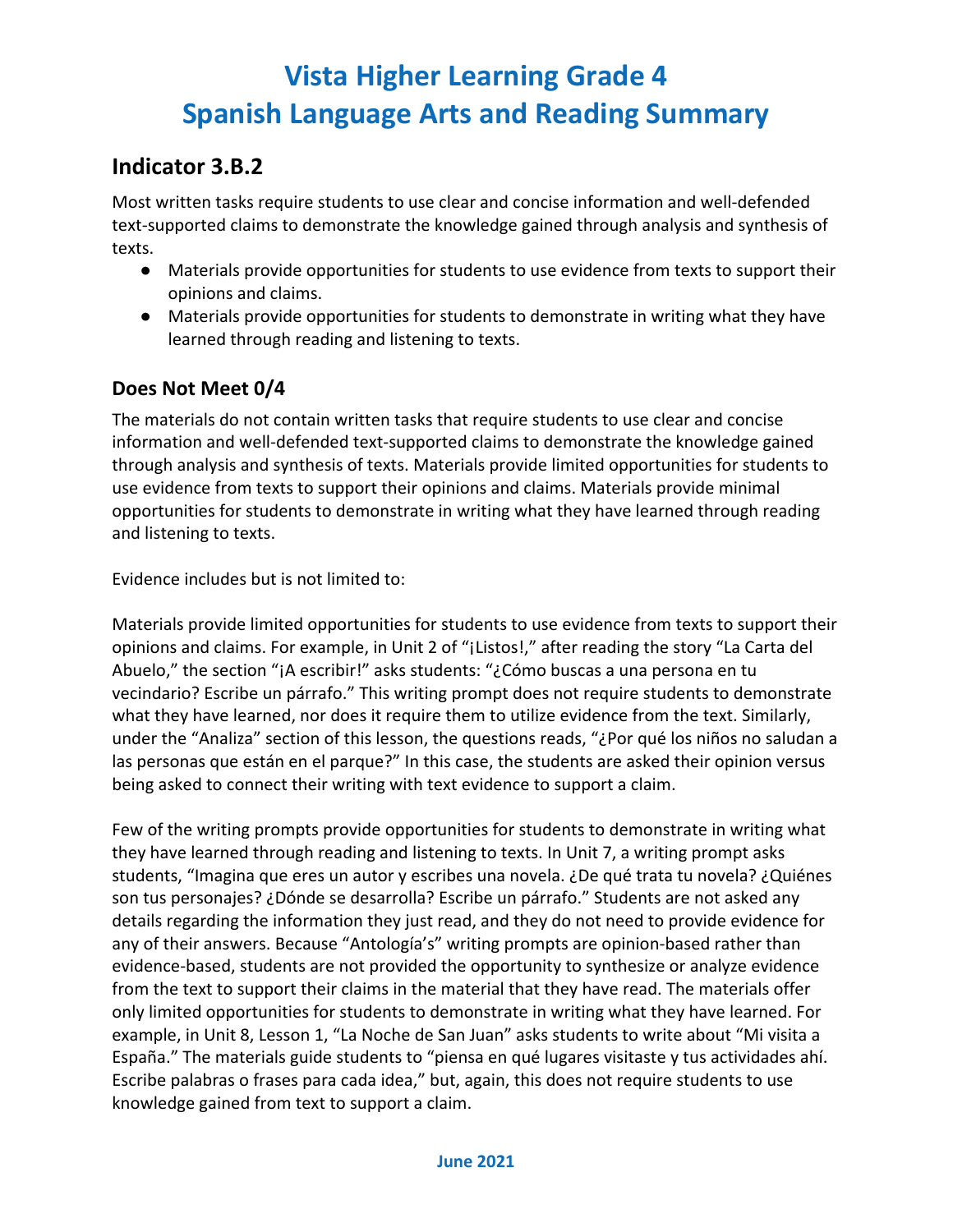¡Listos! does not provide opportunities for students to use evidence from the text to support their opinion or claims. The majority of the activities are questions that require fill-in-the-blank answers.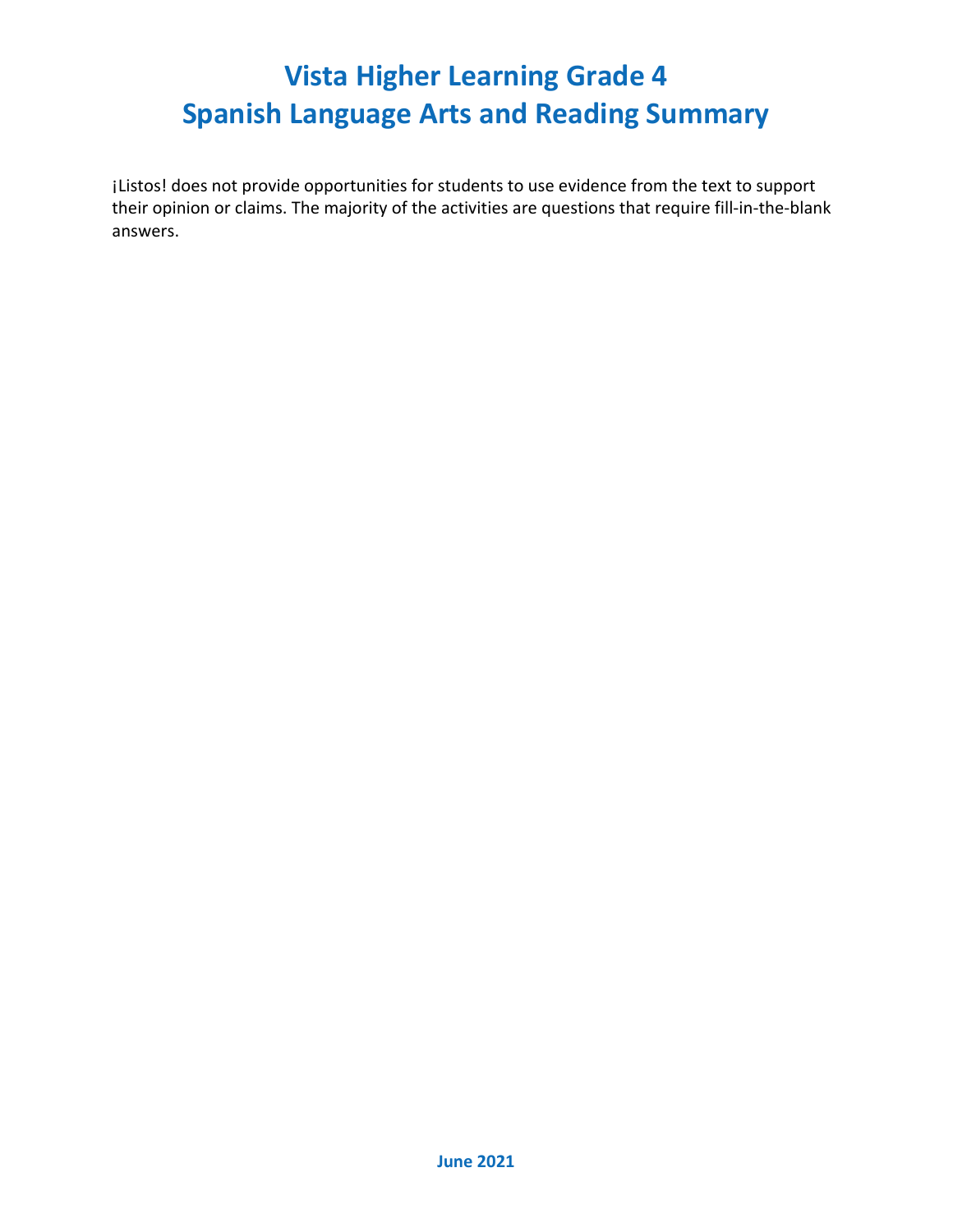### **Indicator 3.B.3**

Over the course of the year, composition convention skills are applied in increasingly complex contexts, with opportunities for students to publish their writing.

- Materials facilitate students' coherent use of the elements of the writing process (planning, drafting, revising, editing, and publishing) to compose multiple texts.
- Materials provide opportunities for practice and application of the conventions of academic language when speaking and writing, including punctuation and grammar.
- Grammar, punctuation, and usage are taught systematically, both in and out of context, and materials provide editing practice in students' own writing as the year continues.

#### **Does Not Meet 0/4**

Over the course of the year, composition convention skills are not applied in increasingly complex contexts, and students have few opportunities to publish their writing. Materials do not facilitate students' coherent use of the elements of the writing process (planning, drafting, revising, editing, and publishing) to compose multiple texts. In addition, materials do not provide opportunities for practice and application of the conventions of academic language when speaking and writing, including punctuation and grammar. Grammar, punctuation, and usage are not taught systematically, neither in nor out of context, and materials do not provide editing practice in students' own writing as the year continues.

Evidence includes but is not limited to:

"¡Listos!" has a writing process composed of four steps (plan, draft, revise, and publish). However, it is very low rigor for a SLAR student because it is intended for students engaging in Spanish language acquisition versus Spanish-speaking students engaging in developing Spanish Language Arts and Reading skills. For example, in Unit 2 lessons 1-4, the materials call for students to engage with step 1 (plan), instructing teachers to "Have students create a dictionary by writing words they have learned and their definition on the activity sheet." For step 2 (draft), students "take out their plan about their trip to Paraguay from the previous lesson [and] add newly learned word to their dictionaries." For step 3 (revise), students "take out their work from a previous lesson and add newly learned words to their dictionaries." The teacher asks students to "correct or rewrite as necessary." For step 4 (present), students "add newly learned words to their writing [and] present their final work to the class." Although there is a clearly established writing process, each phase is presented through a task that is targeted for students engaging in Spanish language acquisition and not for core SLAR instruction.

In "Antología," students are not encouraged to follow the steps listed in the indicator (planning, drafting, revising, editing, and publishing) in order to complete their writing tasks. The materials do not provide opportunities for students to write in a variety of genres, and most writing prompts only state "write about." For example, in Unit 1, "A escribir" section, the materials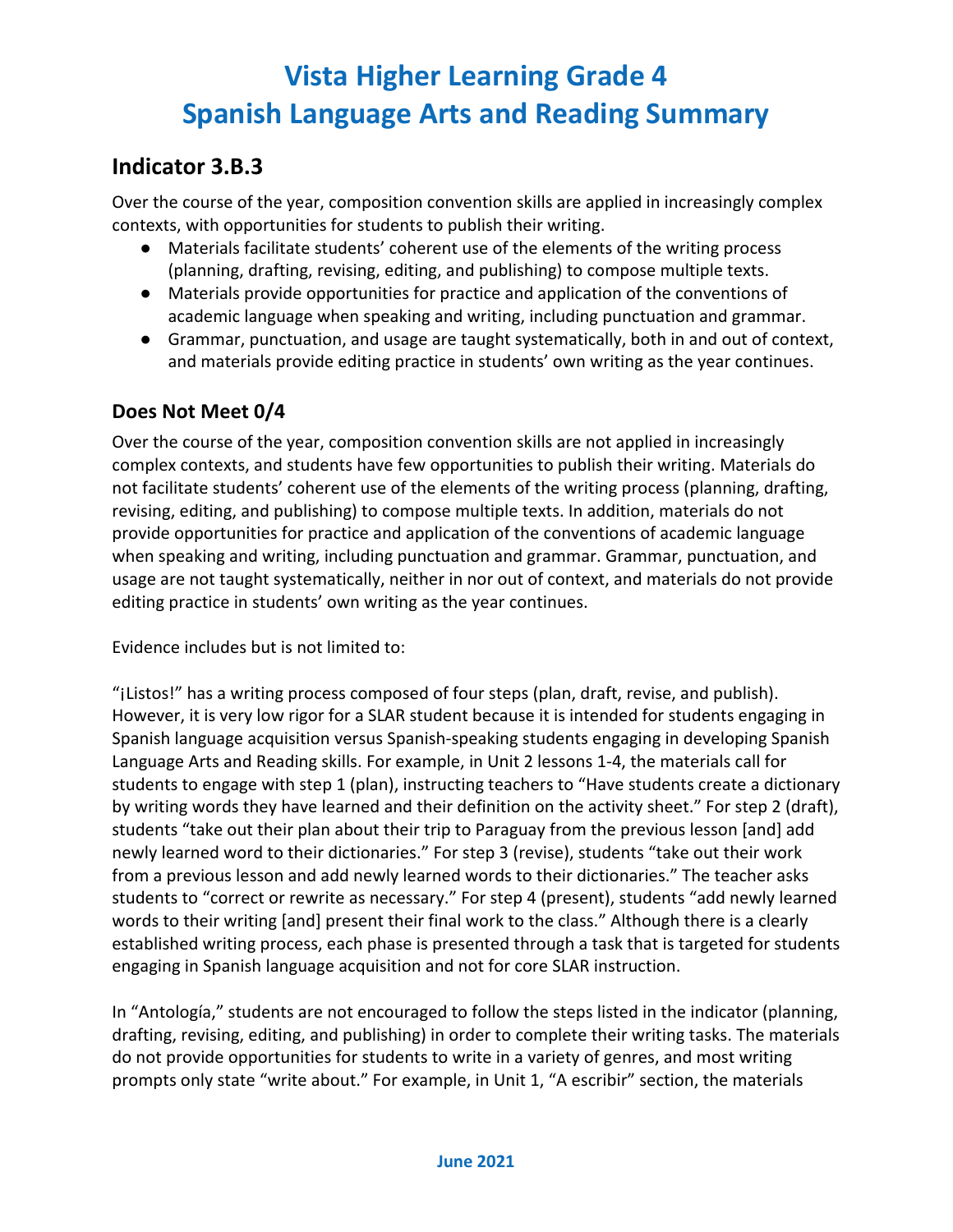guide the teacher to "discuss with students the adventure activities mentioned in the reading. Have them pick their favorite and write a paragraph." No further guidance is provided.

In Antología, there are minimal opportunities to practice grammar, and there are even fewer opportunities for punctuation. Writing, grammar, and word study are either in the section "Asi se dice" or "Asi se escribe," with only about 4-6 practice exercises for each concept. For example, in Unit 2, students are asked to "Identifica los adjetivos en estas oraciones. Completa las oraciones con un adjetivo. Identifica el tiempo de los verbos subrayados en estas oraciones." The "Así se dice" and "Así se escribe" approaches are minimal.

Antología does not have a systematic approach to grammar, punctuation, and usage. This type of instruction is not found in or out of context. In addition, there is not a clear year-long plan for studying grammar and conventions. The materials do not provide editing practice in students' own writing as the year continues.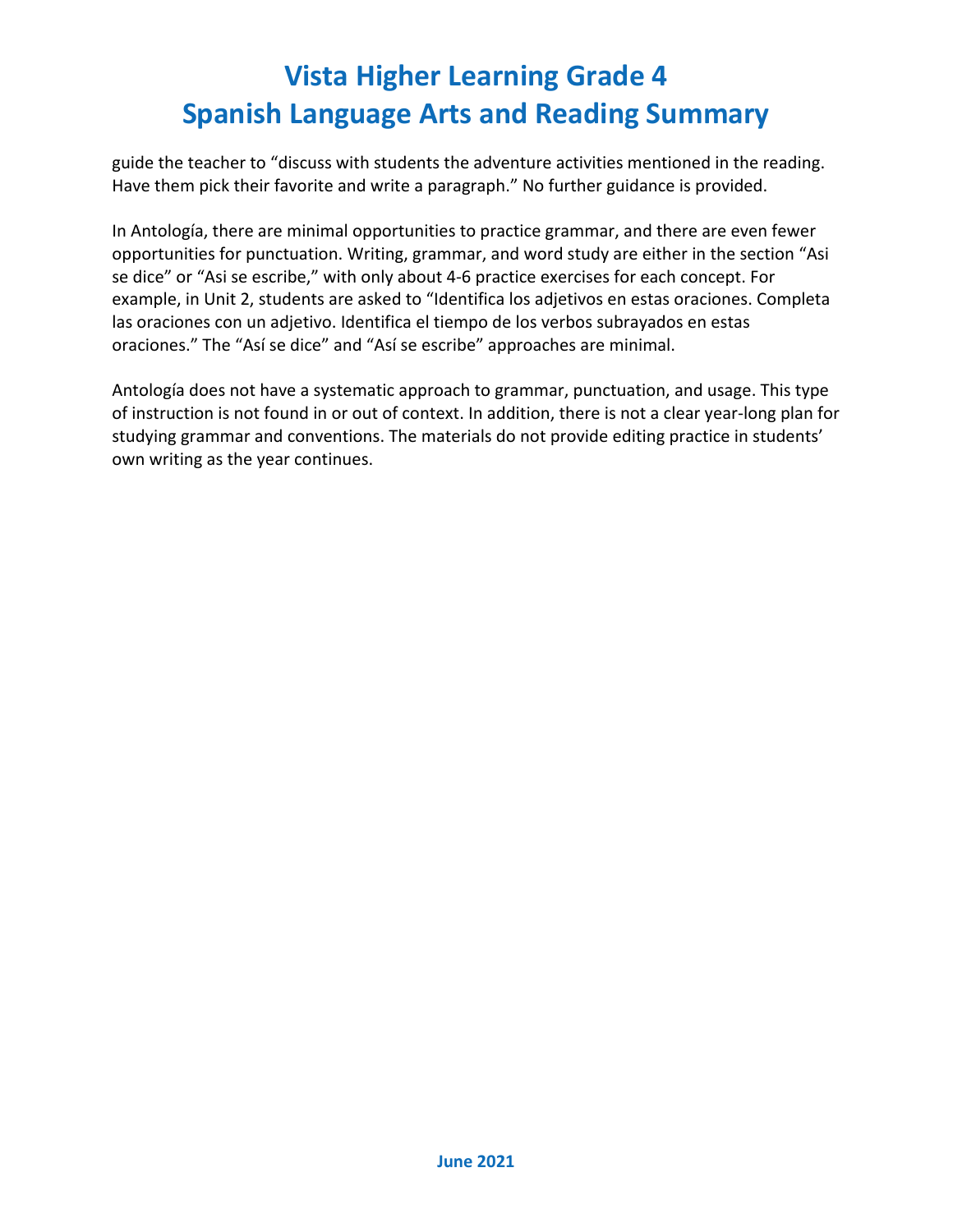### **Indicator 3.B.4**

Materials include practice for students to write legibly in cursive. (Grades 3-5 only)

- Materials include instruction in cursive handwriting for students in the appropriate grade(s).
- Materials include a plan for procedures and supports for teachers to assess students' handwriting development.

#### **Does Not Meet 0/1**

The materials do not include practice for students to write in cursive. Materials do not include instruction in cursive handwriting for students in the appropriate grades. Materials do not include a plan for procedures and supports for teachers to assess students' handwriting development.

Evidence includes but is not limited to:

Neither "Antología" nor "¡Listos!" includes any instruction in cursive handwriting. Neither resource includes a plan for procedures and supports for teachers to assess students' handwriting development in cursive.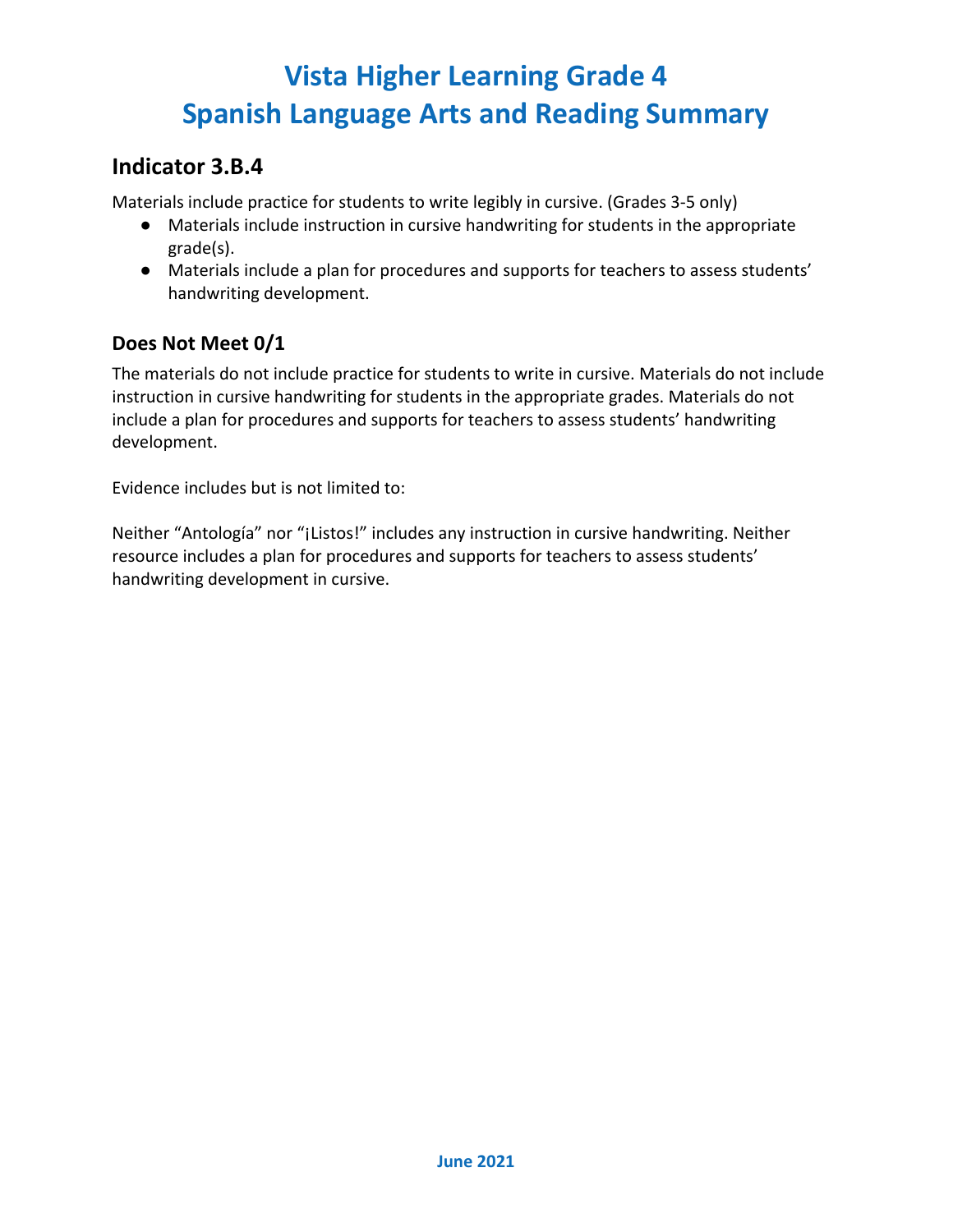## **Indicator 3.C.1**

Materials support students' listening and speaking about texts.

- Speaking and listening opportunities are focused on the text(s) being studied in class, allowing students to demonstrate comprehension.
- Most oral tasks require students to use clear and concise information and well-defended text-supported claims to demonstrate the knowledge gained through analysis and synthesis of texts.

### **Partially Meets 2/4**

Materials support students' listening and speaking about texts; however, opportunities are not focused on the text(s) being studied in class, which would allow students to demonstrate comprehension. Some oral tasks require students to use clear and concise information but do not require students to use well-defended text-supported claims to demonstrate the knowledge gained through analysis and synthesis of texts.

Evidence includes but is not limited to:

"Antología" contains potential speaking and listening opportunities that encourage students to demonstrate comprehension of the text, but materials do not note whether students should answer questions orally or in written form. For example, in Unit 7, students use text clues to identify the main idea and detail in the informational story "Rómulo Gallegos." Students answer questions: "¿Dónde nació Rómulo Gallegos? ¿Por qué Rómulo Gallegos tuvo que irse de Venezuela? ¿Qué describe Rómulo Gallegos en su obra Doña Barbara?" Although these questions provide some speaking and listening opportunities about the text, the materials do not specify whether students answer these questions in written or oral form. Additionally, questions are not wholly focused on the text(s) studied in class, but rather students listen and speak in Spanish on a specific topic provided to develop Spanish language skills.

"¡Listos!" provides some speaking and listening opportunities focused on the texts being studied in class, allowing students to demonstrate comprehension. For example, in Unit 2, Lesson 1, "El apartamento de Aníbal" includes some dialogue about a visit to a friend's apartment. The teacher reads the first line of the dialogue, and students read it again by themselves. The teacher asks the following questions to identify key details: "¿De quién es el apartamento? ¿Cuántos dormitorios tiene?" "¿Donde esta el baño? ¿Qué está enfrente de la cocina? ¿Dónde está el comedor?" Students engage in speaking and listening to answer.

The oral tasks that are present in Antología are vague and do not provide readers with opportunities to create well-defended claims. For example, in Unit 8, students answer the following questions regarding "Nuestras celebraciones": "¿Qué son los tablaos? ¿Por qué el flamenco suena como un llanto o un lamento?" While students can return to the text to find the answers to these questions, the questions do not allow them the opportunity to develop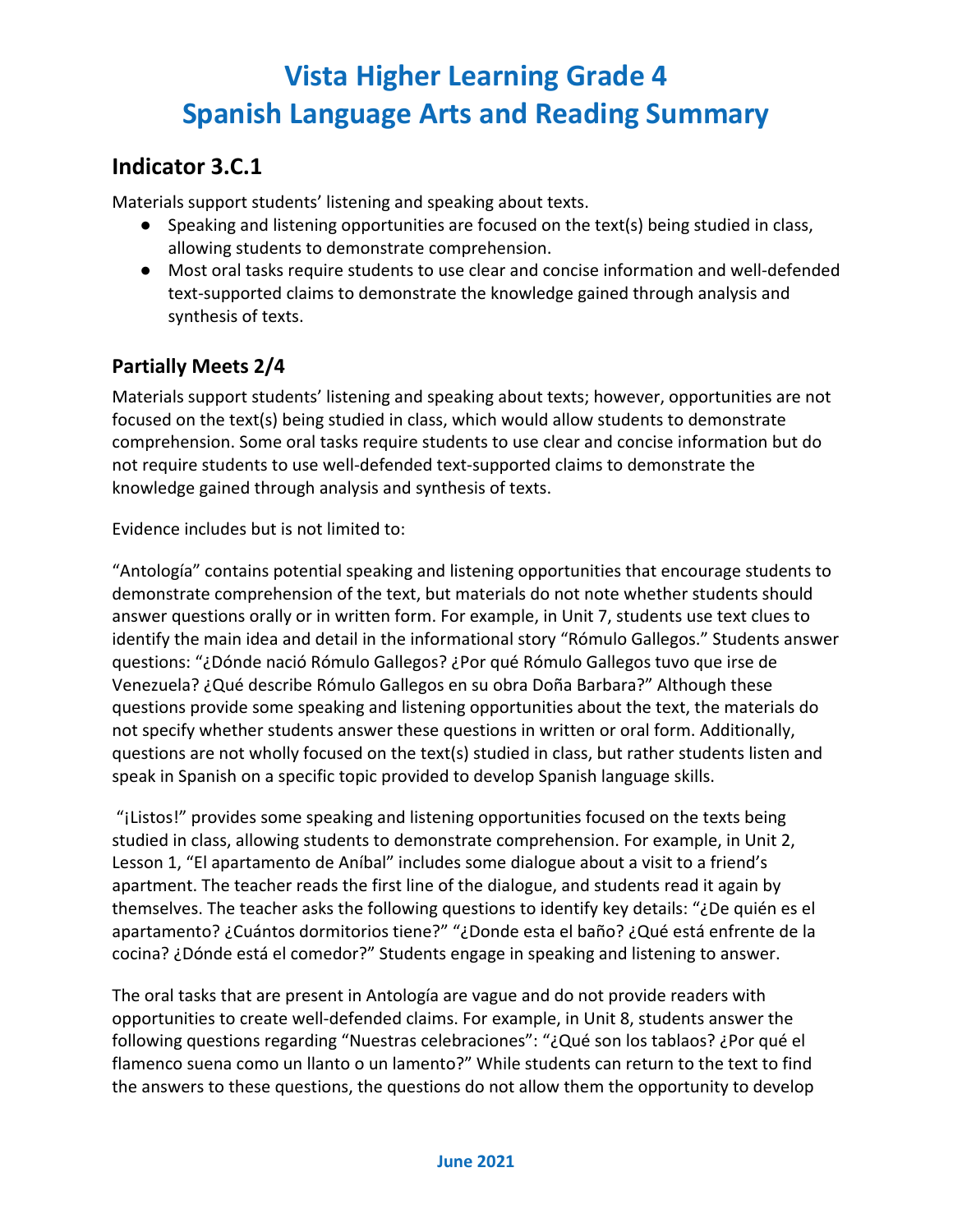well-supported claims based on text evidence. The materials also do not specify whether the students answer these questions in written or oral form. Additionally, ¡Listos! includes oral tasks that help students develop Spanish language skills but not text-supported claims to demonstrate the knowledge gained through analysis and synthesis of texts. For example, in Unit 8, after reading the text "Un anuncio informativo," oral tasks include students working in pairs to discuss an Internet ad and writing their findings. This oral task helps students practice the vocabulary learned (e.g., *obra de arte, taller de arte*), but students are not thinking critically about the text nor demonstrating knowledge gained through analysis or synthesis.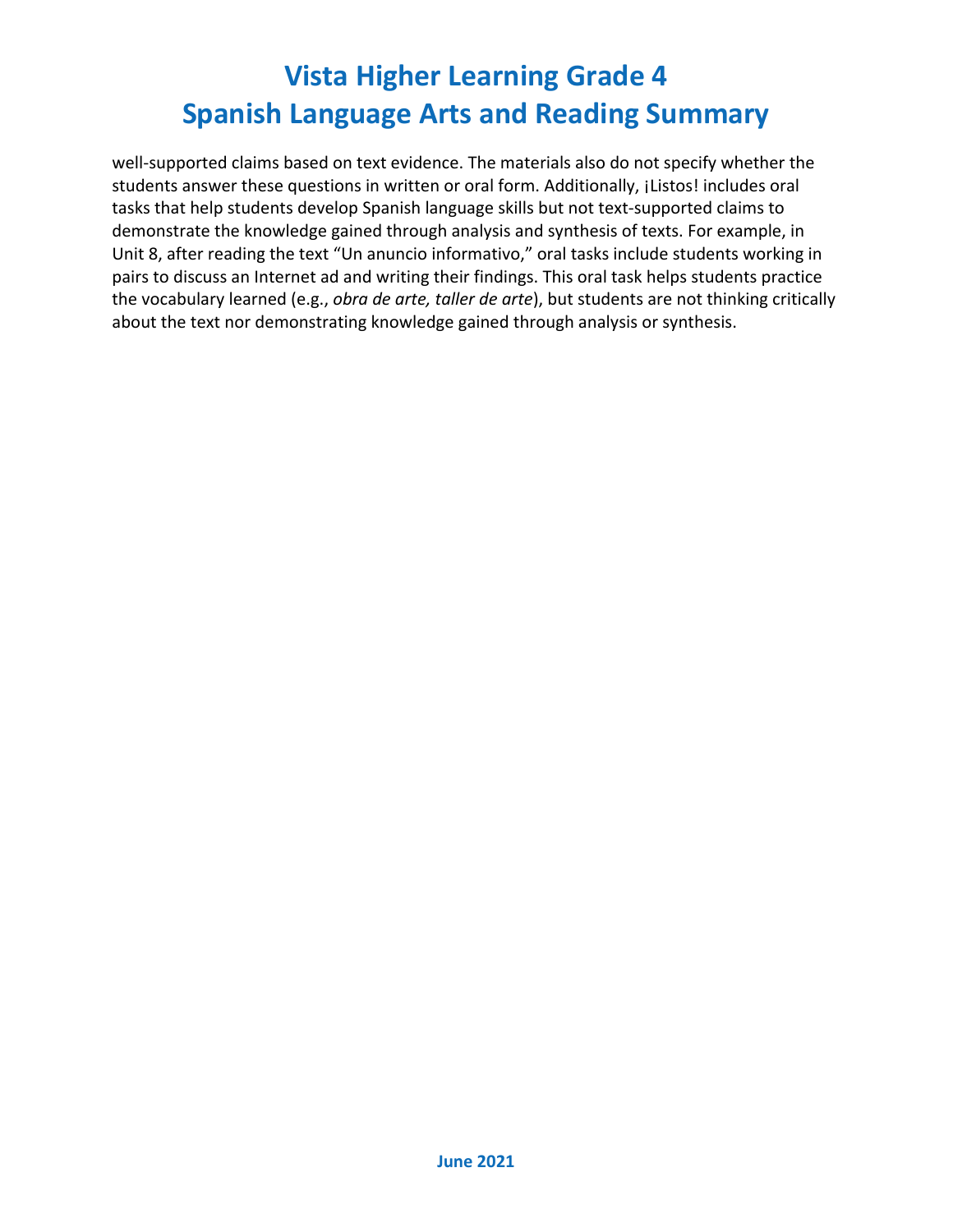## **Indicator 3.C.2**

Materials engage students in productive teamwork and in student-led discussions, in both formal and informal settings.

- Materials provide guidance and practice with grade-level protocols for discussion to express their own thinking.
- Materials provide guidance for students to develop social communication skills that are appropriate to their grade level.
- Materials provide opportunities for students to give organized presentations/performances and speak in a clear and concise manner using the conventions of language.
- Material provides guidance for students to use nonverbal communication when presenting before an audience.

### **Partially Meets 2/4**

The materials provide some opportunities for students to speak, but they do not provide guidance and practice with grade-level protocols for students to express their own thinking. The materials provide some guidance for students to develop social communication skills, but these skills are not appropriate to the grade level. Materials provide limited opportunities for students to give organized presentations and performances and to speak in a clear and concise manner using the conventions of language. The materials do not provide guidance for students to use nonverbal communication when presenting before an audience.

Evidence includes but is not limited to:

The materials provide some guidance for students to develop social communication skills, but these skills are not appropriate social skills for fourth-grade students to learn and develop. For example, in "¡Listos!" Unit 1, Lesson 1 is titled "Los Saludos." During the first part of this lesson, students learn how to properly greet and introduce themselves. The teacher writes a guiding question on the board: "¿Cómo saludamos y nos presentamos a otras personas?" Volunteers answer the question. With their peers, students take turns to practice saying "Yo soy el señor/la señora/la señorita" and "¿Cómo te llamas?" Aside from this initial lesson, the materials do not provide further guidance on developing social communication skills. Additionally, this lesson's primary purpose is Spanish language acquisition, not instruction in grade-level-appropriate social skills.

Materials do not provide guidance and practice with grade-level protocols for discussion for students to express their own thinking. All grade levels limit speaking to having students answer questions verbally or participate in some speaking tasks, but the materials do not provide structured collaborative activities or gradual release. For example, in ¡Listos! Unit 3, Lesson 3, "¿A dónde vamos?" students have the opportunity to roleplay. Under the "Challenge/Roleplay" section, the materials note: "In groups of three, have students role-play the dialogue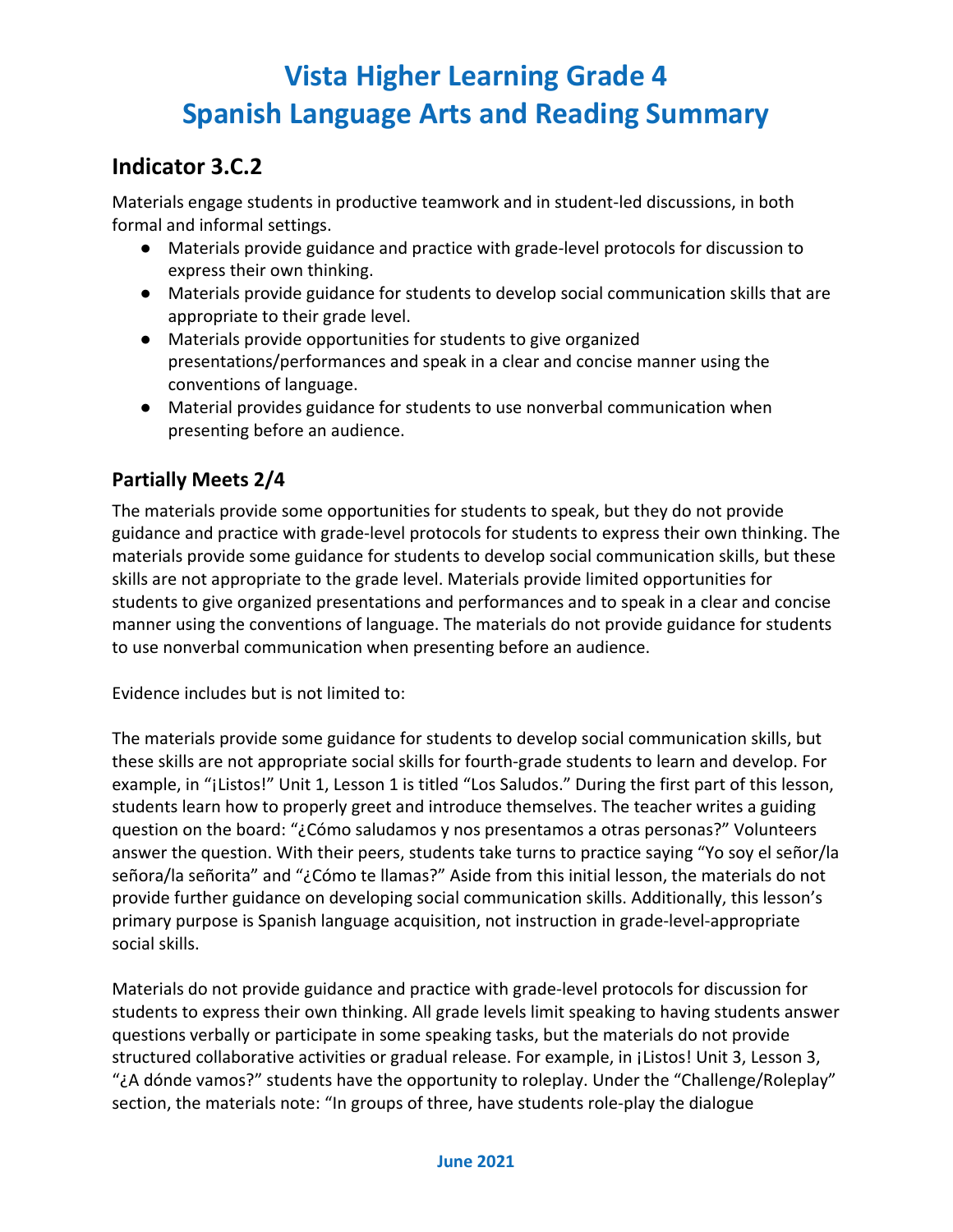substituting places in their own community." Students act out conversational dialogues; however, the materials do not provide grade-level protocols for discussion for students to express their own thinking, and there is no further guidance.

The materials provide limited opportunities for students to give presentations; these opportunities are not organized, do not contain guidance, and do not take into consideration the conventions of language. For example, in ¡Listos! Unit 6, Lesson 4 ("Una carta para John"), the section "¡A escribir! Presenta stage" guides students: "Presenta tu trabajo sobre tu viaje a la clase. 1. Revisa una vez más tu texto. Añade nueva información sobre monumentos históricos. 2. Lee en voz alta." The materials provide no further guidance on how to organize the presentations nor on how to present them.

In "Antología," "Nivel Principiante," Unit 8, "Descubre España," "Teaching Tips" guide the teacher to have students "read the text together in a choral reading." Also: "Make sure to demonstrate proper fluency and inflection for students to mimic. Ask students to pay attention to when your tone of voice changes." Even though this activity allows for some modeling of speaking in a clear and concise manner, the intent is to develop fluency and not to provide opportunities for students to give presentations or performances.

Neither ¡Listos! nor Antología provide guidance for students to use nonverbal communication when presenting before an audience.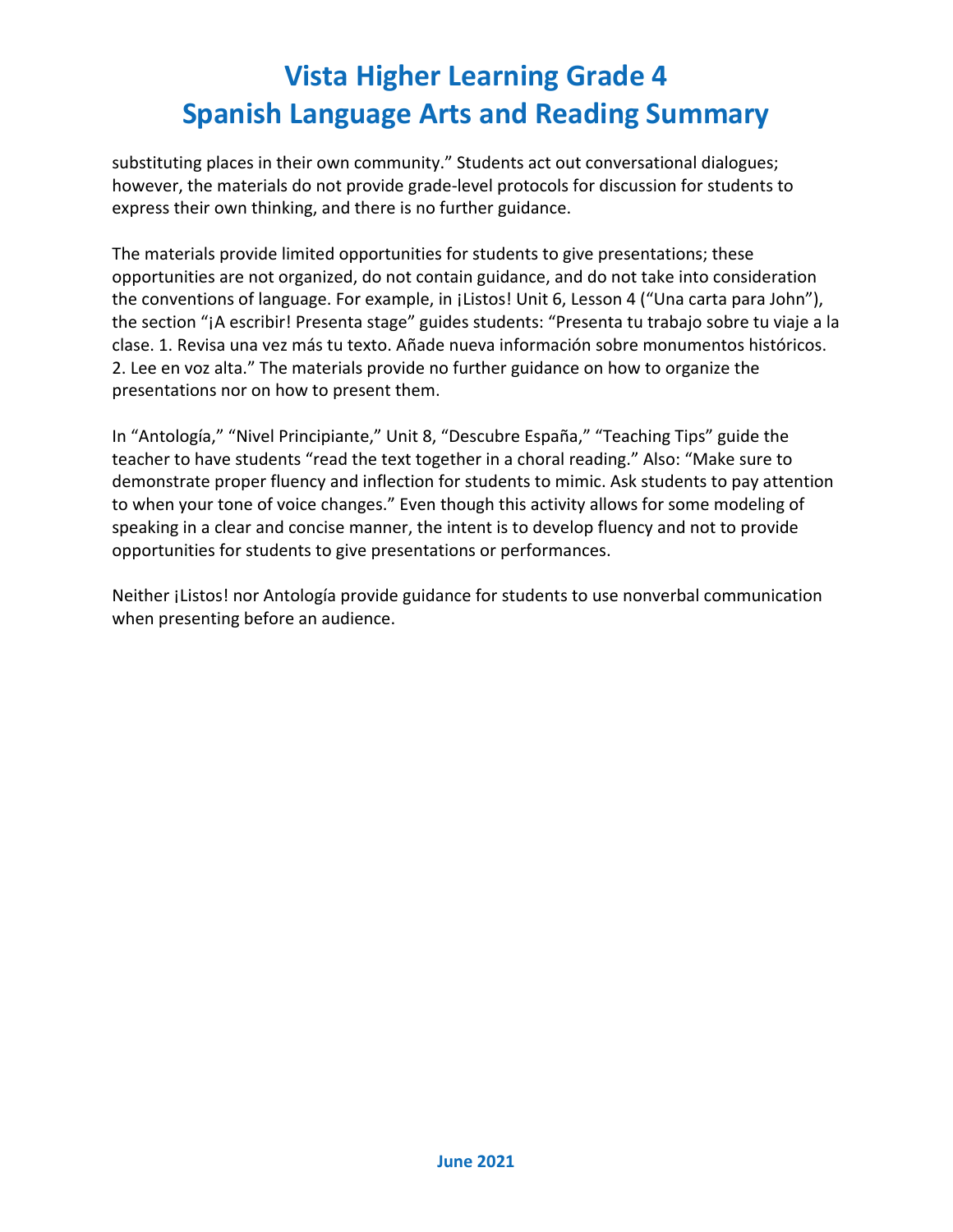### **Indicator 3.D.1**

Materials engage students in both short-term and sustained recursive inquiry processes to confront and analyze various aspects of a topic using relevant sources.

- Materials support identification and summary of high-quality primary and secondary sources.
- Materials support student practice in organizing and presenting their ideas and information in accordance with the purpose of the research and the appropriate grade level audience.
- Materials provide guidance to use an appropriate mode of delivery, whether written, oral, or multimodal, to present results.

#### **Partially Meets 2/4**

The materials engage students in short-term inquiry processes but not in sustained recursive inquiry processes to confront and analyze various aspects of a topic using relevant sources. The materials do not support the identification and summary of high-quality primary and secondary sources. They provide some support for student practice in organizing and presenting their ideas and information in accordance with the purpose of the research and the appropriate grade-level audience. Materials provide minimal guidance to use an appropriate mode of delivery (written, oral, or multimodal) to present results.

Evidence includes but is not limited to:

"¡Listos!" provides some opportunities for students to engage in short-term inquiry and research. The end of each unit of ¡Listos! includes a section called "Investiga la cultura." It provides information and activities regarding the country studied throughout each unit. For example, at the end of Unit 2, students learn about Paraguay. In the "Investiga and compare" section, the materials guide the students in "researching traditional dances and festivals in Paraguay, the different jerseys from different Paraguayan soccer teams, etc." The students select and make an outfit. Research opportunities are minimal and do not offer guidance for students to complete their research or write about what they learned.

Materials provide minimal guidance on an appropriate mode of delivery, whether written, oral, or multimodal, to present results. In ¡Listos! Unit 4, after learning about Costa Rica, the "Culminating Activity" explains that students are now at the "Presenta" stage. Students add new vocabulary words they have learned to their writing from an earlier lesson. They then "present their final work to the class and, if time allows, [teachers] encourage students to draw pictures or gather photos related to their presentations, and display them while presenting." There is no additional guidance on how to select the pictures or how to present the information to their classmates.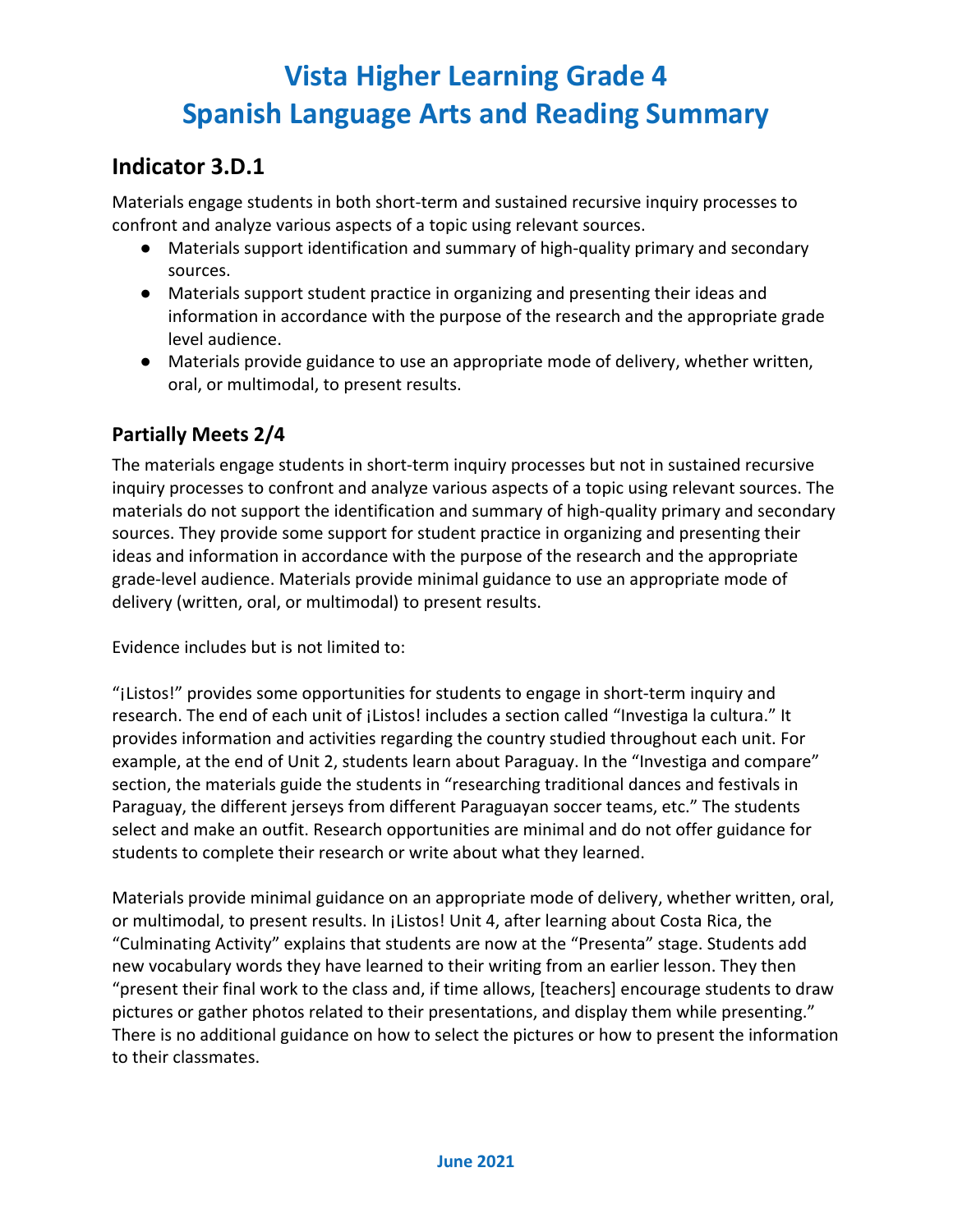The materials do not support the identification and summary of high-quality primary and secondary resources. For example, in "Antología" Unit 7, at the advanced level, the materials state: "Have [the students] research a musician and write a paragraph about them, including pictures. Then have students talk about their musicians for the rest of the class." Even though the materials require the students to look at sources, there is no guidance for teachers to support students in choosing the most high-quality and relevant sources. There are also no examples of high-quality primary or secondary sources.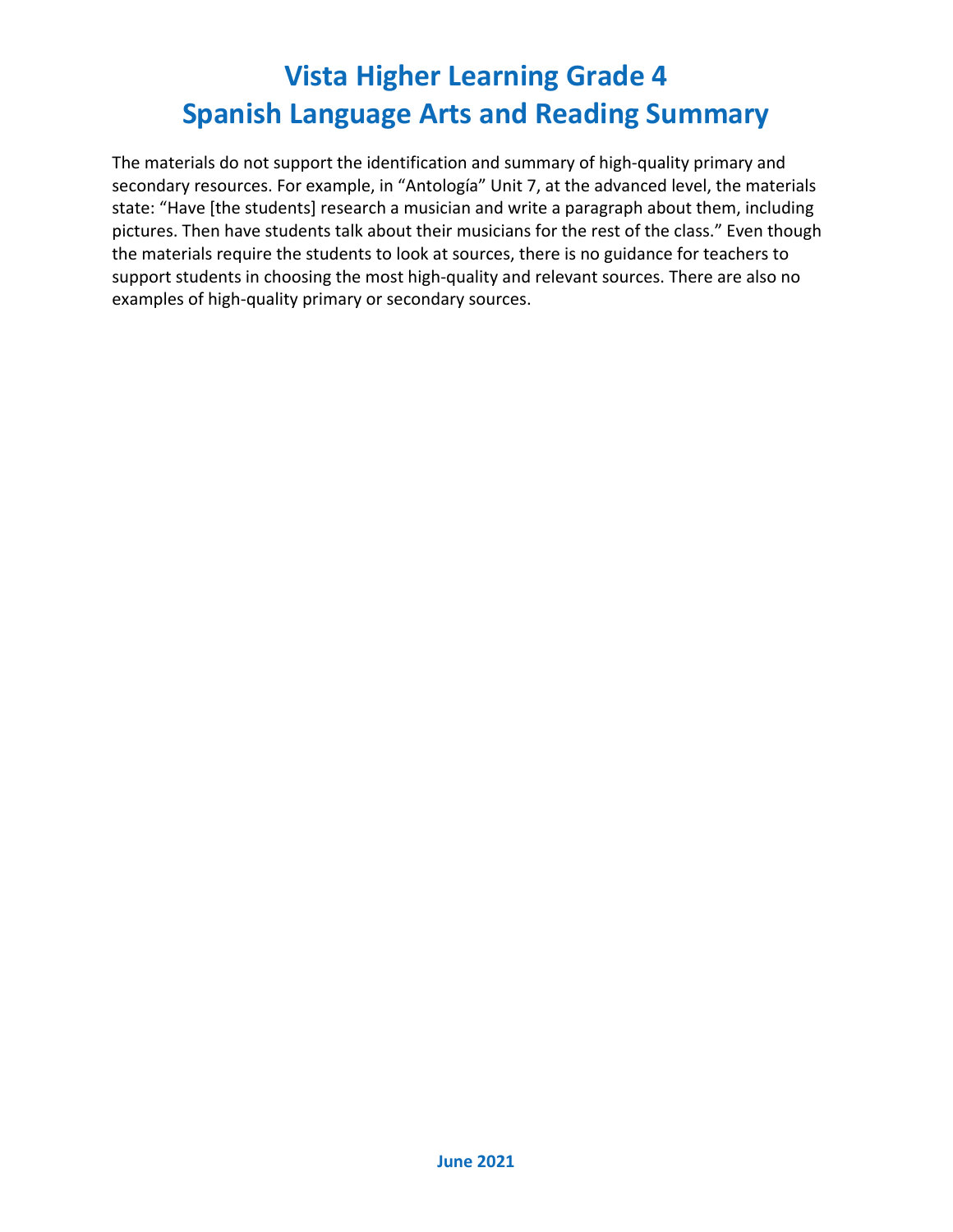## **Indicator 3.E.1**

Materials contain interconnected tasks that build student knowledge and provide opportunities for increased independence.

- Questions and tasks are designed to help students build and apply knowledge and skills in reading, writing, speaking, listening, thinking, and language.
- Materials contain a coherently sequenced set of high-quality, text-dependent questions and tasks that require students to analyze the integration of knowledge and ideas within individual texts as well as across multiple texts.
- Tasks integrate reading, writing, speaking, listening, and thinking; include components of vocabulary, syntax, and fluency, as needed; and provide opportunities for increased independence.

### **Does Not Meet 0/4**

The materials do not contain interconnected tasks that build student knowledge and provide opportunities for increased independence. Questions and tasks are designed to help students learn Spanish and not necessarily to build and apply knowledge and skills in reading, writing, speaking, listening, thinking, and language. Materials contain some coherently sequenced, highquality, text-dependent questions and tasks that require students to analyze the integration of knowledge and ideas within individual texts but not across multiple texts. Tasks attempt to integrate reading, writing, speaking, listening, and thinking but do not include components of vocabulary, syntax, and fluency, as needed. Tasks provide few opportunities for increased independence.

Evidence includes but is not limited to:

"Antología" includes questions that provide some opportunities for students to apply knowledge in reading, writing, speaking, and listening. For example, at the "Intermediate Level," in Unit 2, for the text "Jorge se mudó a la ciudad," under the "Preview and Predict" section, students discuss "what they think 'Jorge se mudó a la ciudad' is about." The teacher writes student answers on the board, and the class revisits their answers after reading the text. "Antes de leer" includes the questions "¿Qué pasa cuando uno se muda de barrio, ciudad o pueblo a otro? ¿Qué hay que preparar?"

In *j*Listos!, Unit 5, Lesson 2 provides some opportunities for vocabulary tasks; however, the tasks presented lack depth. For example, the lesson includes the guiding question: "What foods should you eat to be healthy?" Under the "Language Functions" section, students "(1) learn the names of more Cuban foods. (2) discuss nutrition and the food groups." The vocabulary list provided for this lesson includes words such as *cabeza, estomago, menú, delicioso, carne,* and *dulce.* As noted, the guiding question and tasks are designed for students to learn more about a particular culture and their customs; they do not develop increased independence via vocabulary or address syntax and fluency.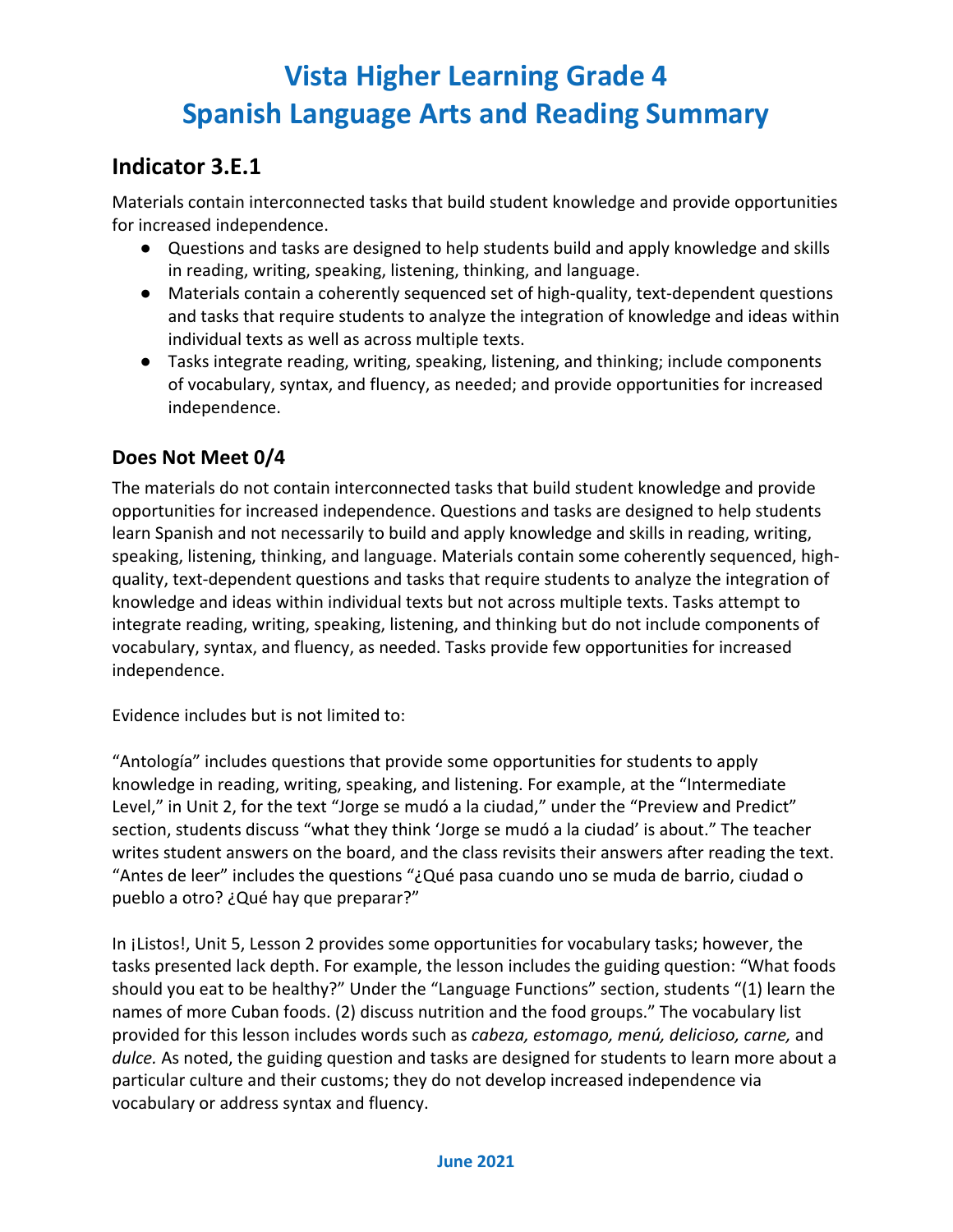The materials do not use a coherent sequence of text-focused tasks. Most tasks involve learning about different cultures and their customs. Questions and tasks are not text-dependent, nor do they require students to analyze the integration of knowledge and ideas in the texts. "Antología" focuses on learning Spanish as a second language and provides students the opportunity to practice what they have learned in class. Tasks and questions center around the usage and practice of conversational Spanish vocabulary; they do not provide opportunities for increased independence. For example, comprehension questions include "¿Puedes recordar?" or "¿Cuando paso eso?" The material does not contain interconnected or multifaceted tasks that allow for increased independence.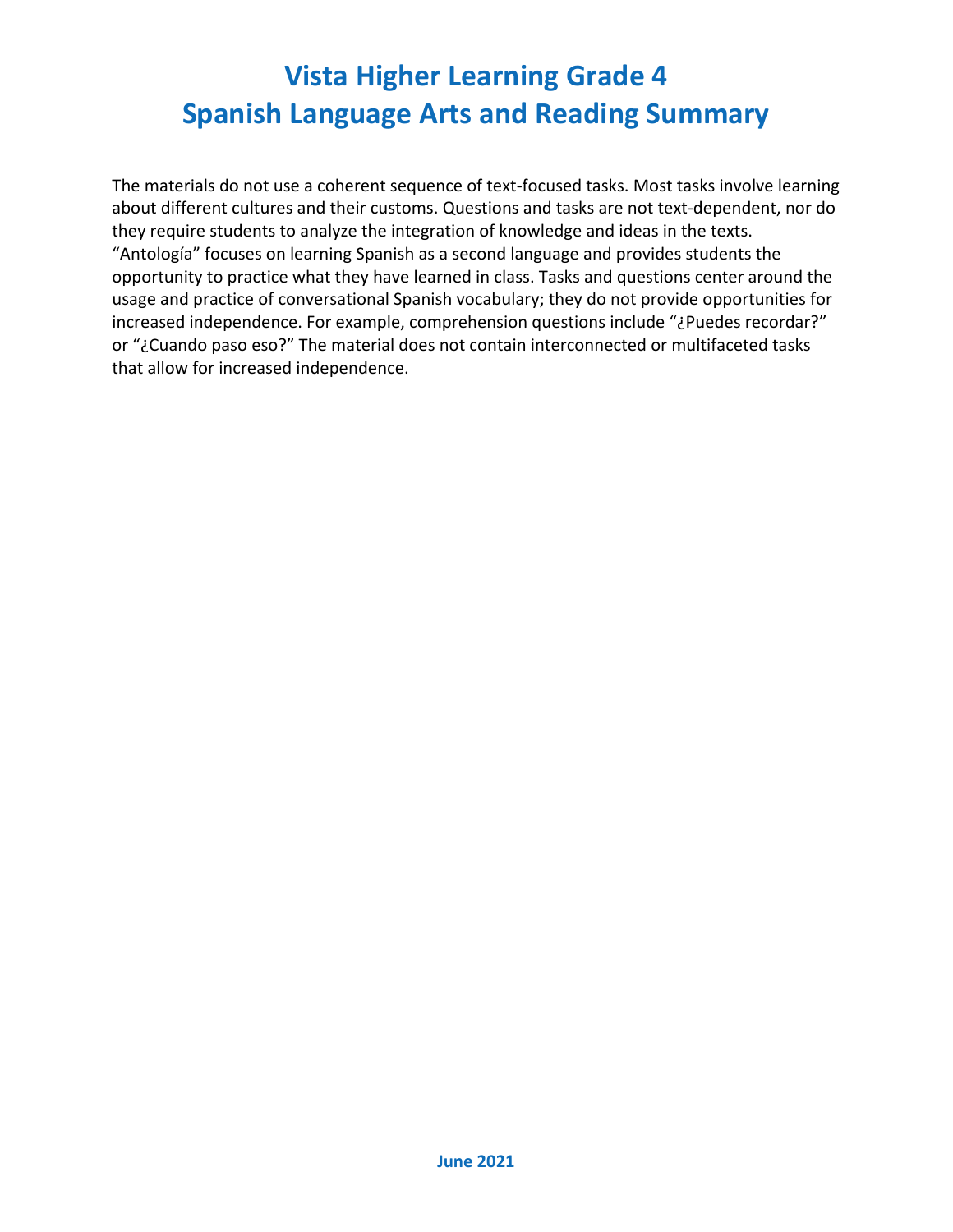## **Indicator 3.E.2**

Materials provide spiraling and scaffolded practice.

- Materials support distributed practice over the course of the year.
- Design includes scaffolds for students to demonstrate integration of literacy skills that spiral over the school year.

#### **Meets 4/4**

The materials provide spiraling and scaffolded practice and support distributed practice over the course of the year. The materials' design includes scaffolds for students to demonstrate the integration of literacy skills that spiral over the school year.

Evidence includes but is not limited to:

The materials in "¡Listos!" support distributed practice over the course of the year. The Language Arts Scope and Sequence of *i*Listos! includes a legend that marks introduced skills with an "(I)," skills reviewed with an "(R)," and skills maintained with an "(M)." This shows the teacher how the skills spiral throughout the year. For example, in Unit 1, a reading strategy is to "use ideas to make and confirm predictions (I)." The (I) indicates that this concept is being introduced. In Unit 2, under "Reading Strategies," this same objective is shown but now with an (R) for review (i.e., it is being spiraled). Because this concept is continued in all units, there is an (M) for Units 3–8 (i.e., the concept was introduced, then reviewed, and will continue to spiral and be maintained throughout the units).

"Antología" also includes guidance for distributed practice over the course of a year. The Antología "Scope and Sequence" lists the theme, language functions, structure, and culture to review in each unit. The content in Antología also varies by Spanish language level: beginner, advanced, or intermediate. This organization provides scaffolding for the teacher to use based on each student's individual level of Spanish language development but not based on the Spanish Language Arts and Reading TEKS explicitly.

Antología includes questions that spiral skills (e.g., main idea, inference, prediction) repeatedly as students engage with the reading passages. For example, in Unit 1, "Nivel Intermedio," students use prediction in the "Reading Strategies Preview and Predict" section. Materials instruct: "Read the title and the author's name and ask students to look at the photos. Discuss what they think and write their answers on the board to confirm or correct their predictions after the reading." Students integrate reading and speaking through this initial activity at the beginning of each reading passage. Similarly, in Unit 6, "Nivel Intermedio," under "Reading Strategies Preview and Predict," students discuss "what they think *La historia de Manu* is about" and write their answers on the board "to confirm or correct their predictions after the reading." Even though this skill spirals throughout the year, it does not increase in rigor, as it asks students to predict in the same format over the course of the various units.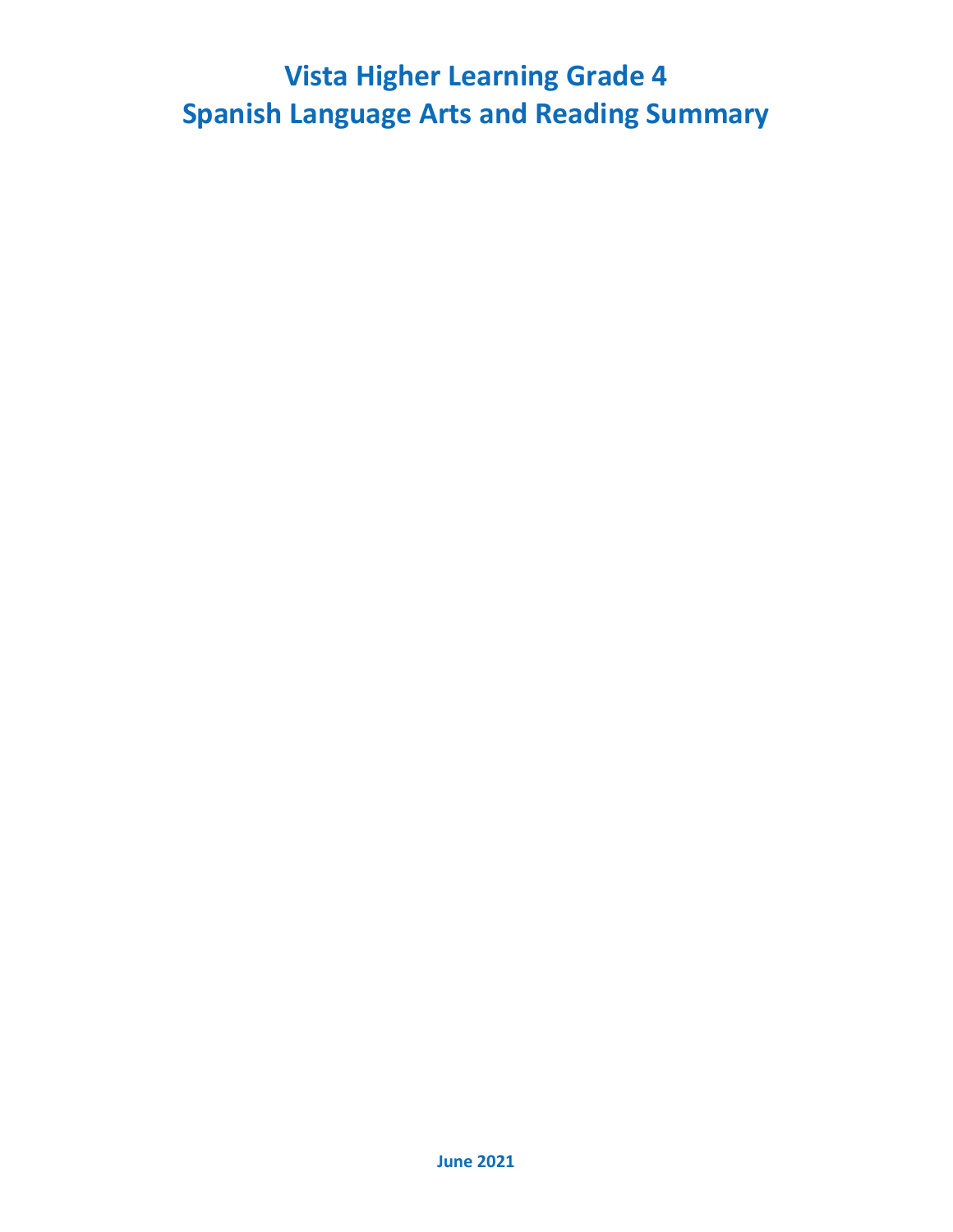### **Indicator 4.1**

Materials provide systematic instruction and practice of foundational skills, including opportunities for phonics and word analysis skills (e.g., examination of grade-level prefixes and suffixes, decoding of multisyllabic words by using syllabication, and automaticity with gradelevel orthographic rules and patterns).

- Materials include a research-based sequence of grade-level foundational skills instruction and opportunities for ample student practice to achieve grade-level mastery.
- Materials systematically develop knowledge of grade-level phonics patterns and word analysis skills as delineated in the TEKS for grades 3-5.
- Materials provide opportunities for students to practice grade-level word recognition skills to promote automaticity.
- Materials provide opportunities for students to practice and apply word analysis skills both in and out of context.
- Materials include building spelling knowledge as identified in the TEKS.
- Materials specifically attend to supporting students in need of effective remediation.
- Materials include systematic instruction of orthographic rules and patterns.

### **Partially Meets 2/4**

Materials provide some systematic instruction and practice of foundational skills, including opportunities for phonics and word analysis skills. The materials include a research-based sequence of grade-level foundational skills instruction and some opportunities for student practice to achieve grade-level mastery. The materials provide some regular practice for decoding and encoding words. The materials include systematic instruction of orthographic rules and patterns. The materials provide teacher guidance for students who need additional support or remediation with foundational skills.

Evidence includes but is not limited to:

Materials provide a research-based scope and sequence that aligns with foundational skills instruction. "¡Listos!" includes a Language Arts Scope and Sequence that denotes foundational skills addressed in the second lesson of each unit. For example, in Unit 1, Lesson 2 introduces students to "the vowel sounds," while in Unit 2, Lesson 2, students work to "decode accurately, r." However, due to the frequency of the lessons, foundational skills are not addressed as often as needed to achieve grade-level mastery. The instruction is very basic because the purpose of these materials is Spanish as second language development.

The material's instruction is not explicit in foundational skills, and the activities and tasks provide some opportunities for students to practice. For example, in ¡Listos!, Unit 1, Lesson 2, the materials guide the teacher to "Reinforce the vowel sounds in both languages. Write the word mama on the board, pronounce it and have students repeat it after you." The teacher follows by underlining the syllable, emphasizing the vowel sounds, and guiding students to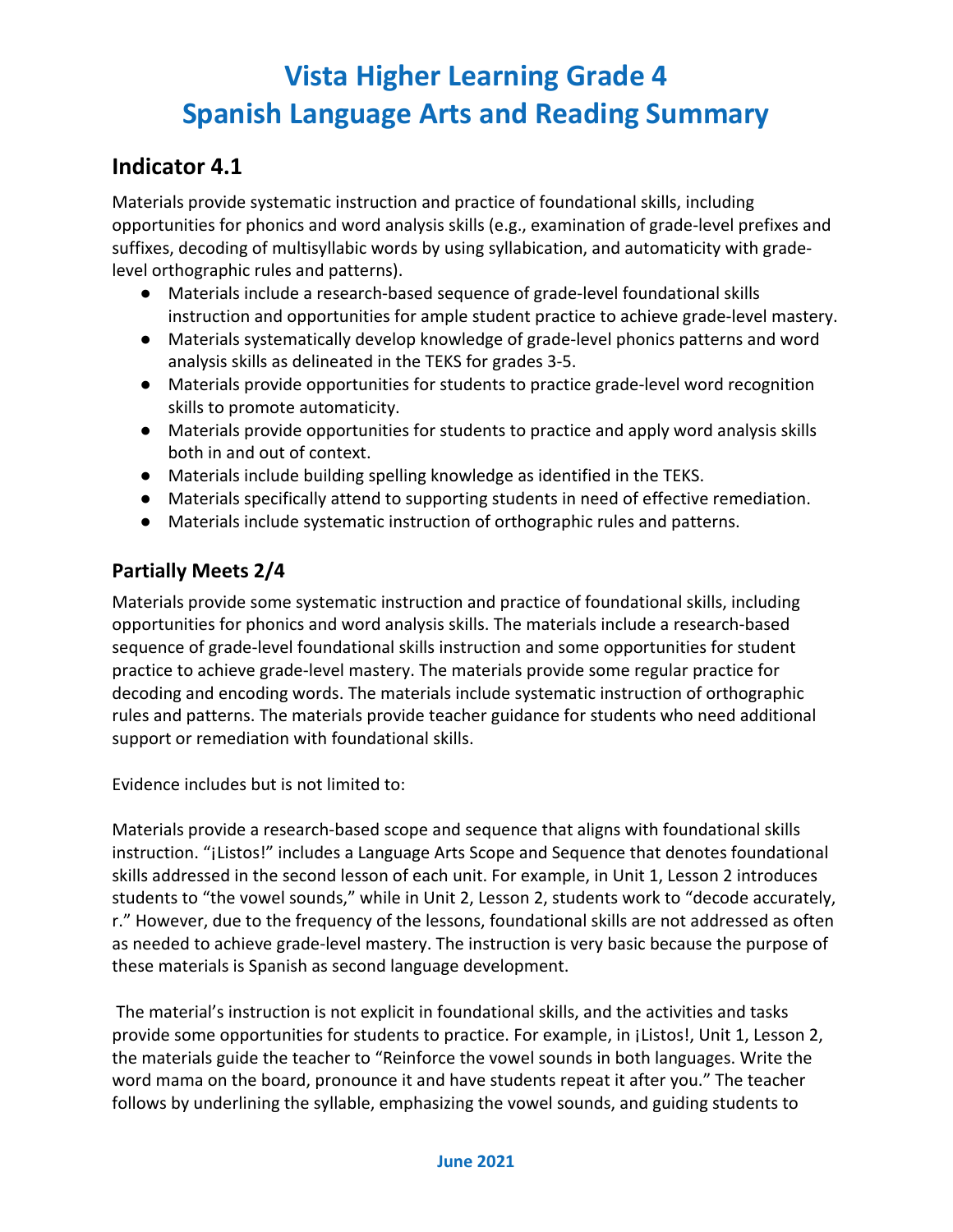repeat. The student activity book states "Escucha y repite las vocales...1. a, e, i, o, u. " The students "repeat it after you several times." There are additional opportunities for students to practice the vowels in the "Apply and Expand" sections.

Materials attempt to systematically develop knowledge of grade-level phonics patterns and word analysis skills; however, skills are not delineated for the TEKS for grades 3–5. For example, "Antología" provides a scope and sequence for the instruction of phonics and word recognition. This scope and sequence can be found under the section titled "Phonics, Spelling, and Structures.*"* In Unit 2, students learn about "the sound of s/z/ce/ci," while in Unit 3, the students learn about " the sounds of c/s, j/g, and y/ll." Antología also includes a section called "Asi se dice" and "Asi se escribe" that includes phonics practice. For example, in Unit 5, the lesson reviews "palabras llanas o graves." The students identify which words require an orthographic accent. The opportunities presented to practice and apply word analysis are only in isolation.

Materials include some opportunities to build spelling knowledge. For example, Antología includes some important spelling TEKS, like diphthongs, hiatus, and prefixes but is missing important ones as well like sobreesdrújulas, diacritical accents, suffixes, homographs, or homophones. ¡Listos! includes hard and soft r, segmenting syllables, diphthongs, g and j, ll and v, i and y, etc. In order to build spelling knowledge in accordance with the TEKS, the teacher has to find where each of those skills is addressed through both materials.

Materials specifically attend to supporting students in need of effective remediation. [Listos! includes activities for students who may be struggling with their foundational skills in a section titled "Differentiated Instruction/Benchmark" that helps guide the reader with different skills. For example, in Unit 6, lesson 2, the materials offer students assistance with the diphthongs. The materials guide the teacher to "Assist students who have been identified as having a learning disability by having them circle the diphthongs ue, au, isu, isa, io, in each word. Then have them repeat the words after you." These sections provide several opportunities for students to practice and master the content.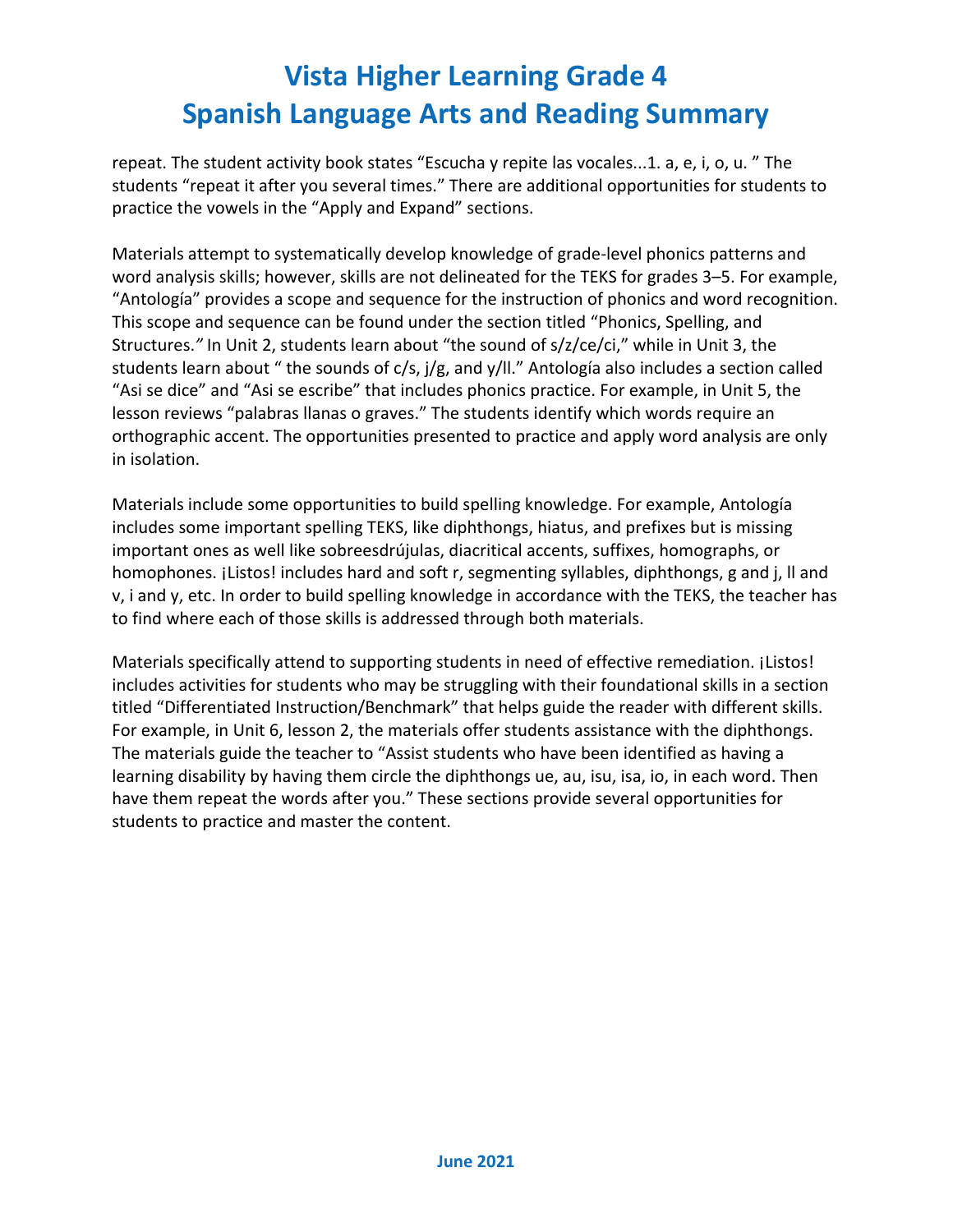### **Indicator 4.2**

Materials include diagnostic tools and provide opportunities to assess student mastery, in and out of context, at regular intervals for teachers to make instructional adjustments.

- Materials include tools to support and direct teachers to assess students' growth in, and mastery of, foundational skills (e.g., skill gaps in phonics and decoding) both in and out of context.
- Materials support teachers with guidance and direction to respond to individual students' literacy needs, based on tools and assessments appropriate to the grade level.
- Materials support the teacher in working with students to self-monitor, use context to confirm or self-correct understanding, and employ rereading when appropriate.

#### **Partially Meets 2/4**

The materials include diagnostic tools and provide opportunities to assess student mastery, in and out of context, at regular intervals for teachers to make instructional adjustments. The materials include some tools to support and direct teachers to assess students' growth in and mastery of foundational skills (e.g., skill gaps in phonics and decoding) both in and out of context. Materials offer minimal support for teachers to respond to individual students' literacy needs based on tools and assessments appropriate to the grade level. Materials do not include support for the teacher to work with students to self-monitor, use context to confirm or selfcorrect understanding, and employ rereading when appropriate.

Evidence includes but is not limited to:

"Antología" includes some tools to support and direct teachers to assess students' growth and mastery of foundational skills. For example, "A Reading Performance Assessment" under "Teacher Resources" in the online materials allows an instructor to measure students' reading ability as they read a passage from a book. There are eighteen assessments included in this program, the equivalent of three for each grade level, K–5. Levels are easily identified by color: Magenta, Yellow, Orange, Red, Green, and Blue. These Reading Performance Assessments include both fiction and nonfiction passages taken from *Antologías: Lecturas culturales.* The materials state, "We recommend to administer the Reading Performance Assessments three times during the year, beginning at the start of the year; however, a teacher may opt to assess individual students as often as he/she deems necessary." Antología also includes assessments after every unit. For example, in Unit 1, under the "Assessment Program Quizzes" in the "Resource" section, comprehension questions include, "Según la lectura, ¿cual es un buen lugar para ver volcanes? ¿Qué son las huellas de Acahualinca? ¿Que actividad es muy popular en el Río San Juan?" Foundational skills questions include, "Encierra en un círculo los sustantivos, Encierra en un círculo las palabras con el sonido fuerte de la *r,* Escoge las palabras que está escrita correctamente."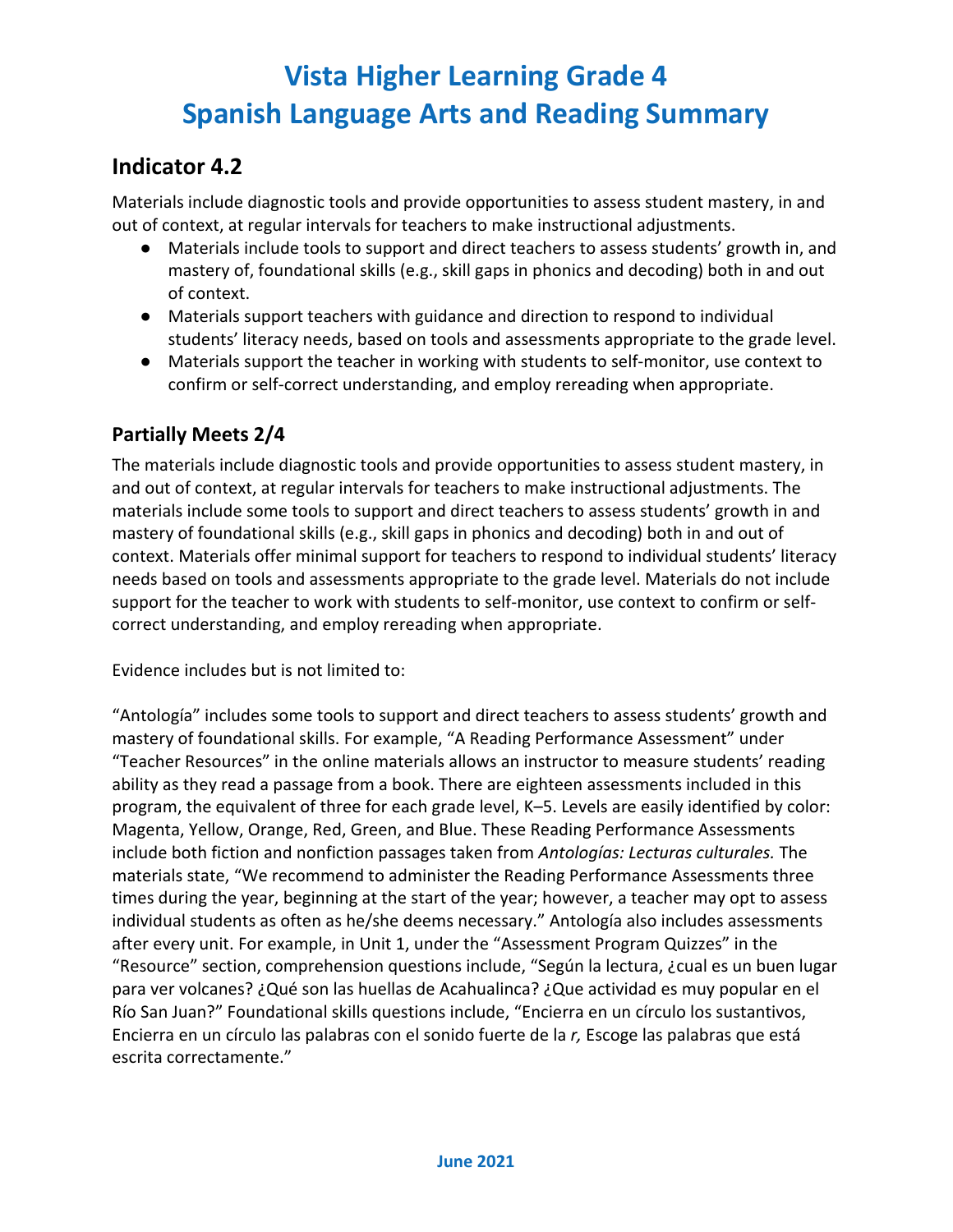"¡Listos!" includes some assessments of foundational literacy skills throughout all the units and in the separate workbook "Cuaderno de práctica anotada." These are quick assessments to gauge if the student has grasped the concept. For example, when learning about the sounds of *c, s,* and *z* in Lesson 2 of Unit 4, students are given multiple words in which they must add the correct letter. Words include "sandalia, zapato, cerdo, seta, zorro and sapo." Similarly, in the "Cuaderno de práctica anotada," students add the letter and then write a sentence with the word "cerdo" and another one with the word "zapato."

¡Listos! also includes the section "Evaluaciones." However, these assessments do not focus on mastery of foundational skills. They assess students in four areas: "A escuchar" (Listening), "A conversar" (Speaking), "A leer" (Reading), and "A escribir" (Writing). The section "¡A escribir!" requires students to demonstrate writing production in three different formats: "writing a word to match an image prompt (Section A), writing a phrase to complete a sentence that matches an image prompt (Section B), and writing a complete sentence to match an image prompt (Section C)."

Materials include diagnostic tools and provide opportunities to assess student mastery. [Listos!] includes an initial assessment administered at the beginning of the year and a post-assessment used at the end of the year. The materials also include unit assessments. The materials note: "Levels A to F offer assessments for both Separate Domains and Integrated Domains. For Separate Domains, the unit assessments consist of a battery of tests that evaluate levels of listening, speaking, reading, and writing. For Integrated Domains, a holistic approach is used to evaluate comprehension and production." The Separate Domains rate students in the four domains of communication. Listening, reading, and writing are administered in a group setting, while speaking is administered individually. Additionally, the materials include informal assessments used at the end of each lesson, culminating activities at the end of each lesson, and cooperative activities throughout the units. The materials note: "Combined, they offer teachers, administrators, and parents a comprehensive overview of how students are performing at different stages of the Spanish acquisition process, as well as documenting progress over time."

Antología includes placement tests and unit quizzes by level (beginner, intermediate, advanced). The quizzes consist of three comprehension questions. It also includes sections titled "Asi se dice" that assess phonics; "Asi se escribe" that assess grammar; and "escribir," where students write four to five sentences about a given topic.

Materials do not include support for the teacher to work with students to self-monitor, use context to confirm or self-correct understanding, and employ rereading when appropriate. Most readings in both ¡Listos! and Antología are read by the teacher while students repeat after the teacher. Because the text focuses on students learning Spanish as a second language, there is no emphasis on self-correction or self-monitoring.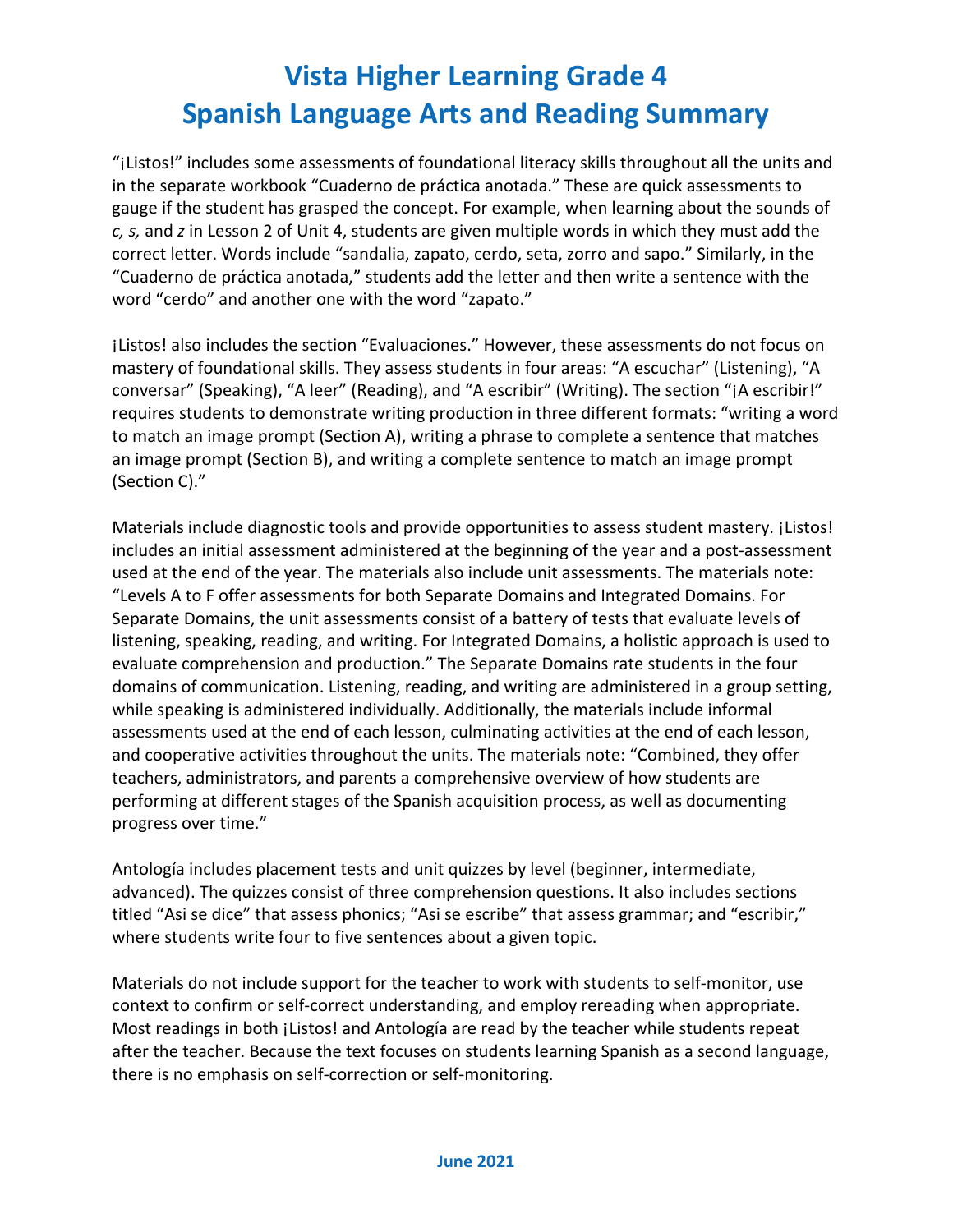## **Indicator 4.3**

Materials provide frequent opportunities for students to practice and develop oral and silent reading fluency while reading a wide variety of grade-appropriate texts at the appropriate rate with accuracy and expression to support comprehension.

- Materials provide students opportunities to read grade-level texts as they make meaning and build foundational skills.
- Materials include explicit instruction in fluency, including phrasing, intonation, expression, and accuracy.
- Materials provide opportunities and routines for teachers to regularly monitor and provide corrective feedback on phrasing, intonation, expression, and accuracy.

### **Partially Meets 2/4**

The materials provide some opportunities for students to read grade-level texts as they make meaning and build foundational skills. The materials include minimal explicit instruction in fluency, including phrasing, intonation, expression, and accuracy. Materials provide minimal opportunities and routines for teachers to regularly monitor and provide corrective feedback on phrasing, intonation, expression, and accuracy.

Evidence includes but is not limited to:

The materials provide some opportunities for students to practice and develop reading fluency while reading grade-level texts. For example, in "Antología," Unit 1, "Nivel Principiante," in the text "Lo que as le gusta a Martita," the materials guide the teacher to have the students listen to the story as they read using the online audio. It also states, "You may want to use reading strategies such as echo reading." The teacher is also guided to "introduce highlighted vocabulary, adding any additional terms you predict will be difficult for your student in the story." Similar guidance is found throughout all the "Nivel Intermedio" and "Nivel Avanzado" units of Antología. Though students have opportunities to do echo and choral readings together, Antología does not include any other explicit guidance to have students develop oral and silent reading fluency.

"¡Listos!" includes minimal explicit instruction in fluency, including phrasing, intonation, expression, and accuracy. For example, in Unit 5, Lesson 1, "A poner la mesa!" the section titled "Echo Read" guides the teacher to "read the first line and have students read the sentence aloud by themselves, matching your intonation." The students practice reading the dialogue aloud with a partner. Similar guidance is found throughout the various units, with no other explicit instruction on fluency mentioned.

Antología provides minimal opportunities and routines for teachers to monitor fluency regularly. The "Reading Performance Assessment" in the Resources section allows the teacher to evaluate students' decoding and comprehension skills; however, this opportunity is not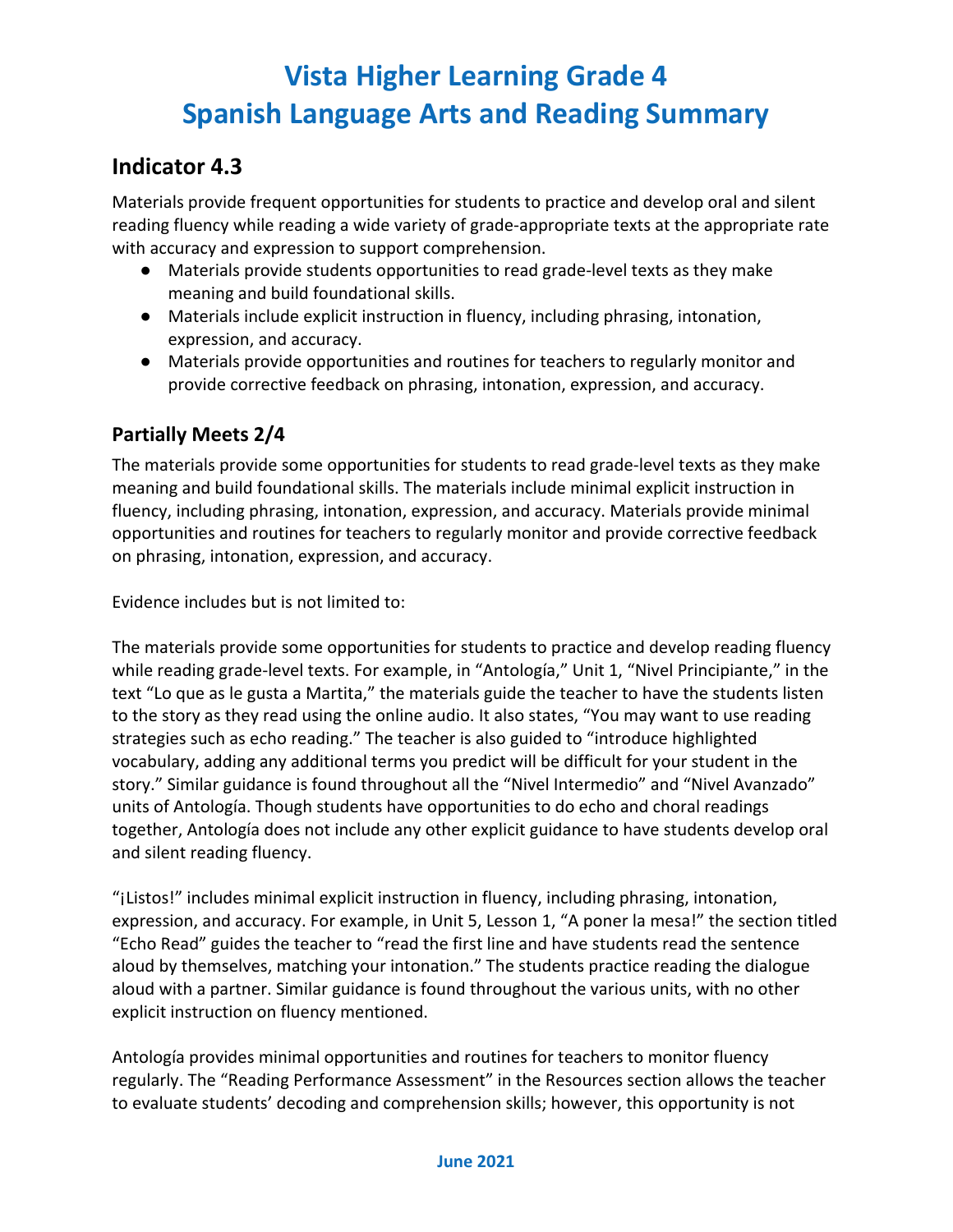explicitly to assess fluency, though it is measured. The teacher's guide notes that the "...purpose of these Reading Performance Assessments is primarily to evaluate the decoding and comprehension skills of students in a quick, effective, and ongoing fashion." The guide does provide directions on how to administer the assessment and how to calculate the wordscorrect-per-minute (WCPM) and accuracy. For example, the materials state, "In order to calculate a student's accuracy rate and a percentage, the total number of errors must be subtracted from the total words read and then divided by the total number of words read. The result must be multiplied by 100." The materials provide five comprehension questions at the end of each passage designed to "check the comprehension level of students who have decoded the passage at 90 percent or better." These questions are divided into five levels, "Beginning, Early Intermediate, Early Advanced, and Advanced," which align to the five WIDA levels: "Entering, Emerging, Developing, Bridging, and Expanding." The materials do not provide a suggested time to perform the evaluations and to provide feedback to students.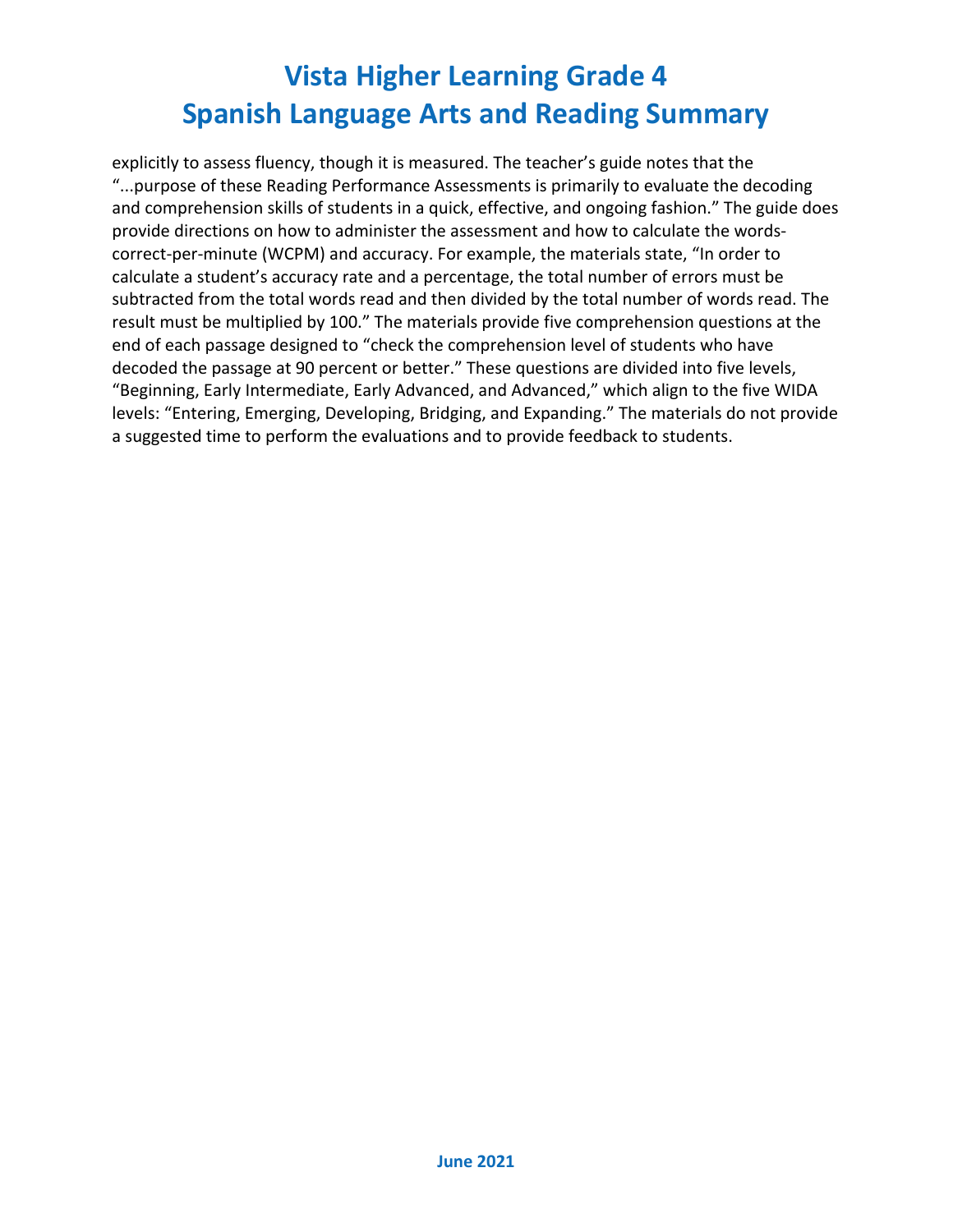### **Indicator 5.1**

Materials include developmentally appropriate diagnostic tools (e.g. formative and summative progress monitoring) and guidance for teachers, students, and administrators to monitor progress.

- Materials include a variety of diagnostic tools that are developmentally appropriate (e.g., observational, anecdotal, formal).
- Materials provide guidance to ensure consistent and accurate administration of diagnostic tools.
- Materials include tools for students to track their own progress and growth.
- Materials include diagnostic tools to measure all content and process skills for SLAR, as outlined in the TEKS.

#### **Partially Meets 1/2**

The materials include some developmentally appropriate diagnostic tools (e.g., formative and summative progress monitoring) and guidance for teachers but do not contain guidance for students and administrators to monitor progress. Materials include diagnostic tools that are developmentally appropriate (e.g., observational, anecdotal, formal). Materials provide guidance to ensure consistent and accurate administration of diagnostic tools. Materials do not include tools for students to track their own progress and growth. Materials do not include diagnostic tools to measure all content and process skills for SLAR, as outlined in the SLAR TEKS.

Evidence includes but is not limited to:

The materials include a variety of diagnostic tools that are developmentally appropriate, which include formative and summative assessments used to measure students' language development and reading in Spanish. For example, in "¡Listos!," the "Evaluación de Ubicación" is a pre-test used when students enter the program, and "Evaluación Final" is a post-test used at the end of the school year. The complete battery of assessments includes four distinct tests: "A escuchar (Listening), A conversar (Speaking), A leer (Reading), and A escribir (Writing)." These summative assessments provide information on general Spanish language development as well as specific skills. Additionally, "Antología" contains a resource titled "Reading Performance Assessments." The materials note: "A Reading Performance Assessment allows an instructor to measure a student's reading ability as he/she reads a passage from a book. There are eighteen assessments included in this program, the equivalent of three for each grade level, K–5." The assessment guides the teacher to fill out the observation form to assess accuracy and comprehension while the student reads a passage from the Antología.

Materials provide guidance to ensure consistent and accurate administration of diagnostic tools. ¡Listos! includes an "Administration" manual that provides teachers with an overview of the assessment and its components and guides the teacher into understanding each of the parts contained in the summative unit tests called the "Evaluación de Ubicación," and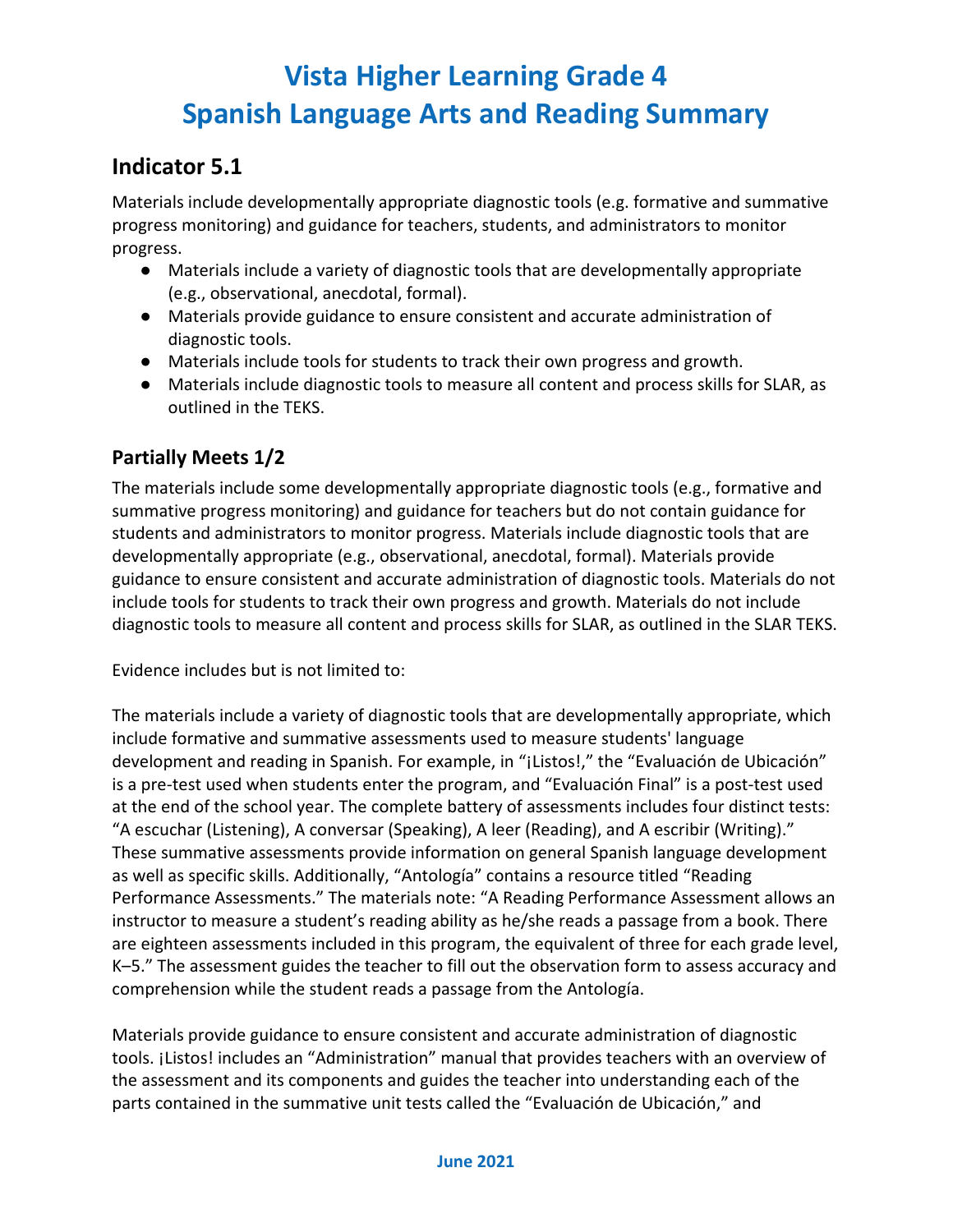"Evaluacion Final." The "Evaluación de Ubicación" and "Evaluación Final" are administered and scored in the same way as the unit assessments, allowing for consistent administration across various assessments. There is also a "Manual del maestro" under the section "Evaluaciones" that contains instructions to administer the test by providing step-by-step guidance for administering each of the four domains, "A escuchar," "A conversar," "A leer," and "A escribir." For example, to administer the domain "A escuchar," the materials guide teachers to "[r]ead the following instructions to the group. Repeat instructions and examples as needed. Assist students as necessary." The materials also contain a scoring rubric titled "Separate Domains Assessment Rubric" for teachers to evaluate answers provided by the student on the conversational component of the test.

Neither Antología nor ¡Listos! includes tools for students to track their own progress and growth or includes guidance for administrators to monitor student progress. Materials do not include specific SLAR TEKS in the diagnostic tools used for assessment.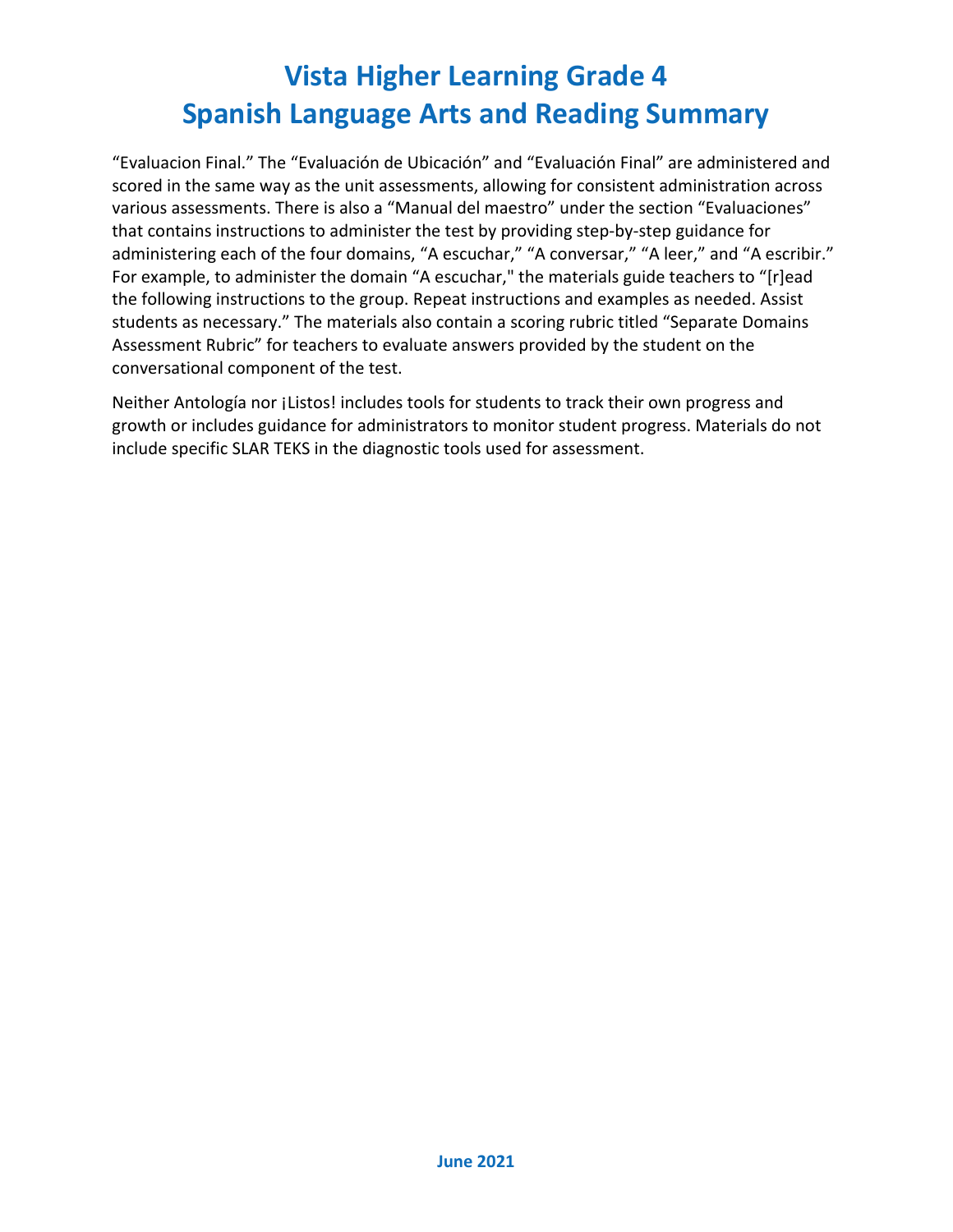## **Indicator 5.2**

Materials include guidance for teachers and administrators to analyze and respond to data from diagnostic tools.

- Materials support teachers with guidance and direction to respond to individual students' needs in all domains, based on measures of student progress appropriate to the developmental level.
- Diagnostic tools yield meaningful information for teachers to use when planning instruction and differentiation.
- Materials provide a variety of resources and teacher guidance on how to leverage different activities to respond to student data.
- Materials provide guidance for administrators to support teachers in analyzing and responding to data.

### **Partially Meets 1/2**

The materials include some guidance for teachers, but little for administrators, to analyze and respond to data from diagnostic tools. Materials provide some support to teachers with guidance and direction to respond to individual students' needs in all domains, based on measures of student progress appropriate to the developmental level. Diagnostic tools yield minimal meaningful information for teachers to use when planning instruction and differentiation. Materials provide few resources and teacher guidance on how to leverage different activities to respond to student data. Materials provide little guidance for administrators to support teachers in analyzing and responding to data.

Evidence includes but is not limited to:

The materials provide some support to teachers with guidance and direction to analyze and respond to data from diagnostic tools based on individual students' needs. For example, "¡Listos!" includes a Reading Performance Assessment that allows an instructor to measure a student's reading ability as they read a passage from a book. There are eighteen assessments included in this program, the equivalent of three for each grade level, K–5. Levels are easily identified by color: Magenta, Yellow, Orange, Red, Green, and Blue. This color-coding allows the teacher to see the student level to provide differentiation. Similarly, "Antología" includes the "Evaluación de Ubicación," a pretest used for initial assessment and placement. This assessment can also be used as a posttest for year-end evaluation of progress. This assessment is divided into four sections: "Escucha (Listen), Lee (Read), Escribe (Write), and Conversa (Speak)." This test informs teachers if a student is a "beginner, intermediate, or advanced." Although the materials include these diagnostic tools, they target Spanish language development and not Spanish language arts.

Both ¡Listos! and Antología include some guidance that supports the teacher in planning, differentiating, and scaffolding instruction based on the student's demonstrated aptitude level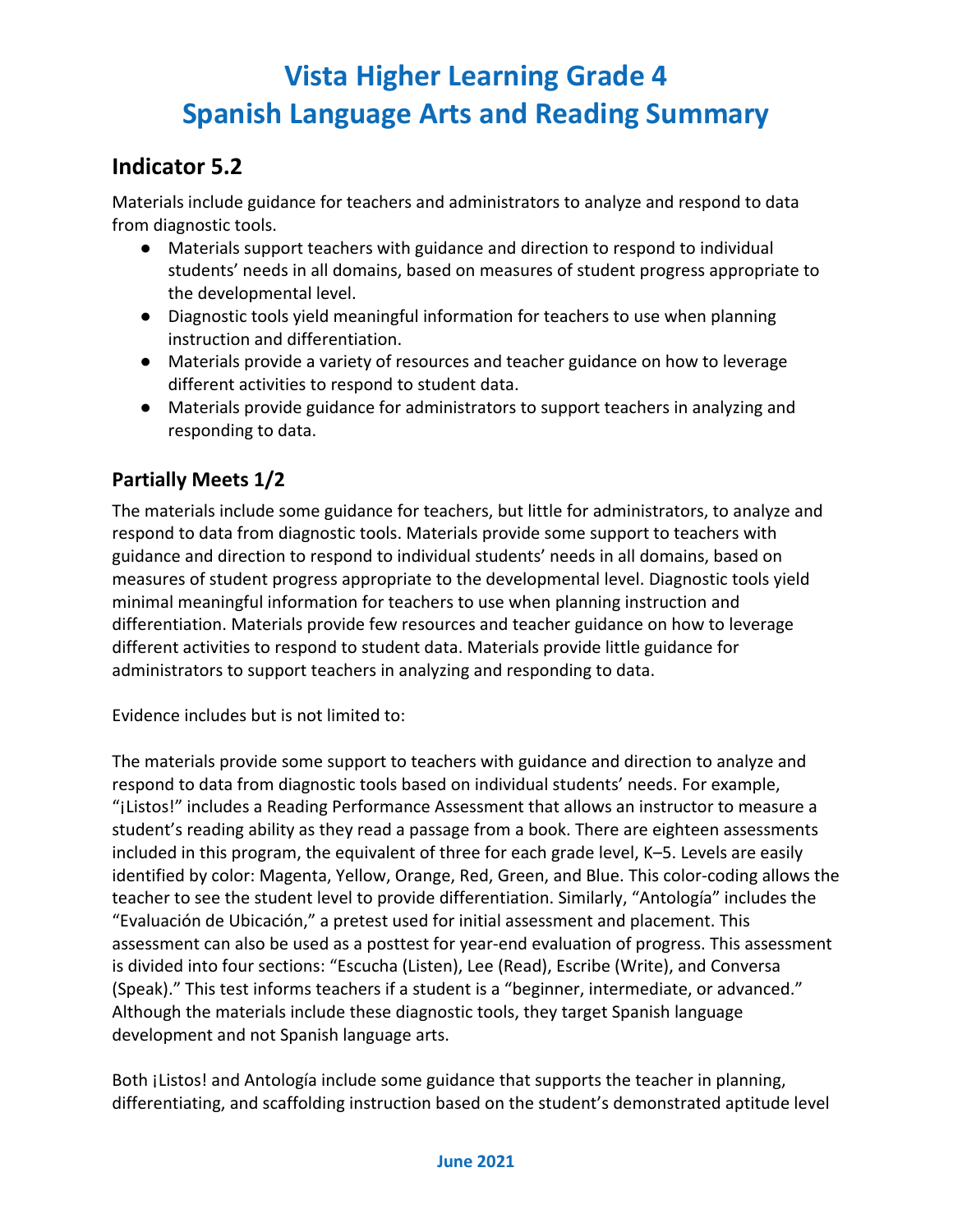within each literacy skill. Antología includes a "Spanish Reading Performance Assessment" located under the section "Reading Performance Assessment" in the Resources tab. In this reading assessment, students read a passage while the teacher follows along and fills out the form that includes the passage the student is reading. Using this data, teachers form guided reading groups. Materials state, "Depending on students' instructional level as determined by their assessment, teachers may use stories from the Antologías for the lower grades, or other stories from lower grades, in order to adapt to these students' needs. Similarly, teachers may elect to use stories from the Antologías in the higher grades and/or from the advanced sections in order to meet the needs of students reading above their grade level." This component provides a recommendation for placing students in the correct level, beginner, intermediate or advanced.

¡Listos! includes the assessments "Evaluación de Ubicacion" and "Evaluación Final," which help the teacher calculate the student's Spanish level. After the educator has given the test in small groups or one-on-one for the speaking component, teachers go to the section "Interpreting the Results" on the "Resources" tab. In this section, teachers calculate "the score for each assessment (and) use the charts to convert the numerical scores into proficiency levels." After determining the proficiency level, there are "general descriptions of skills at the beginning, intermediate, and advanced levels for each of the four domains of listening, speaking, reading, and writing." This assessment, however, is used to measure a student's Spanish level and is not TEKS-based.

Materials provide some resources and teacher guidance on how to leverage different activities to respond to student data. For example, ¡Listos!" includes the sections "Differentiated Instruction" and "Scaffold and Apply" within each lesson to offer additional support for students who may need more practice to grasp the content or who need additional challenge. In Unit 2, Lesson 4, "¿Dónde están?" students read a short text about a family going to the market. The "Differentiated Instruction" section includes "Strategic" and "Challenge" portions. The "Strategic" subsection guides teachers to "help students who experience difficulty understanding the story by presenting only half of it at a time. Ask comprehension questions about the first half." These sections offer an opportunity for teachers to use different strategies to respond to the data.

The materials include minimal guidance for administrators to support teachers in planning for instruction to respond to data. For example, the available data reports yield individual student levels but do not offer overall information on classroom performance or grade-level performance as a whole. In addition, the materials do not provide guidance to support administrators in analyzing data to design targeted programmatic and professional development.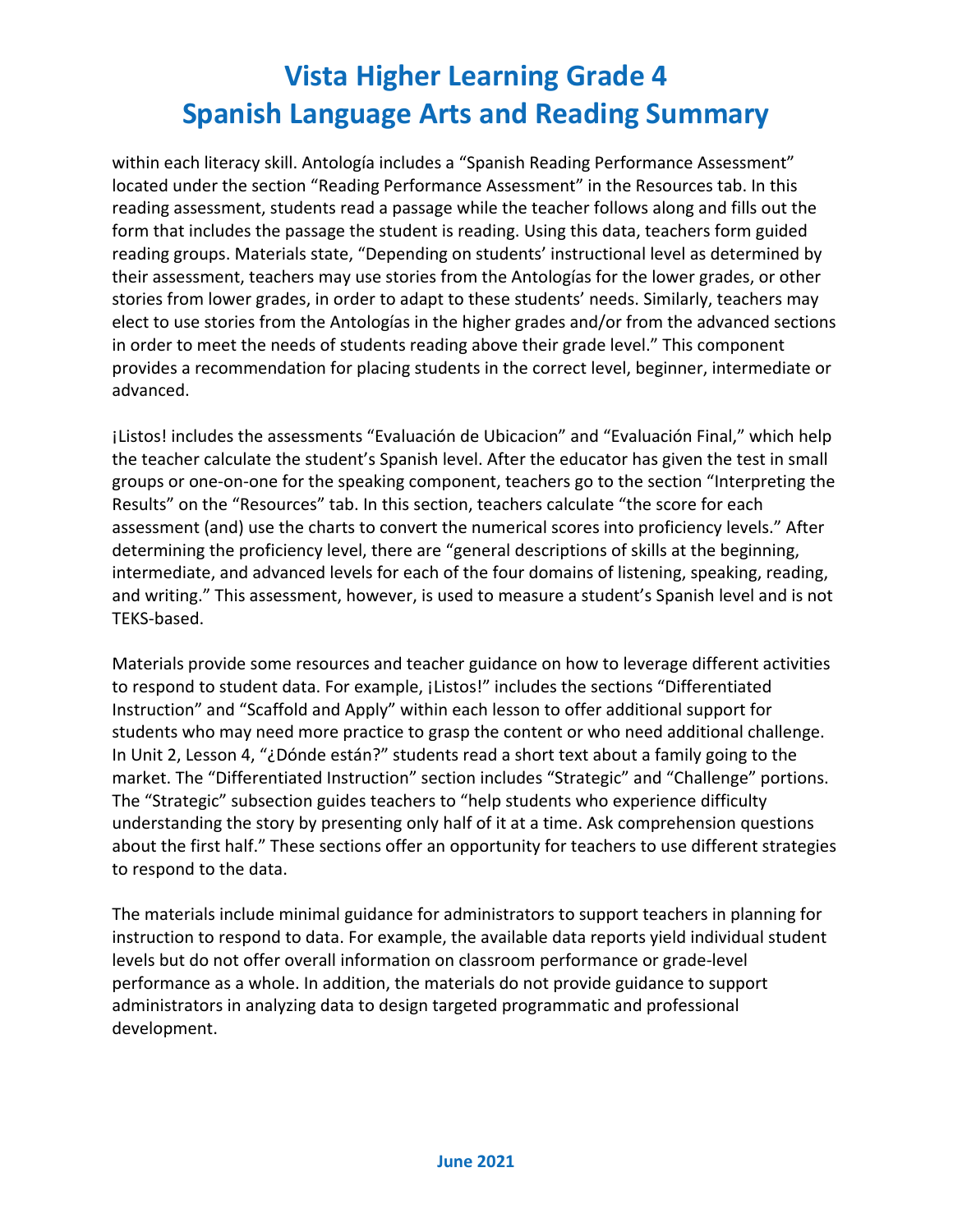### **Indicator 5.3**

Materials include frequent, embedded opportunities for monitoring progress.

- Materials include routine and systematic progress monitoring opportunities that accurately measure and track student progress.
- Frequency of progress monitoring is appropriate for the age and content skill.

### **Meets 2/2**

The materials include frequent, embedded opportunities for monitoring progress throughout the units. Materials include routine and systematic progress monitoring opportunities that accurately measure and track student progress using a rubric. The frequency of progress monitoring is appropriate for the age and content skill assessed.

Evidence includes but is not limited to:

The Teacher's Edition of "¡Listos!" includes frequent, embedded opportunities for monitoring progress. The materials include performance tasks, formative assessments, or informal assessments throughout each lesson and unit. The Unit planner for each of the eight units includes differentiated summative performance tasks such as interpretive, interpersonal, and presentational. The "Summative Performance Tasks" support the teacher's ability to assess students' use of language in context, application of the language structures learned, and provide an opportunity to use multiple intelligences. A "Lesson Planner" is included for each of the unit's four lessons. The lesson planner includes formative assessments to be administered using online practice, "cuaderno de practica," close activities, and "hojas de actividad." The lesson planner also includes summative performance assessments through the use of "album de recuerdos, actividades, and aplica" sections. Formative assessments include but are not limited to the "I Can Statements," where students and teachers review the objectives for the day. At the end of each day, students complete a close activity by completing individual or group tasks. On day four of each lesson, the materials support the teacher in providing informal assessments in the "Apply" section.

The "Individual Student Record" sheet is also used to keep track of each child's performance on the "Separate Domains and Integrated Domains Assessments" throughout the school year. In this form, all possible scoring information may be recorded, such as all unit assessments, closing activities, summative performance assessments, or summative performance tasks. The materials also provide an "Individual Integrated Domains Assessment Rating" sheet, which is an observational tool teachers use to record information about students' performances. For example, the "Integrated Domains Assessment" allows teachers to rate the student's ability to comprehend and produce Spanish. Teacher guidance states, "For this process, rely on teacher observation notes and a child's writing sample (if appropriate) produced by the activity." *"*¡Listos!" also includes pre- and post-assessments: "Evaluación de Ubicación*"* and "Evaluación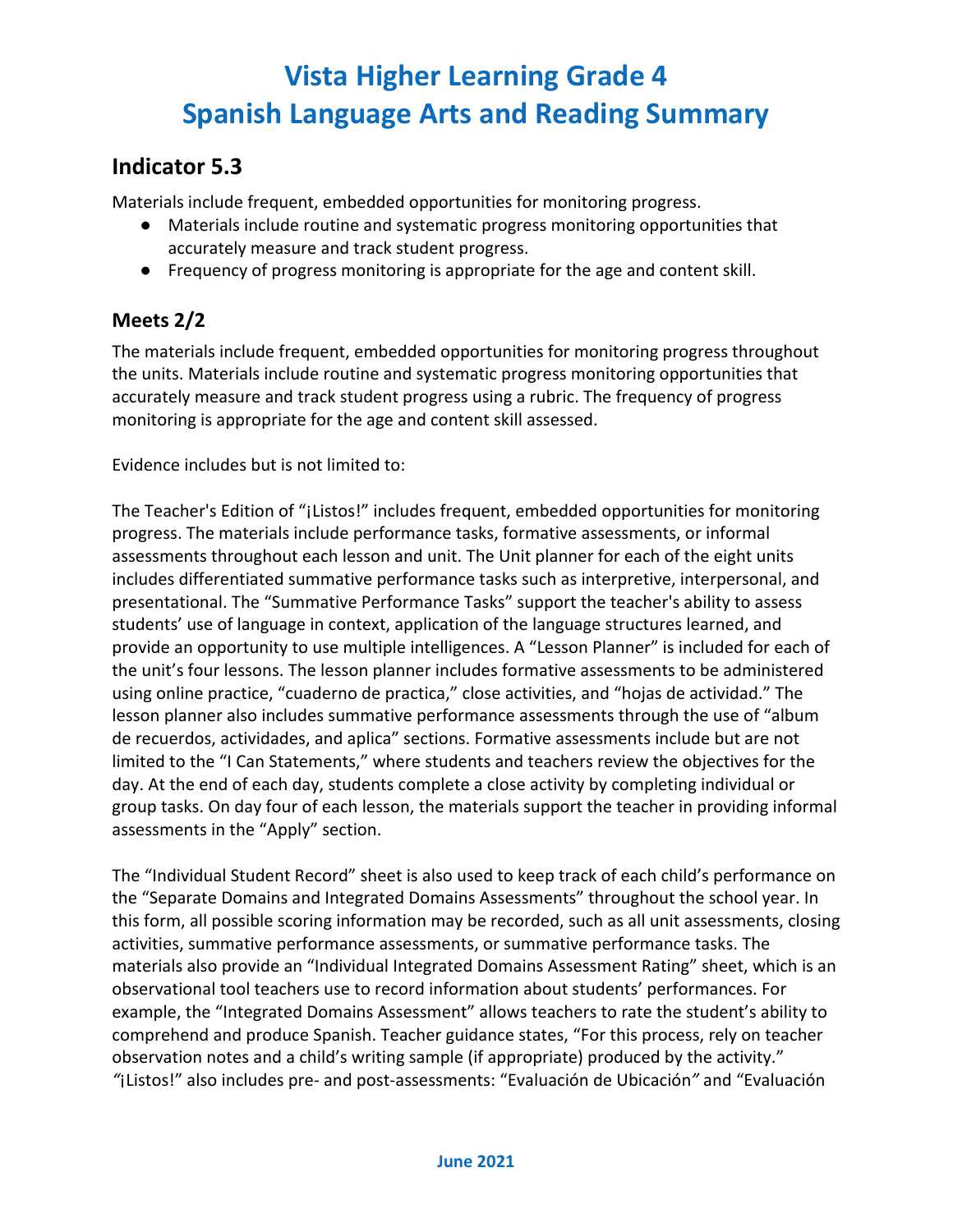Final*."* The forms only indicate the basic levels of language proficiency established by the ACTFL; however, there is no indication of grade-level SLAR TEKS.

"Antología" includes routine and systematic progress monitoring opportunities that accurately measure and track student progress. The materials include recommendations that students be "assessed three times during the year, beginning at the start of the year; however, a teacher may opt to assess individual students as often as he/she deems necessary." The materials include pre- and post-assessments for each of the eight units. Each unit includes formative assessments in the form of quizzes for decoding, print awareness, and reading comprehension at the end of each lesson. The materials support the teacher by providing an answer key for each quiz, including instructions and ELAR TEKS addressed for each item. However, there is no indication of grade-level SLAR TEKS provided.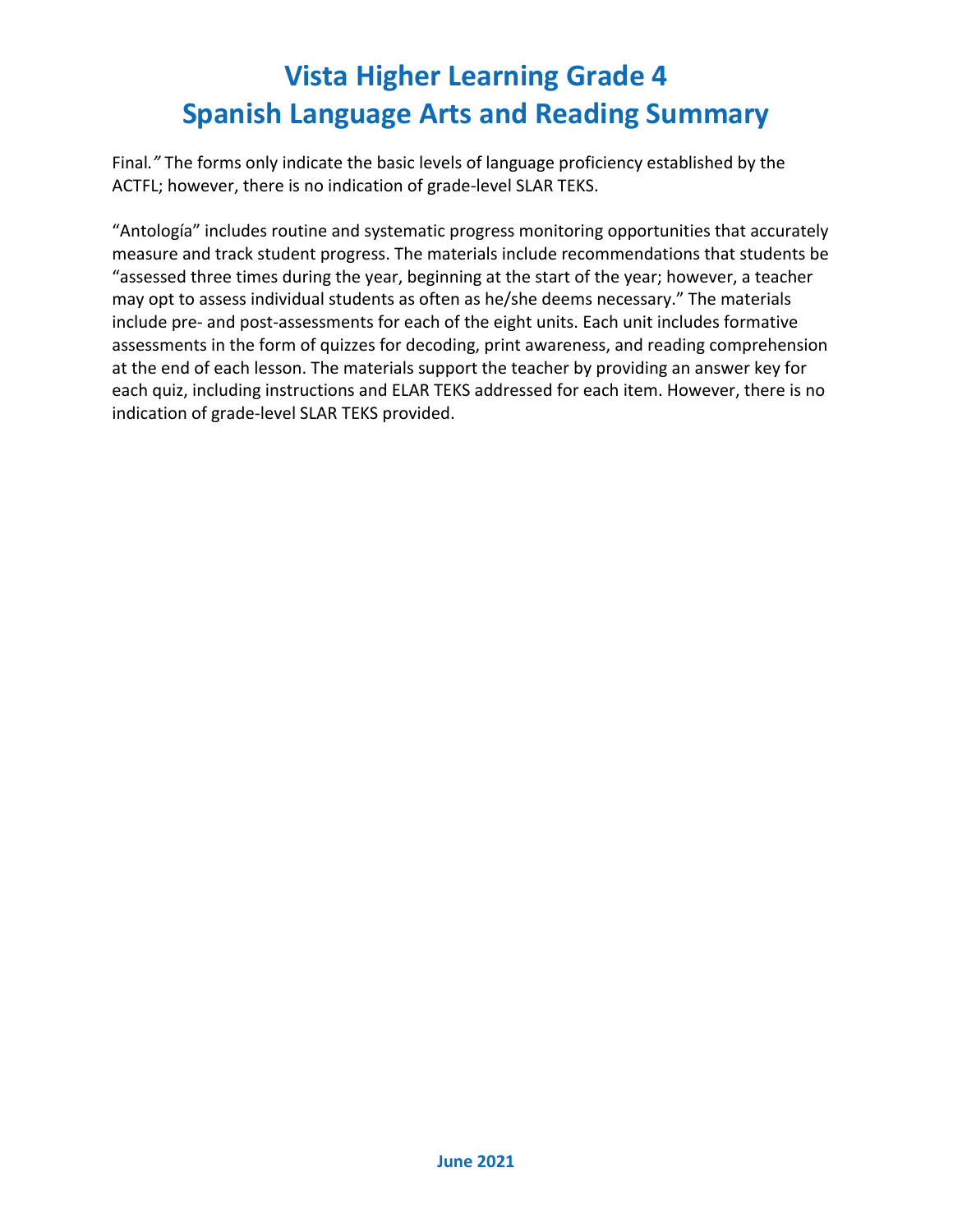## **Indicator 6.1**

Materials include guidance, scaffolds, supports, and extensions that maximize student learning potential.

- Materials provide recommended targeted instruction and activities for students who have not yet mastered the content.
- Materials provide recommended targeted instruction and activities for students who have mastered content.
- Materials provide additional enrichment activities for all levels of learners.

### **Meets 2/2**

The materials include guidance, scaffolds, supports, and extensions that maximize student learning potential. Materials provide recommended targeted instruction and activities for students who have not yet mastered the content in addition to students who have mastered the content. The instructional materials provide enrichment activity opportunities for all levels of learners.

Evidence includes but is not limited to:

The "Principiante, Intermedio, y Avanzado" readings found in "Antología" offer scaffolds and support that maximizes the learning potential for students at all levels. The introduction to Antología states, "These reading selections allow teachers to accommodate the needs of students of Spanish as well as heritage speakers." Additionally, before each reading, the materials provide pre-reading tips as a scaffold to prepare the students for what they are about to learn. For example, in "Nivel Principiante," the pre-reading tip in "Lo que más le gusta a Martita" suggests, "tell students they are about to read a work of fiction created in the author's imagination." This helps students to understand that they are about to read a fictional text.

The materials provide enrichment activities for students at different levels. In "Activate Prior Knowledge," students preview material through background and context-building activities. For example, the Unit 1 Teacher Edition of "¡Listos!" explains: "to put vocabulary in context, the teacher displays cards with pictures of popular foods. Students repeat each word after the teacher and share if they are familiar with those types of food." The teacher uses gestures to introduce expressions such as "tengo hambre." The variety of activities in this section provide opportunities for students to develop an array of necessary skills.

Additionally, the Teacher Edition lists an enrichment activity located in the "Cuaderno de Practica," under the Resource tab. The activity directs the teacher to "Explain the directions and model the activity/activities. Then have the students complete the page as independent classwork or homework." The first part asks students to put five sentences in the correct order. The second part asks them to write five sentences using the correct punctuation. The section "Differentiated Instruction" in Unit 2 of the Teacher's Edition states: "encourage more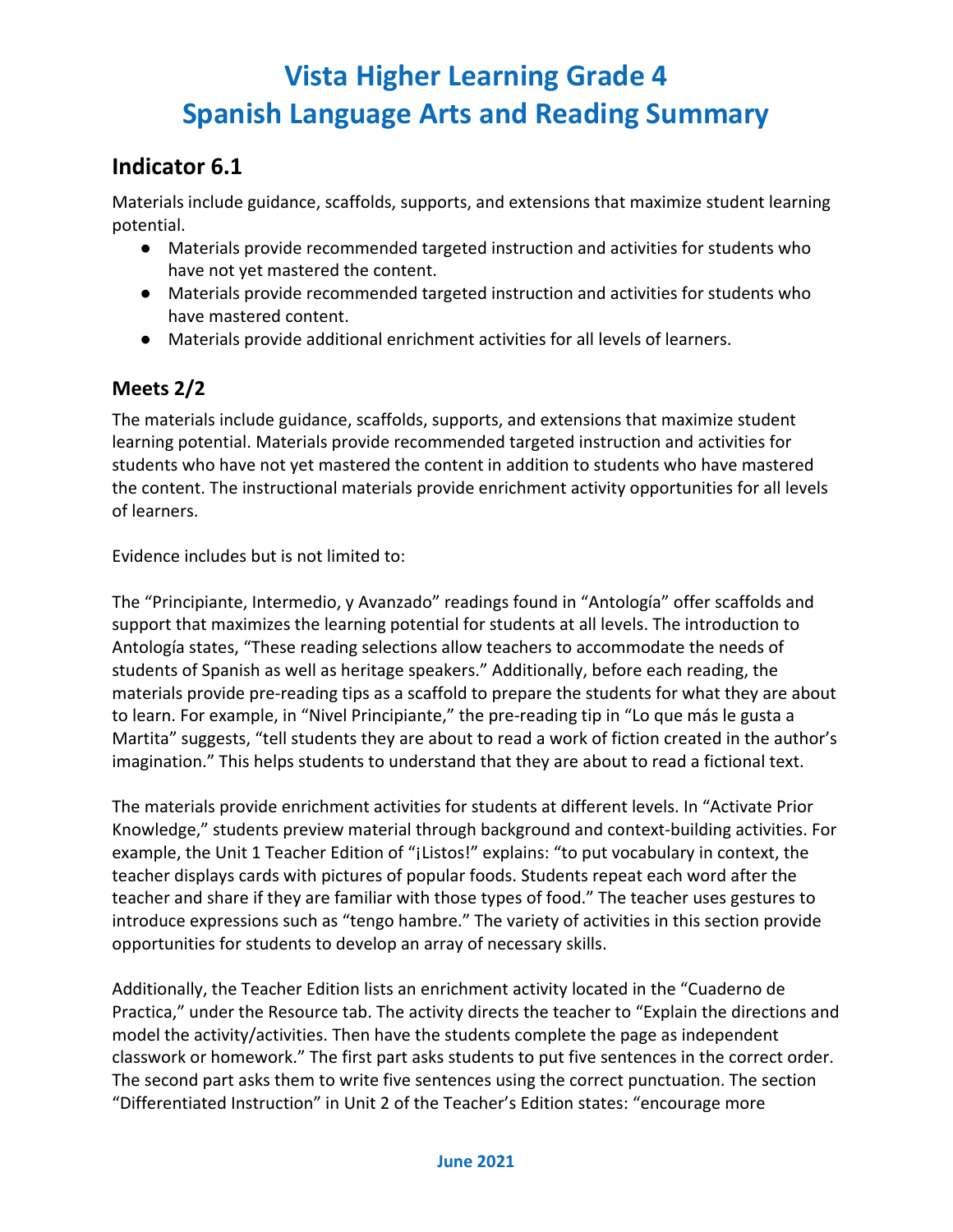advanced students and/or heritage speakers to create additional interrogative and exclamatory sentences using vocabulary they have learned in this lesson. Have them write the new sentences in their notebooks, and then read them to the class."

The materials include recommended targeted instruction for students who have not yet mastered the content. In ¡Listos! Unit 2 of the Teacher's Edition*,* "Differentiated Instruction" includes the following direction: "Assist students who have difficulty understanding the concepts and/or who have been identified as having a learning disability by focusing on one concept at a time." Teachers focus on words that sound similar in English and in Spanish. For example, teachers say the word *blouse* and tell the student to say the word "English." Teachers say the word *blusa,* and students say the word "Español."

During a lesson focused on the text "Una Visita al Volcan," there is a "Multiple Intelligences" verbal and linguistic activity included as an extension. The materials state: "Ask students to research, on the Internet or in Spanish books, the topic arbol genealogico or arbol familiar. Ask them to fill in a family tree with their immediate family. Challenge students to add other family members, for example, *t*í*o, t*í*a, primo, prima, bisabuelo, bisabuela*." Students present their family tree to the class. This extension requires students to research what a word means and then create a project based on the content that they master.

In the ¡Listos! Unit 4 lesson planner, the summative performance tasks include "presentational" and "expansion" tasks. The materials note: "Have students imagine that their illustrated poster/bulletin board display pets in Costa Rica will be used to help find homes for the pets. After they have written descriptions in Spanish of each pet, [...] students from other classes can come in and choose a pet to 'adopt!'" This extension activity allows learners to make connections with their learning.

Additionally, the ¡Listos! Unit 7 lesson planner includes "interpersonal" and "aplica" performance tasks. The materials instruct teachers to "Have pairs of students imagine that they are reporters interviewing workers about a new electronic device they will be making for professionals. Ask about that person's job, where he/she will work, what device he/she will make, and which professionals will use that technology and where." This extension activity allows students to practice the content that they learn about jobs. Additional differentiation in this unit creates opportunities for "Advanced and heritage speakers [to] create additional challenges for three characters in a video game," as "students illustrate and write the instructions for each of the characters." Students then share their work with the class.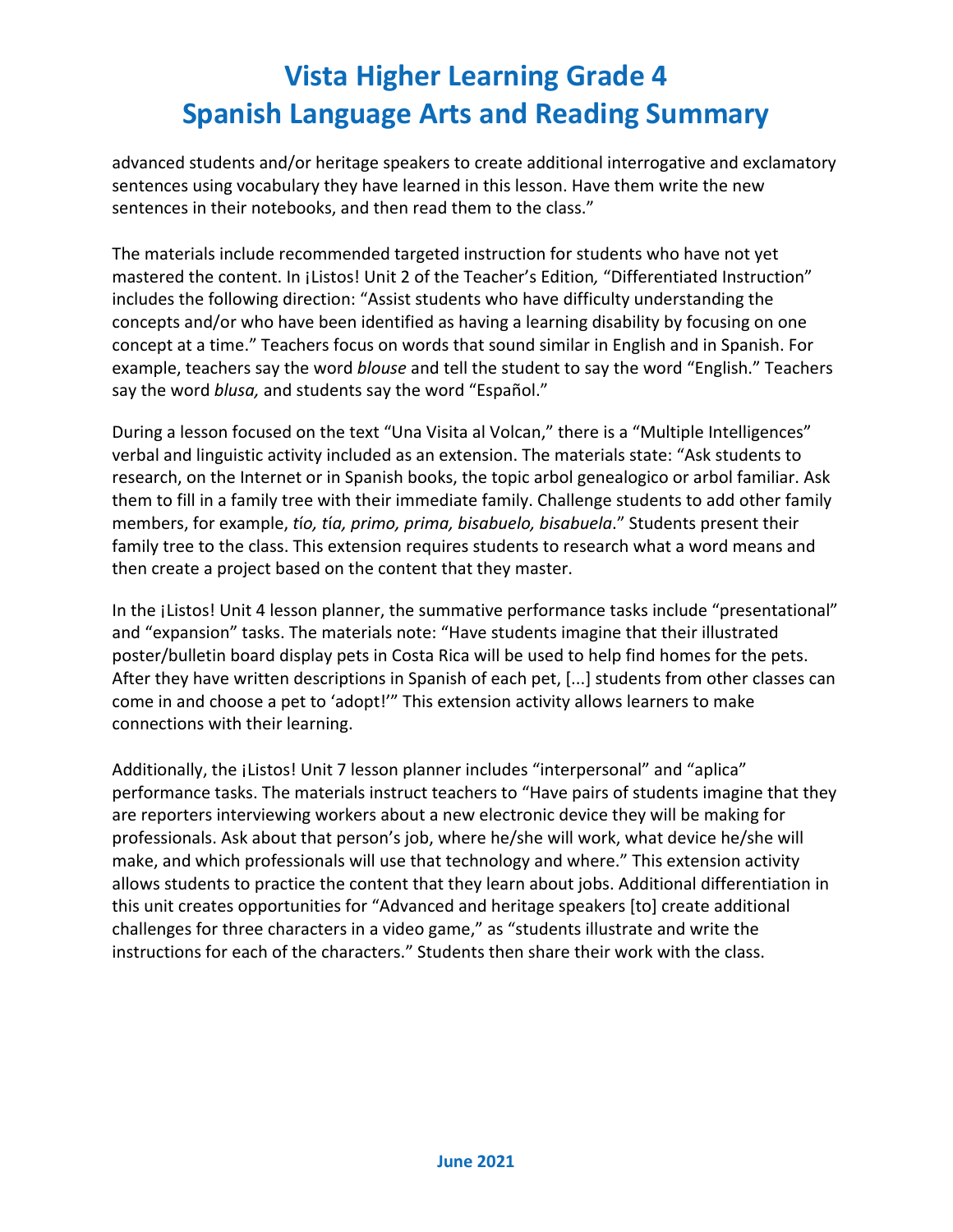## **Indicator 6.2**

Materials provide a variety of instructional methods that appeal to a variety of learning interests and needs.

- Materials include a variety of instructional approaches to engage students in mastery of the content.
- Materials support developmentally appropriate multimodal instructional strategies (e.g. visual, auditory, kinesthetic, tactile, etc.)
- Materials support flexible grouping (e.g. whole, small, individual).
- Materials support multiple types of practices (e.g. guided, independent, collaborative) and provide guidance and structures to achieve effective implementation.

### **Meets 2/2**

The materials provide a variety of instructional methods that appeal to a variety of learning interests and needs. Materials include a variety of instructional approaches to engage students in mastery of the content. Materials include support of developmentally appropriate multimodal instructional strategies (e.g., visual, auditory, kinesthetic, tactile, etc.). Materials support some flexible grouping (e.g., whole, small, individual). Materials support multiple types of practices (e.g., guided, independent, collaborative) and provide guidance and structures to achieve effective implementation.

Evidence includes but is not limited to:

The materials include a selection of instructional approaches. In Unit 2 of "¡Listos!," explicit teaching is done when teaching reading skills. The students' objective here is to identify key information. The materials note: "Are the following statements true or false? Have students answer using Spanish." Students work independently to identify true or false statements then proceed to answer multiple-choice questions based on what they read. In "Antología," there is explicit teaching that involves reading comprehension skills. For example, in Unit 2, students further their reading comprehension skills by reading for a story's main idea and details. Teacher guidance states: "Ayude a los estudiantes a identificar la idea principal de la historia preguntando: ¿De qué trata esta historia? ¿Cuál es el mensaje central de esta historia? ¿Puedes contarme los detalles clave de la historia?"

In Unit 6, the teacher does an "Echo Read" of the new vocabulary. In this instructional strategy, teachers ``leen el diálogo en voz alta y los estudiantes lo siguen." Teachers read the text again, and students follow with choral reading. "Role-play," meanwhile, offers a collaborative approach to review. The teacher divides the class into four groups, and each group is assigned a season without others knowing which one it is. Students "escriben una parodia en la que hablan sobre las razones por las que les gusta esa temporada." Students present their skit while the other students guess the season. This role-play activity also has a collaborative and a kinesthetic approach.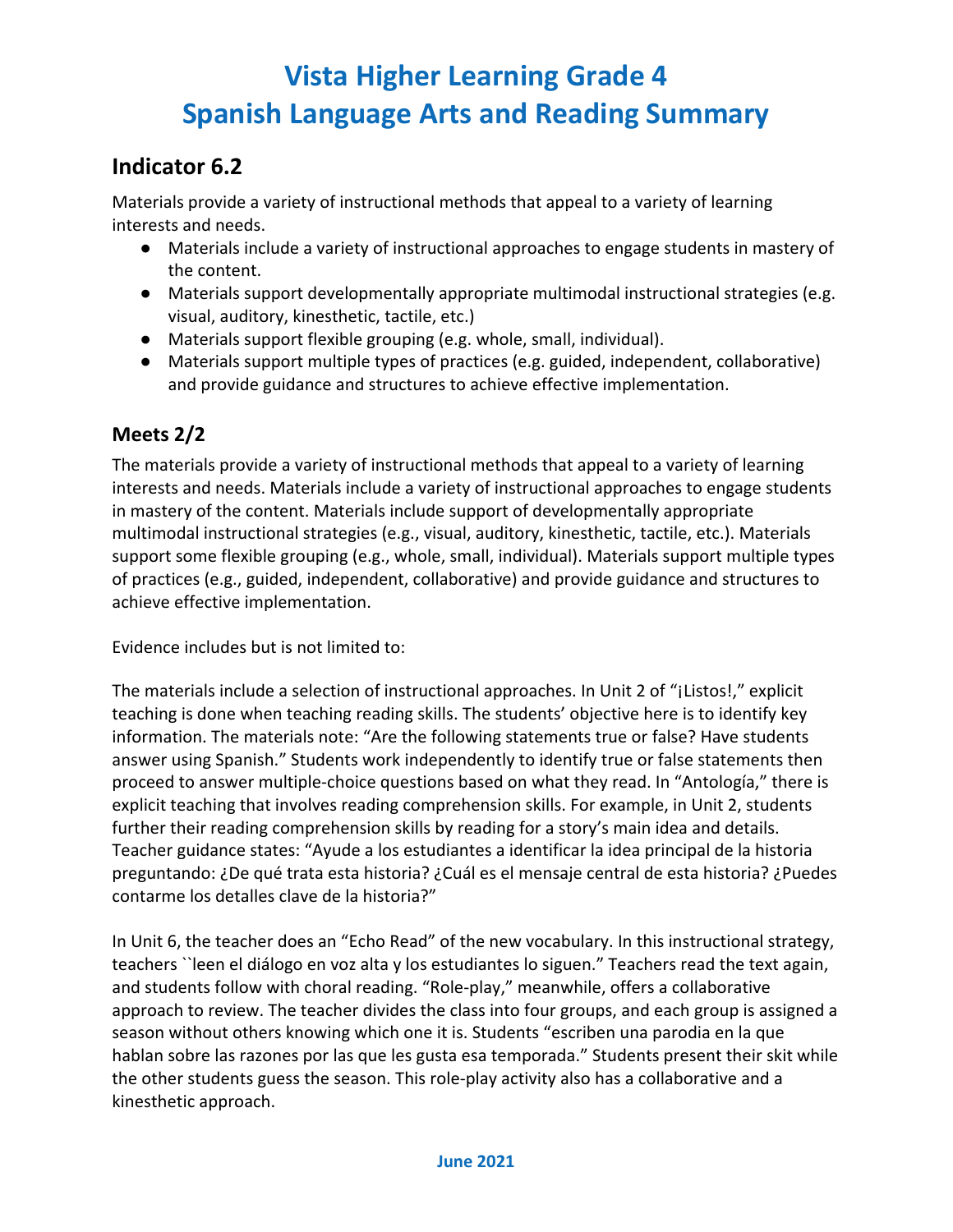The materials include activities that provide opportunities for students to engage in indirect learning through the process of discovery. For example, the section "Investiga la cultura," provides opportunities for students to learn about new countries and to practice new vocabulary. At the end of Unit 6 the teacher assigns students a city in Chile and they "investigan su ubicación y clima durante cada una de las estaciones." The students engage in collaborative partnerships to complete their investigations.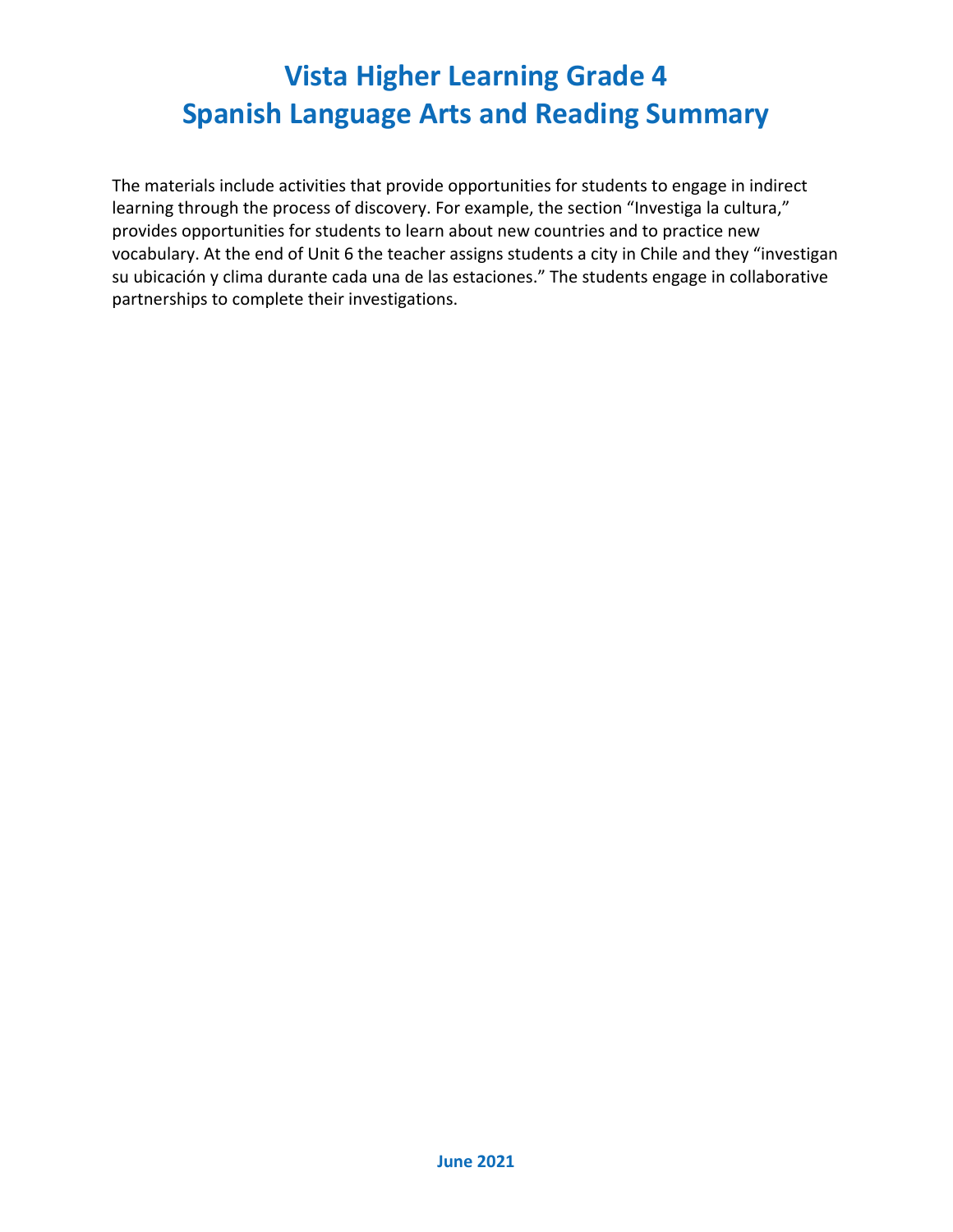### **Indicator 6.3**

Materials include supports for English Learners (ELs) to meet grade-level learning expectations.

- Materials must include accommodations for linguistics (communicated, sequenced, and scaffolded) commensurate with various levels of English language proficiency.
- Materials encourage strategic use of students' primary language as a means to develop linguistic, affective, cognitive, and academic skills in the target language (e.g., to enhance vocabulary development).

### **Not Scored**

The materials do not include support for English Learners (ELs) to meet grade-level learning expectations. Materials do not include accommodations for linguistics (communicated, sequenced, and scaffolded) commensurate with various levels of English language proficiency. Materials do not encourage strategic use of students' primary language as a means to develop linguistic, affective, cognitive, and academic skills in the target language (e.g., to enhance vocabulary development).

Evidence includes but is not limited to:

The materials include no evidence that supports English Learners in meeting grade-level expectations. "¡Listos!" is designed for learning Spanish, and no section of the book was designed for students to be more proficient in English. The intent of ¡Listos! and "Antología" is to use English as a bridge to learning Spanish; consequently, the materials are focused on the usage and development of the Spanish language and not the English language.

No evidence was found in either resource that addresses any particular strategy for English Learners (ELs). The materials are for students learning Spanish. Therefore, the materials do not encourage the strategic use of Spanish to develop English. Instead, they encourage some strategic use of English to develop Spanish.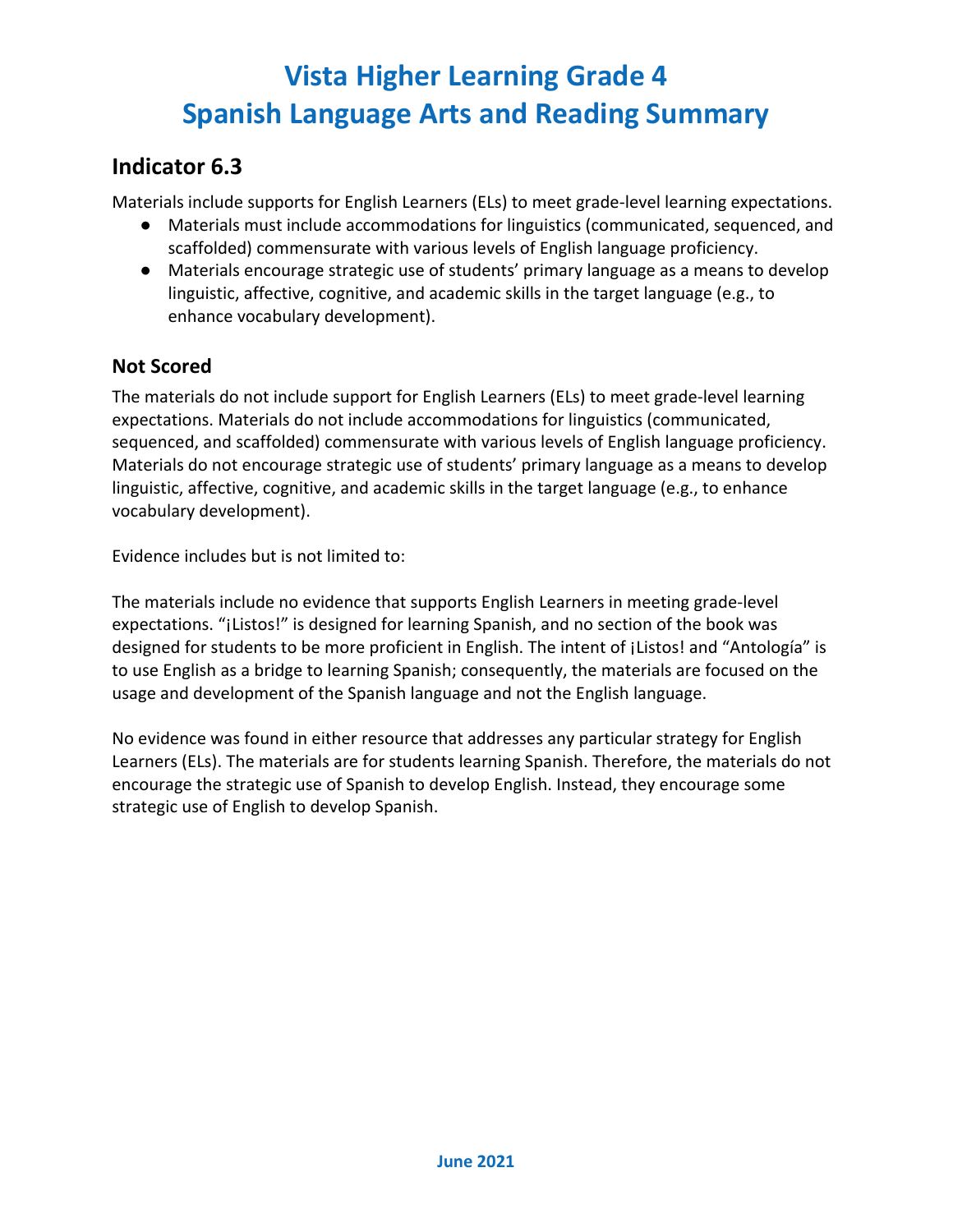## **Indicator 7.1**

Materials include year-long plans with practice and review opportunities that support instruction.

- Materials include a cohesive, year-long plan to build students' concept development and consider how to vertically align instruction that builds year-to-year.
- Materials provide spiraled review and practice of knowledge and skills in all domains throughout the span of the curriculum.

### **Partially Meets 1/2**

The materials include year-long plans with practice and review opportunities that support instruction. Materials include a cohesive, year-long plan to build students' concept development but do not consider how to vertically align instruction that builds year-to-year. Materials provide some spiraled review and practice of knowledge and skills in all domains throughout the span of the curriculum.

Evidence includes but is not limited to:

"Antología" and "¡Listos!" include a year-long plan which builds students' concept development but does not consider how to vertically align instruction that builds year to year. Antología's scope and sequence includes reading strategies, objectives, oral and written conventions, vocabulary development, sentence structures, and media literacy. Each unit has a big idea, essential questions, objectives, and activities. Additionally, Antología includes a Scope and Sequence from K-5 organized by grade level. These are separated, limiting the program's vertical alignment. There are no clear connections between grade levels showing the progression of skills over time. ¡Listos! includes a separate scope and sequence at the beginning of the materials. This resource lists "Themes, Language Functions, Structures, and Culture" as the major headings and corresponding content covered through the year.

Materials provide some spiraled review and practice throughout the span of the curriculum. ¡Listos! has a second scope and sequence found in the appendix of each level. The "Language Arts Scope and Sequence" is divided into thematic Units 1 through 8, named after a Spanishspeaking country such as "Honduras, Peru, Republica Dominicana, España, Mexico, Argentina, Panama, [or] Colombia." Each thematic unit includes four lessons divided into four days of instruction for "reading strategies, vocabulary development, oral/written conventions, phonics, and print awareness." Each standard is labeled with a letter "I, R, or M" indicating "(I) for introduce, (R) for review, and (M) for maintain," allowing teachers to know which standards are taught for review or for maintenance. For example, under "Reading Strategies," in Unit 1, "use ideas to make and confirm predictions" is listed as "I" for "Introduce," and in Unit 2, the same skill is listed as review. Since the materials support the development of Spanish as a second language, each level is unique and separate. The levels were not created to build on each other and therefore lack vertical alignment. The teacher's guide includes this information by stating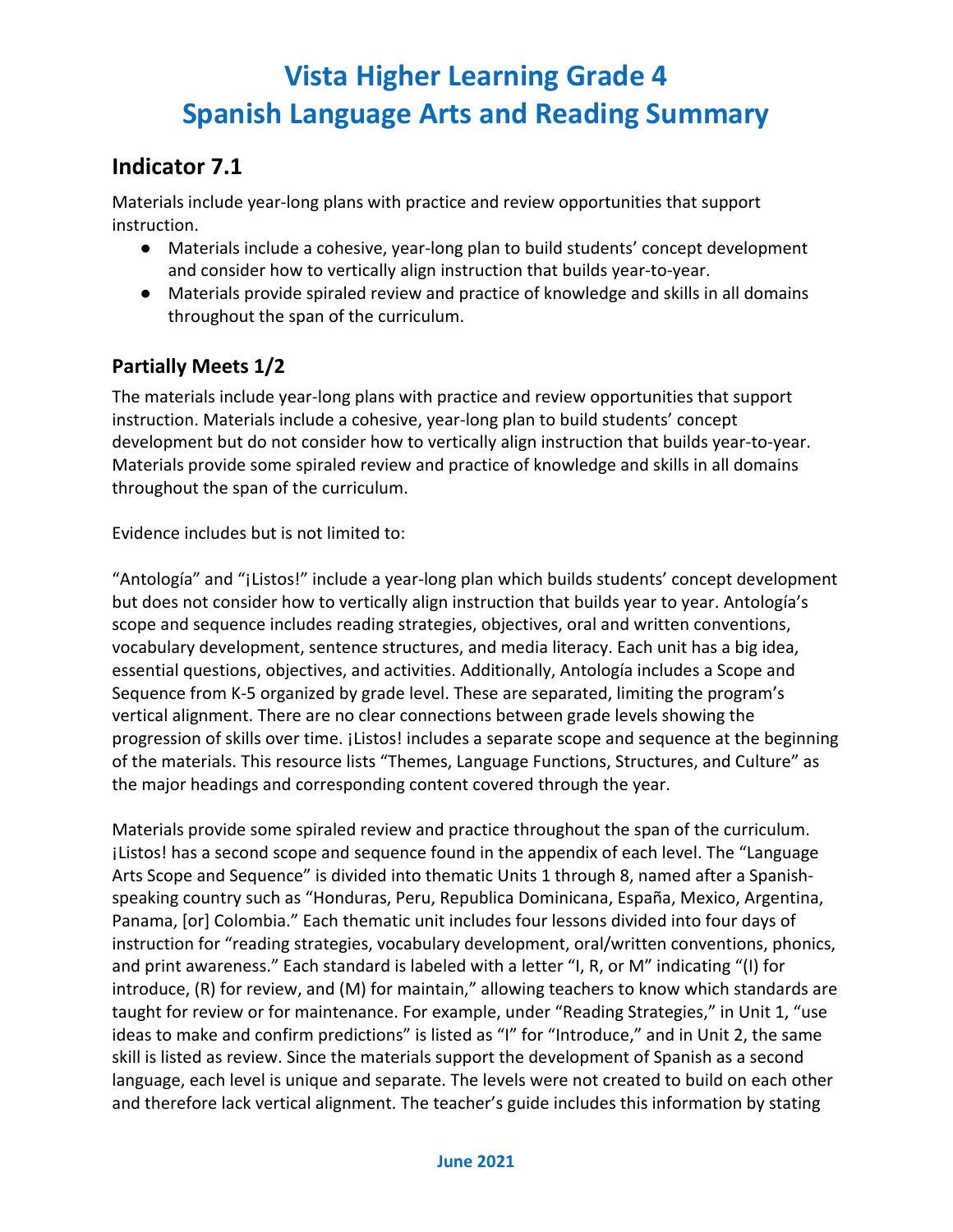"each level is self-contained." It is important to note that none of the scope and sequence documents include the TEKS, Texas Essential Knowledge and Skills standards.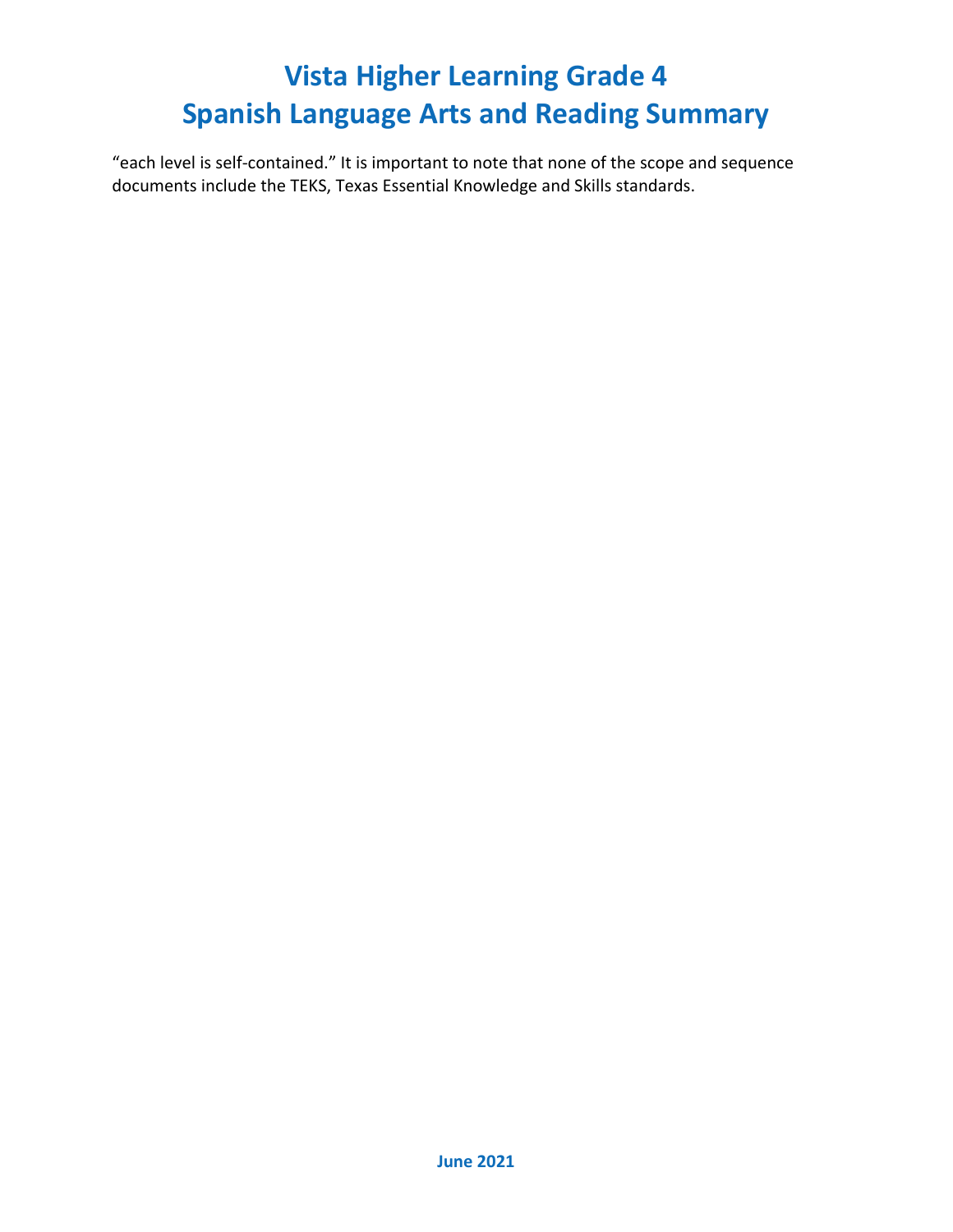## **Indicator 7.2**

Materials include implementation support for teachers and administrators.

- Materials are accompanied by a TEKS-aligned scope and sequence outlining the essential knowledge and skills that are taught in the program, the order in which they are presented, and how knowledge and skills build and connect across grade levels.
- Materials include support to help teachers implement the materials as intended.
- Materials include resources and guidance to help administrators support teachers in implementing the materials as intended.
- Materials include a school year's worth of instruction, including realistic pacing guidance and routines.

#### **Partially Meets 1/2**

The materials partially include implementation support for teachers and administrators. Materials are not accompanied by a TEKS-aligned scope and sequence outlining the essential knowledge and skills that are taught in the program, the order in which they are presented, and how knowledge and skills build and connect across grade levels. Materials include support to help teachers implement the materials as intended. Materials do not include resources and guidance to help administrators support teachers in implementing the materials as intended. Materials include a school year's worth of instruction, including realistic pacing guidance and routines.

Evidence includes but is not limited to:

The materials include some supports to help teachers implement the materials as intended. The planner section in "¡Listos!," for example, includes "lesson objectives that provide guiding questions, vocabulary for the lesson, and "I Can Statements." The section titled "Evidence of Learning" provides teachers with formative and summative performance assessments, along with "expansion" suggestions. In the Unit 2, Lesson 1 section, "El Lugar Donde Vivimos," the expansion suggestion under "Summative Performance Assessment" tells teachers: "after students have completed their maps of Paraguay and answered the questions, ask them to write a small paragraph on the back of their paper describing their home." The planner also includes a section titled "Meeting the Standards," which includes communication and culture, connections, comparisons, and communities. At the end of the planner, there is a section titled "Additional Components," which includes a list of print and online materials that students can use during the lesson. The planner also includes suggestions for additional books and resources to support instruction; however, it does not include a comprehensive materials list for preparation.

In addition, sections like "Program Components" and "Program Walkthrough" in ¡Listos! are essential in supporting teachers in the first steps of using the product. Both of these resources explain all of the sections contained in the book and provide an easy synopsis for teachers. This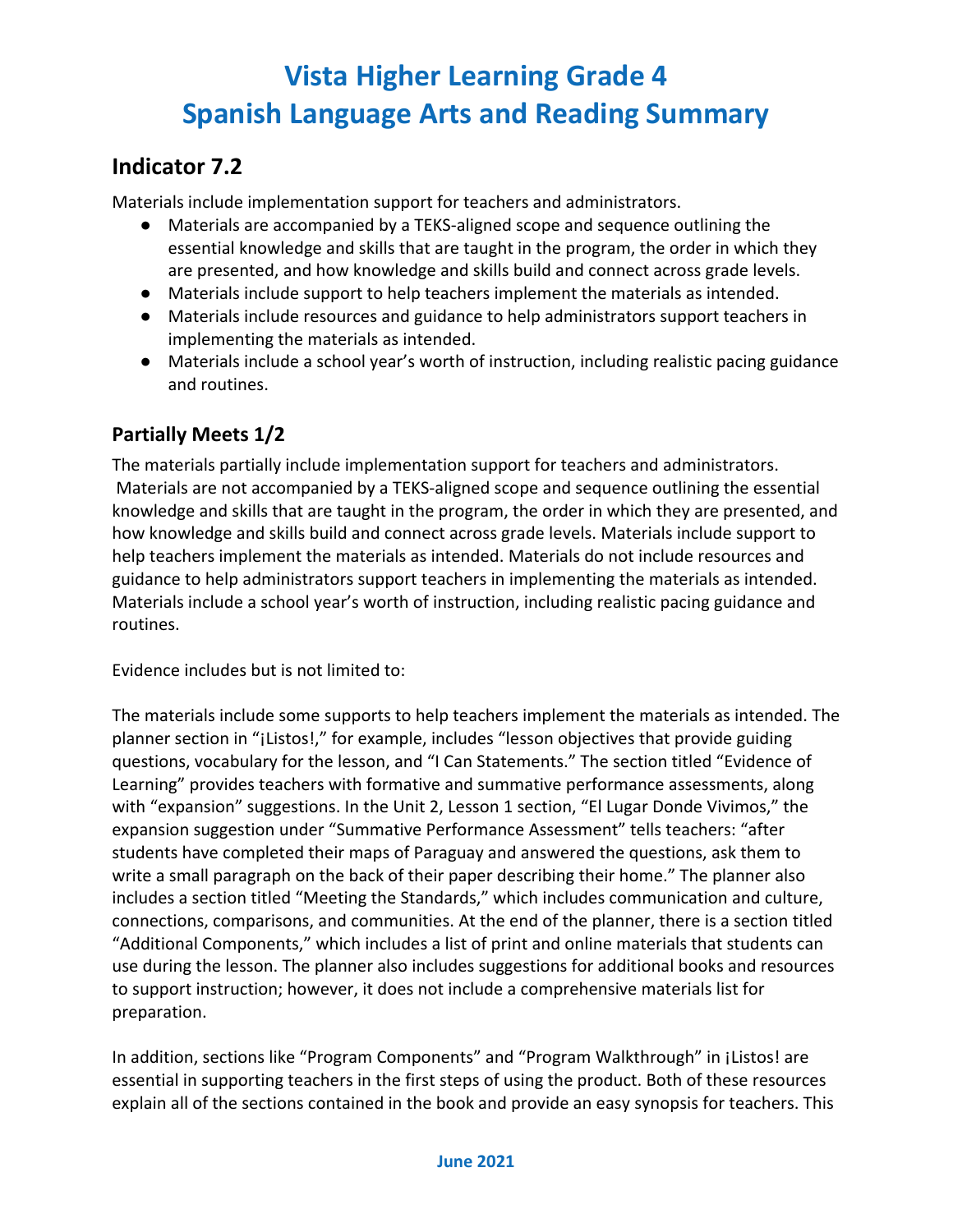material also has a "Lesson Overview" prior to each unit, which outlines the main components that will be taught throughout the unit.

"Antología" describes the resources that it contains under "Unit Walkthrough*.*" This section contains "pre-reading questions and tips [to] foster communication and activate student's prior knowledge; teaching tips, cultural notes, and reading strategies [to] support instruction; phonics, spelling, and vocabulary development activities, etc." "Reading Comprehension Skills and Strategies," meanwhile, offers teachers additional information for each of the 3-5 grade level books. Antología also includes tools to support teachers with navigating resources. This includes a table of contents and color-coded pages to easily identify the content on that page. For example, each of the lessons is a different color (pink, purple, orange, and blue), and the unit overviews are green.

The materials include a school year's worth of instruction, including realistic pacing guidance and routines. ¡Listos! includes a "Five-Day Pacing Guide" for each lesson under the "Resource" section. The pacing guide includes routines such as "warm-up, present, practice, communicate, and close" to guide the teacher through the lesson cycle for classes that meet for longer than 120 minutes. The materials state that "the pacing suggestions are based on 30 minutes per instructional session or class, with five sessions per lesson, for a total of 150 minutes of instruction per lesson." The materials also include an alternate "Three-Day Pacing Guide" for classes that meet for less than 120 minutes per week.

The materials are not accompanied by a TEKS-aligned scope and sequence, and the material does outline the essential skills that are taught in the program nor the order in which they are presented. For example, ¡Listos! is accompanied by a "Language Arts Scope and Sequence" in the appendix. The scope and sequence does not directly denote what TEKS are being addressed, nor does it include all TEKS. The materials do not include a list or any type of chart that directly relates lessons in these materials with the SLAR TEKS.

The materials do not include resources and guidance to help administrators support teachers in implementing the materials as intended.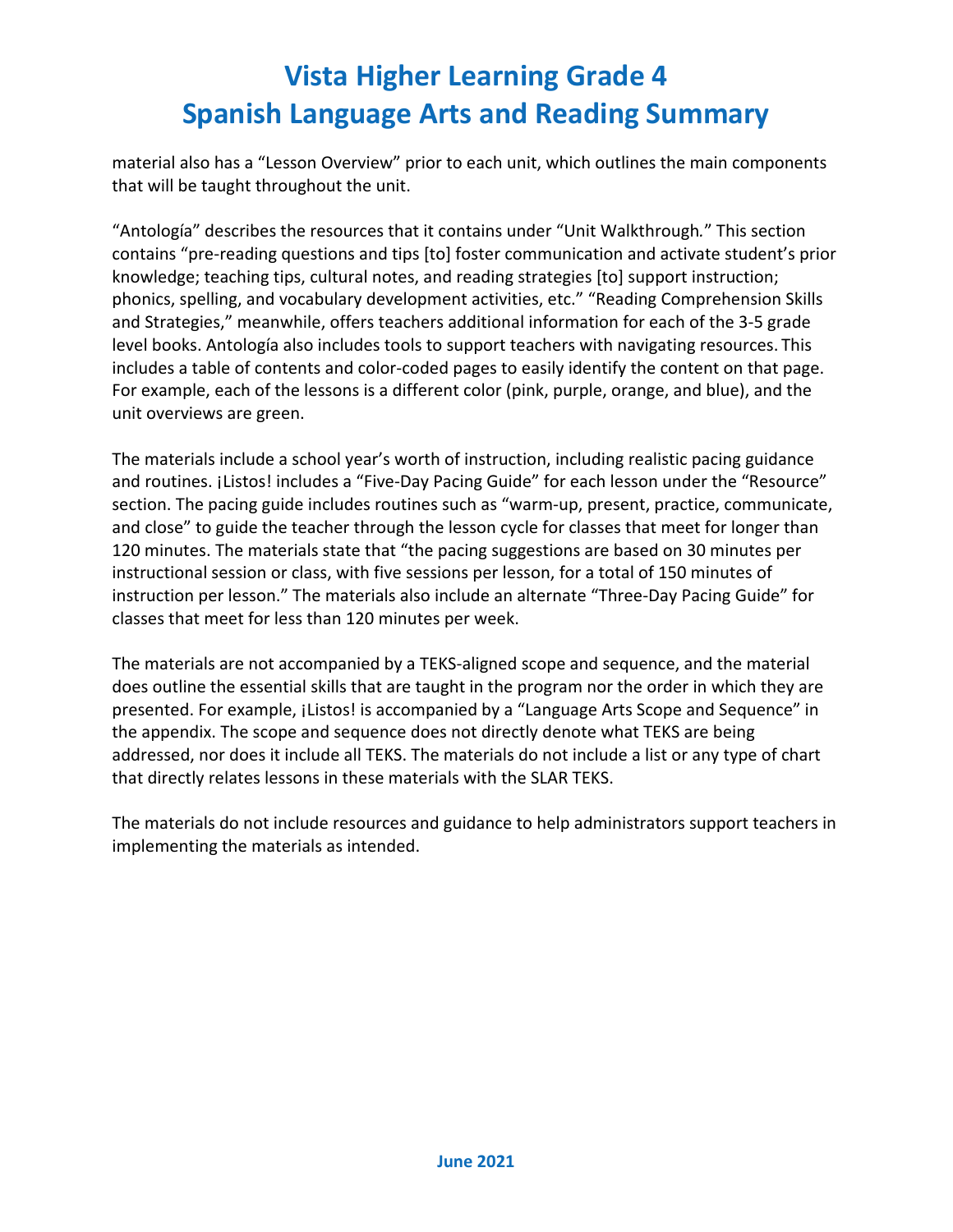## **Indicator 7.3**

Materials provide implementation guidance to meet variability in programmatic design and scheduling considerations.

- Materials provide guidance for strategic implementation without disrupting the sequence of content that must be taught in a specific order following a developmental progression.
- Materials are designed in a way that allow LEAs the ability to incorporate the curriculum into district, campus, and teacher programmatic design and scheduling considerations.

### **Meets 2/2**

The materials provide implementation guidance to meet variability in programmatic design and scheduling considerations. Materials provide guidance for strategic implementation without disrupting the sequence of content that must be taught in a specific order following a developmental progression. Materials are designed in a way that allows LEAs the ability to incorporate the curriculum into district, campus, and teacher programmatic design and scheduling considerations.

Evidence includes but is not limited to:

Materials provide guidance for strategic implementation without disrupting the sequence of content that must be taught in a specific order following a developmental progression. In the "Resources" tab on "¡Listos!," teachers find a "Five-Day Pacing Model" and another document titled "Alternate Pacing Suggestions." Their resources provide guidance for strategic implementation. For example, the "Five-Day Pacing Model" is designed for classes that meet more than 120 minutes per week. "Pacing suggestions are based on 30 minutes per instructional session or class, with five sessions per lesson, for a total of 150 minutes of instruction per lesson…" This pacing guide is for classes that meet regularly during the week. *¡Listos!* also contains a "Three-Day Pacing Guide," designed for classes that meet three times a week and 40 minutes per class. This implementation resource is organized in a table format and tells the teacher exactly which lessons to combine or skip in order to be able to follow the progression of the program. "Antología" can also be taught out of order due to the nature of the spiraling skills and the varied reading levels available at the beginning, intermediate, and advanced levels.

Similarly, ¡Listos! identifies the progression of content skills in order to ensure that students are supported and that the instruction is able to meet their individual needs. The "Language Arts Scope and Sequence" section includes guidance for when the grade-level skills will be taught, but it does not necessarily review the previously taught material. The "Cuaderno de Práctica," however, does include additional practice for students to review the material learned throughout the unit.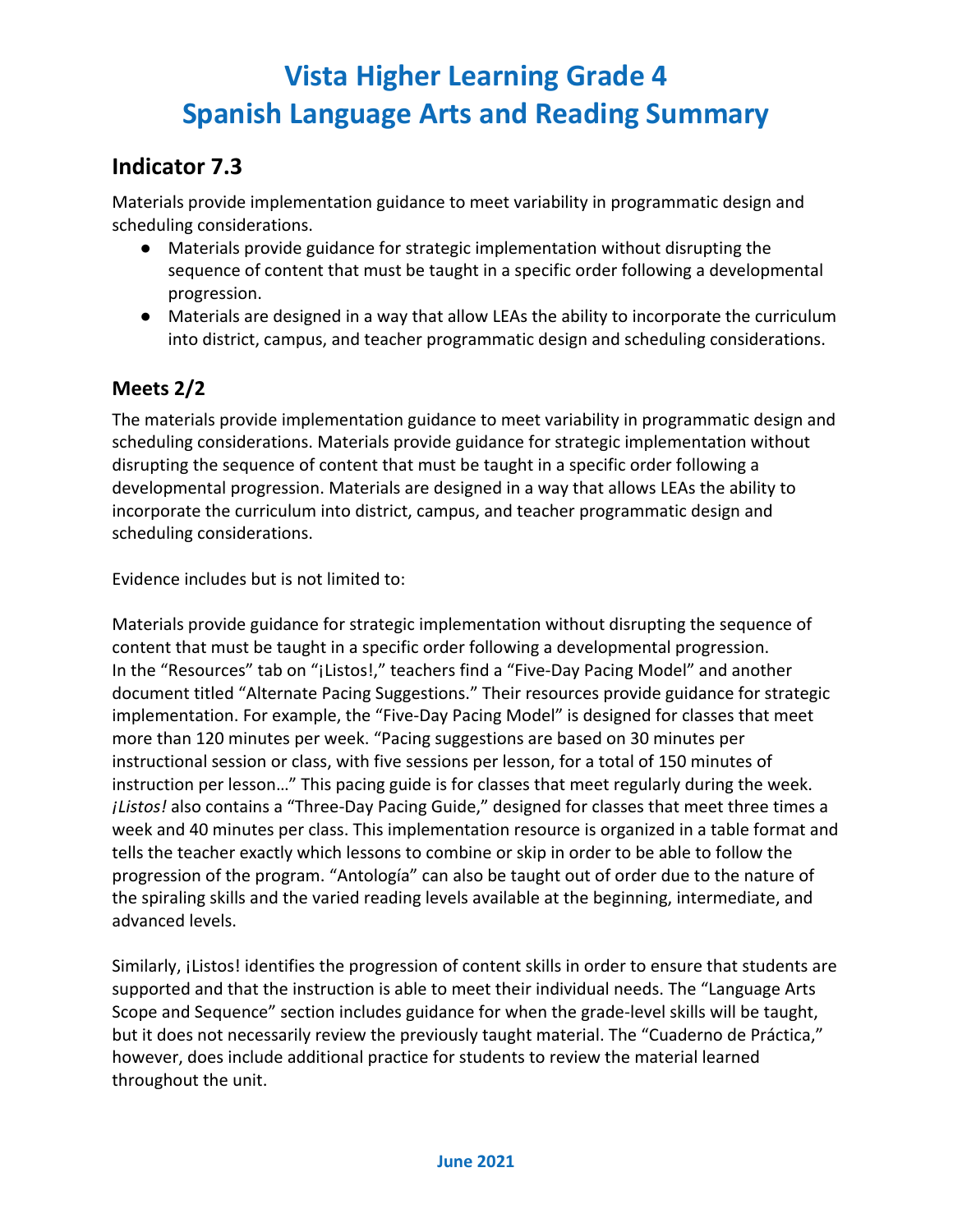Both Antología and ¡Listos! are designed in a way that allows LEAs the ability to incorporate the curriculum into district, campus, and teacher programmatic design and scheduling considerations. If districts follow a specific pacing guide, lessons can be taken out of the pacing guide or out of order to be used according to the district's needs. Since the materials are designed to teach the Spanish language, they contain minimal program design that can be adjusted to align with district curriculums. Even though reading and writing skills are presented in the materials, they do not have the TEKS listed and do not address the skills the depth and rigor needed.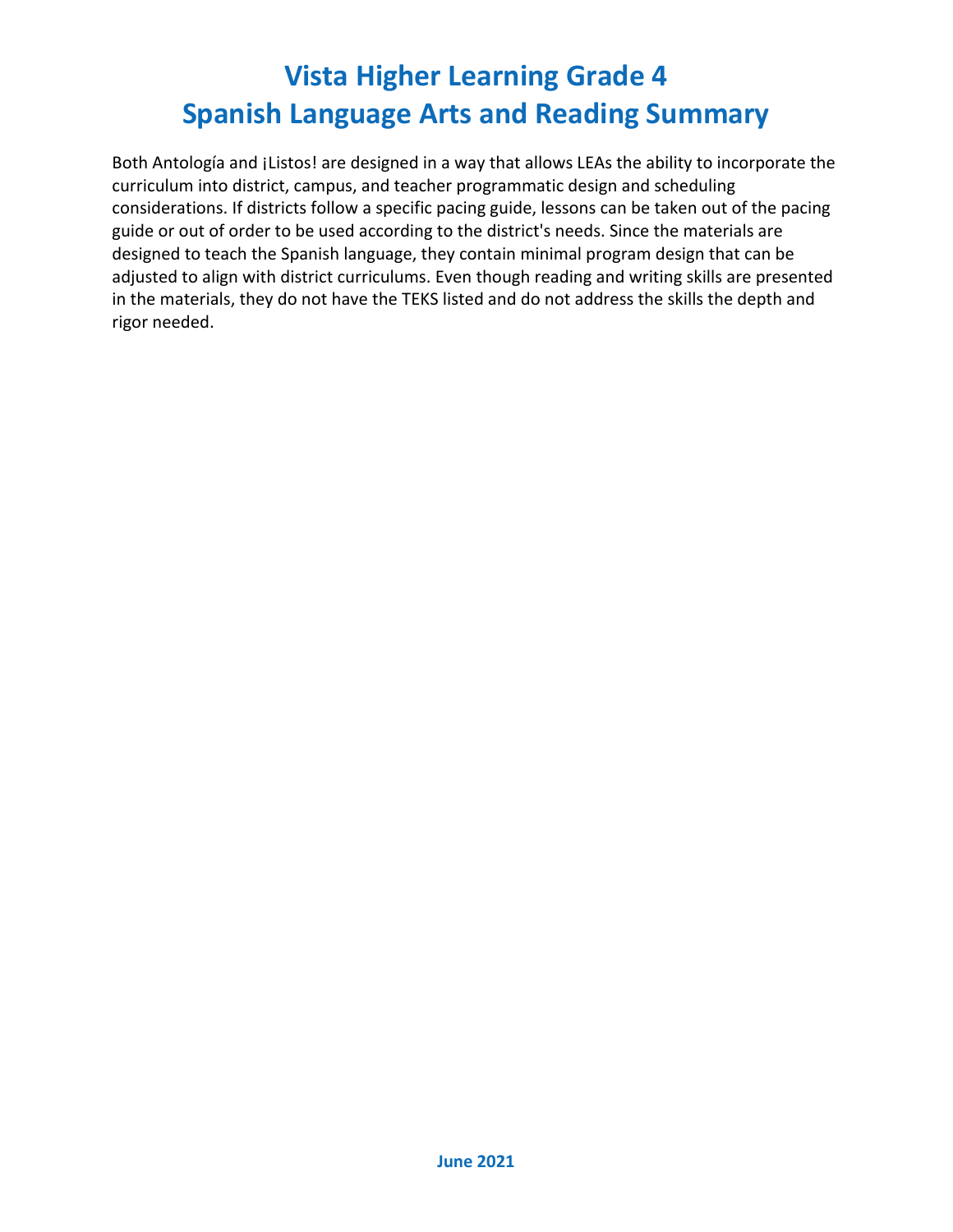## **Indicator 7.4**

Materials provide guidance on fostering connections between home and school.

- Materials support development of strong relationships between teachers and families.
- Materials specify activities for use at home to support students' learning and development.

### **Partially Meets 1/2**

The materials provide some guidance on fostering connections between home and school. Materials provide some support in specifying activities for use at home to support students' learning and development. Materials provide minimal support in the development of strong relationships between teachers and families.

Evidence includes but is not limited to:

"Antología" includes a letter to parents and teachers that describes the program's structure and the different instructional components. For example, a section of that letter that is called "Habilidades de Competencia Lectora y Estrategias" defines each of the reading skills and then explains how to help students master them. The skills included are point of view, author's purpose, cause and effect, compare and contrast, drawing conclusions, reading aloud, problem and solution, main idea and details, making inferences, making connections, retelling, sequencing, summary, and visualization. Additionally, the letter explains how parents and teachers can encourage students to use reading skills after reading a story or piece of text.

Materials specify activities for use at home to support students' learning and development. "¡Listos!" includes a parent letter for each unit. The letter provides a brief description of what students are learning in Spanish; it also provides expansion activities to complete at home. For example, in Unit 2, "Paraguay," the parent letter advises parents to "Ask your child what he or she is learning to say in Spanish at school. Encourage your child to act as if he or she is your teacher. Ask: ¿Cómo describes el vecindario y los lugares de la casa? How do you describe the neighborhood and the rooms in a house? ¿Qué color te gusta más para tu ropa? What color do you like best for your clothes?" Home activities that support students' learning and development include using a world map to "ask your child where Paraguay is located and ask your child to write a paragraph describing his or her job and what a day in the life is like at his or her job."

In Unit 5, students explore the country of Cuba. The letter advises parents that students "will learn vocabulary associated with Cuban food, the food pyramid, and the five senses. In addition, your child will learn to use Spanish descriptive words when talking about staying healthy." Additionally, the letter includes questions that parents can ask their children, as well as additional suggested activities that include asking their child to "write a paragraph describing Cuban food and why everyone would like it. Remind your child that he or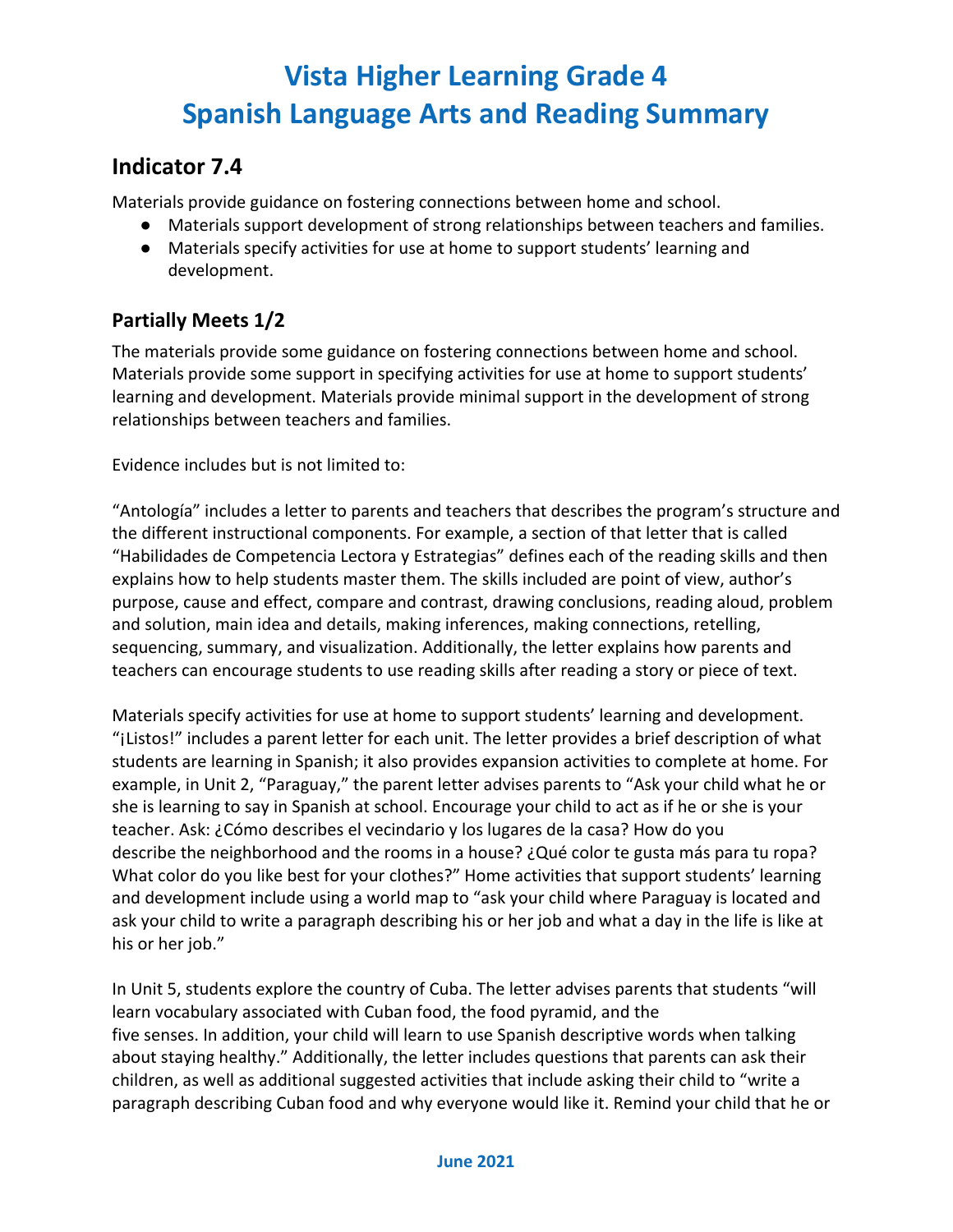she is trying to sell Cuban food to someone who has never tried it before." These activities allow parents to support their children in their learning and development.

Though the parent letters in Antología and ¡Listos! are helpful to start building relationships between teachers and family, these are the only resources available. They thus provide minimal support in the development of strong relationships between teachers and families.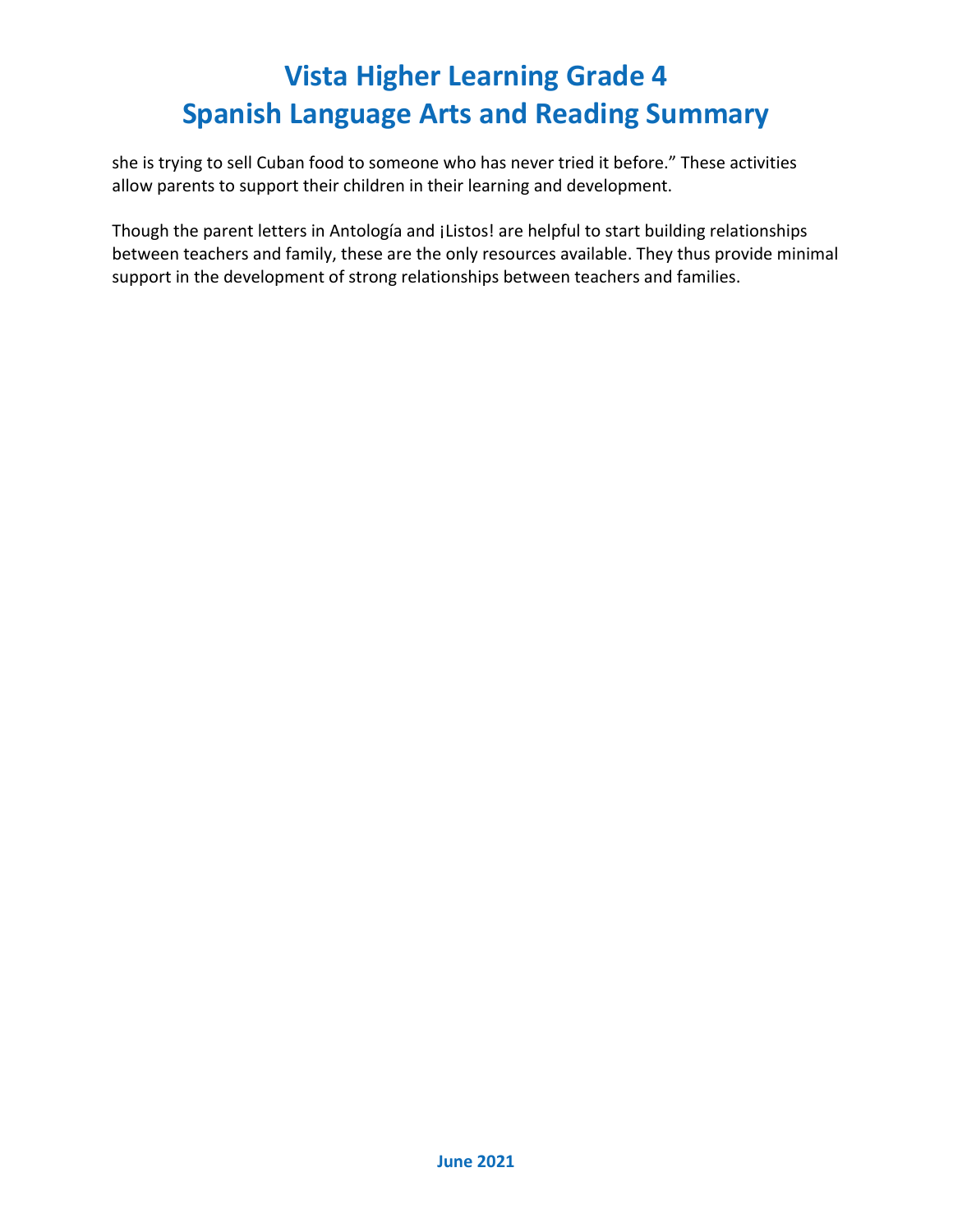## **Indicator 7.5**

The visual design of student and teacher materials (whether in print or digital) is neither distracting nor chaotic.

- Materials include appropriate use of white space and design that supports and does not distract from student learning.
- Pictures and graphics are supportive of student learning and engagement without being visually distracting.

### **Meets 2/2**

The materials include a visual design of student and teacher materials that are neither distracting nor chaotic. Materials include appropriate use of white space and design that supports and does not distract student learning. The pictures and graphics are supportive of student learning and engagement without being visually distracting.

Evidence includes but is not limited to:

Materials include appropriate use of white space and design that supports and does not distract from student learning. For example, the "¡Listos!" teacher's guide design allows teachers to easily locate important information for lesson planning and implementation. ¡Listos! supports teachers through the use of color-coded or tabbed pages that quickly identify content on each page of the different units. The unit planner also includes "Unit Overview, Summative Performance Tasks, Literacy Center, Culture Connections, Technology Integration, and Pacing Suggestions." The components are well designed without being distracting, and everything is well organized and easy to find. The educator sees the same content in the same place throughout the book. ¡Listos! has clear and designated spaces for educators to quickly see and locate important information.

"Antología's" teacher book is divided into three levels, "Nivel Principiante, Nivel Intermedio, and Nivel Avanzado." Each "Nivel" is color-coded and includes eight units for each. The teaching instructions are bolded in pink throughout the pages. The subheadings include "Vocabulary development, Echo Read, Differentiated Instruction, Practice and Apply, and Scaffold and Apply."

Additionally, Antología includes pictures and graphics that are supportive of student learning and engagement without being visually distracting. Tables, charts, and visuals included are clear and concise. There are many pictures in each story to help readers comprehend and grasp the meaning of new words.

Similarly, *i*Listos! includes photographs and illustrations that are supportive of student learning and engagement. These visuals add to the students' understanding of the skill at hand. The student materials of both Antología and ¡Listos! are designed with appropriate use of white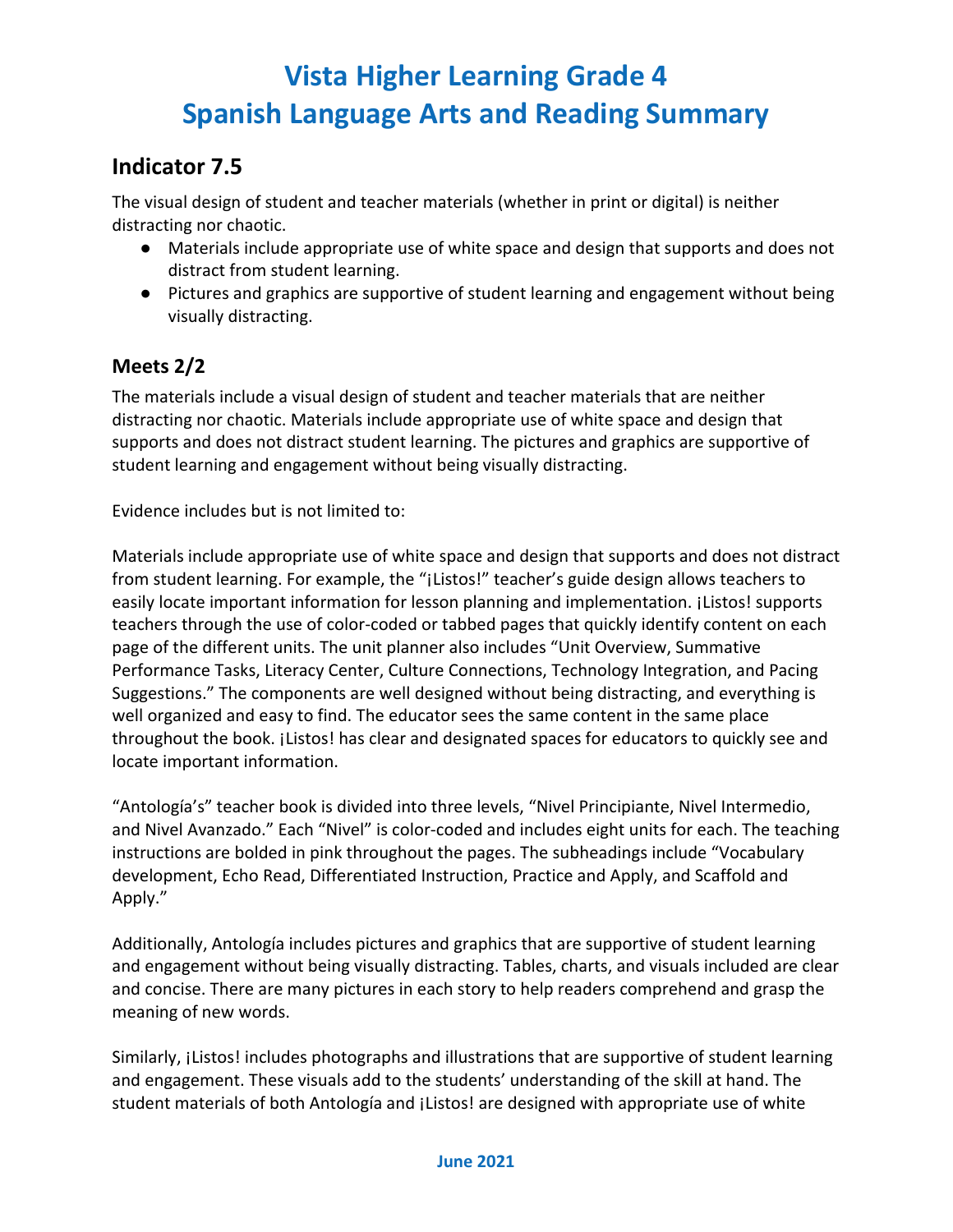space; the workbooks, texts, worksheets, and digital components are neither distracting nor chaotic. For example, photo images to teach the unit vocabulary online are clear and utilize appropriate colors. The images are real pictures that support the stories and vocabulary that are taught. For example, in Antología, Lesson 1, the "La Artesania Nicaraguense" supports the learning of the vocabulary word "hamacas" by including a real picture of a colorful hamaca. The stories also include characters who interact in dialogue, and sentences are often accompanied with a visual in order to assist emergent readers with comprehension.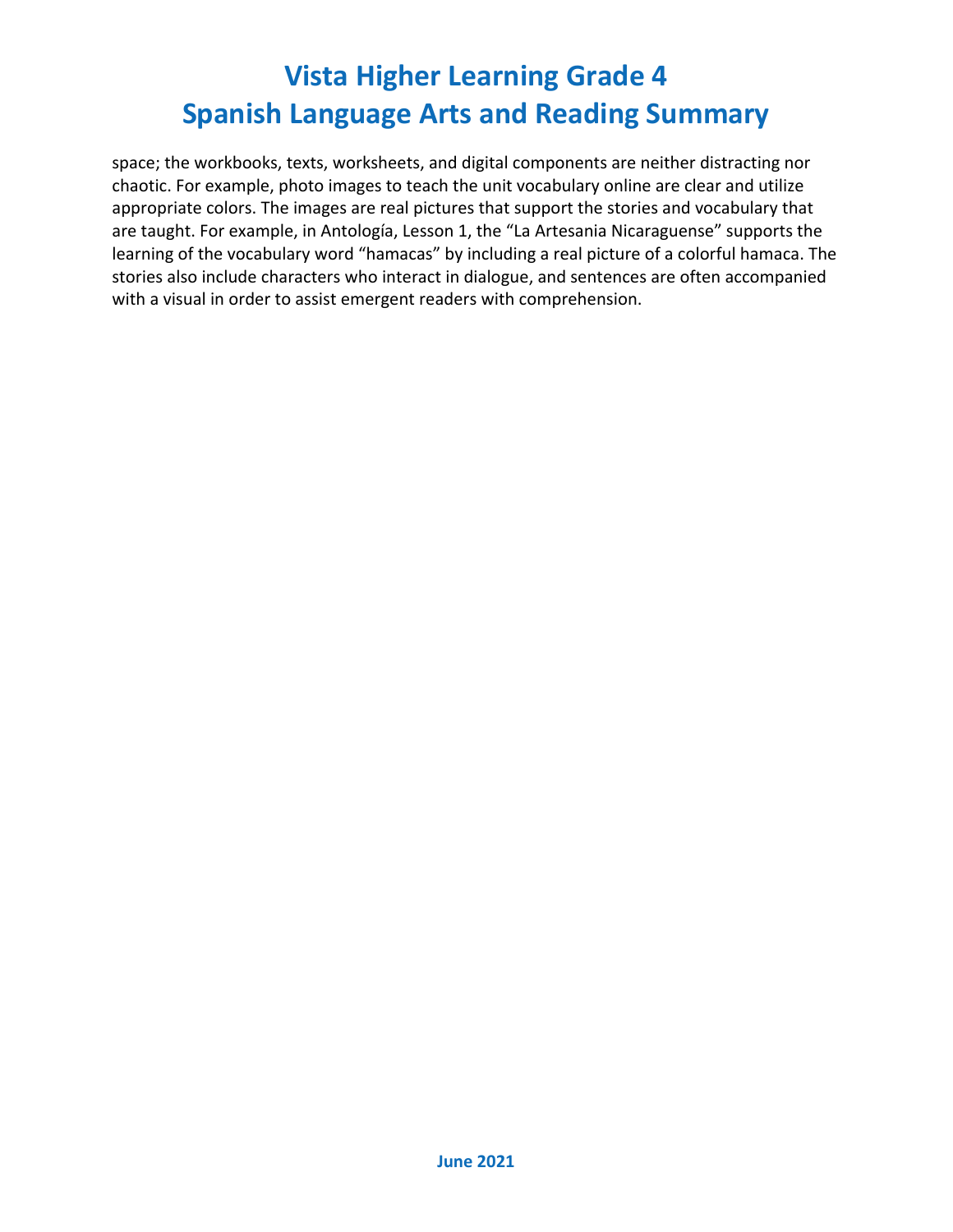### **Indicator 8.1**

Materials provide clear guidance specific to bilingual program models.

- Materials include guidance or recommendations on how they could be applied within a particular bilingual program model.
- Materials cite current, relevant research on Spanish literacy development and second language development and acquisition.

#### **Not Scored**

The materials do not include guidance or recommendations on how they could be applied within a particular bilingual program model. Materials do not cite current, relevant research on Spanish literacy development or second language development and acquisition.

Evidence includes but is not limited to:

Neither "Antología" nor "¡Listos!" cite current, relevant research on Spanish literacy development. Even though it is a material designed for learning Spanish as a second language, no supporting research or relevant acquisition methods for second language learners are present in the book.

Antología's Teacher and Parent letter states: "A program built to meet the varied needs of today´s Spanish learners, Antología can be used in a dual-language elementary program, a foreign-language-in-the-elementary-school (FLES) setting, or a Spanish-language-immersion instruction." However, there is no guidance provided on how to implement the materials within a specific bilingual program model.

The Teacher's Edition section for ¡Listos! includes a statement in the "Communicative Approach," which states, "Communicate with spiraling content that allows for added flexibility of choices in any second language classroom models or with any methodology." Materials do not include guidance nor recommendations on how they could be applied within a particular bilingual program model.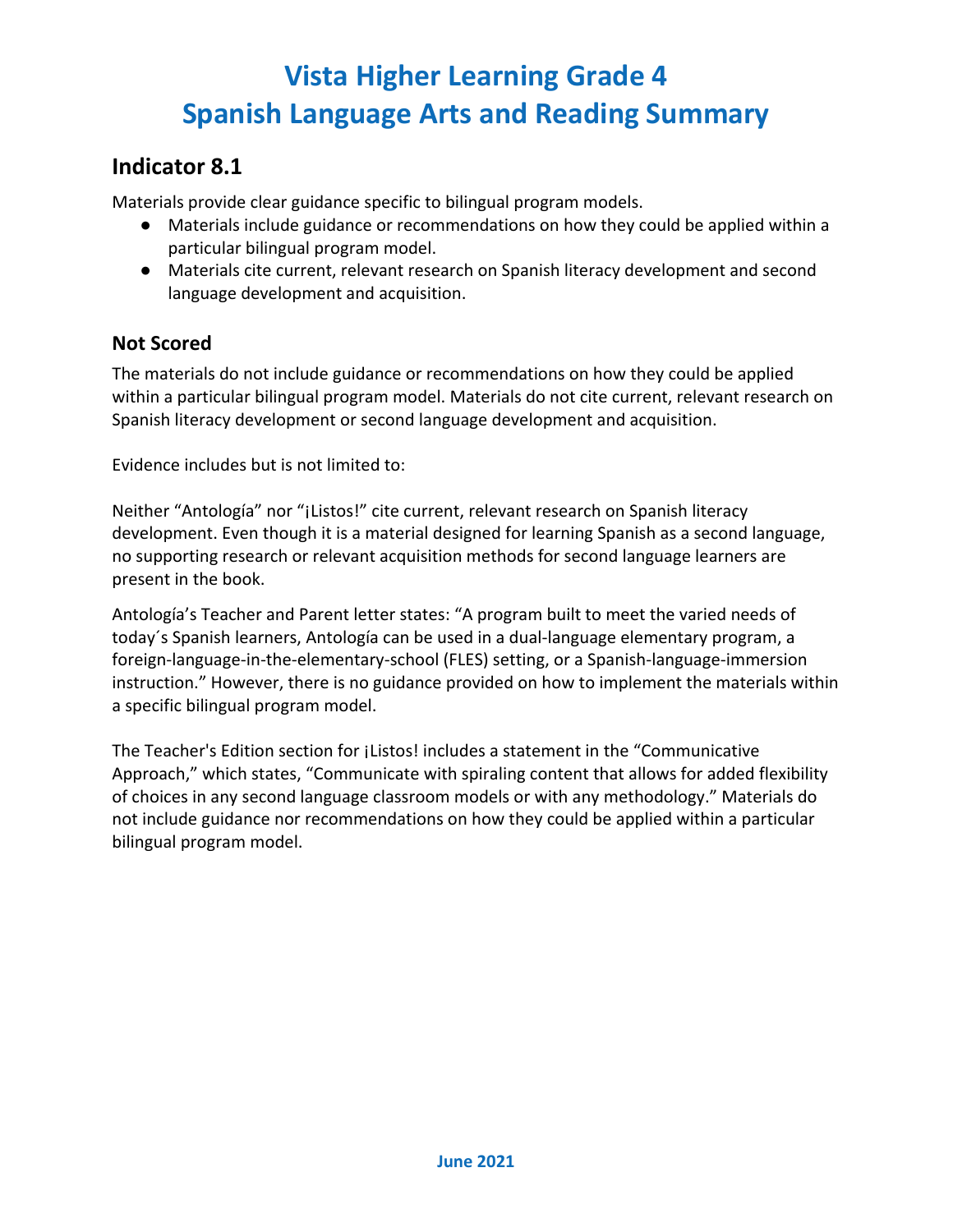## **Indicator 8.2**

Materials support teachers in understanding the connection between content presented in each language and provide guidance on how to help students understand this connection.

- Materials highlight opportunities for students to make cross-linguistic connections.
- Materials allow for equitable instruction in both languages, in terms of quality and quantity of materials.
- Materials support teacher and student understanding and application of the connection between the languages, (ie. skills that transfer)

### **Not Scored**

The materials support teachers in understanding the connection between content presented in each language; they also provide guidance on how to help students understand this connection. Materials offer opportunities for students to make cross-linguistic connections. Some materials support teacher and student understanding and application of the connection between the languages. However, the materials do not provide equitable instruction in both languages in terms of quality and quantity of materials.

Evidence includes but is not limited to:

The materials offer opportunities for students to make cross-linguistic connections. In the third lesson of every unit in "¡Listos!," for example, the section "Spanish to English" provides opportunities for students to make cross-linguistic connections. Unit 1, Lesson 3, there is an entire lesson on singular and plural nouns. The materials state, "En español, como en inglés, las palabras pueden expresar cantidad. Para formar una palabra que se exprese más de una, se agrega -s o -es al final de la palabra." The materials then guide students to locate singular and plural nouns in their books, allowing them to connect the activity to the text.

The materials support teacher and student understanding and application of the connection between the languages. In Unit 3 of ¡Listos!, for example, under "Spanish to English: Intonation," the materials state, "En español,como en inglés, hay diferentes tipos de preguntas. Las preguntas que empiezan con ¿Que?, ¿Quien?, ¿Como?, ¿Donde?, ¿Cuándo? y ¿Por qué? tienen la misma entonación que una oración declarativa." The materials guide the teacher to read different sentences that highlight the need for variety in intonation. Students then practice reading questions and pay close attention to their intonation. These activities help students to make connections between the sounds in Spanish and English.

Materials include weekly lessons that encourage and provide opportunities for translanguaging. In Unit 5 of ¡Listos!, under the "Warm Up" section, the teacher asks students if they ever eat desserts in a restaurant or at a party and, if so, what they eat. Teacher guidance states, "If possible, list these in English and in Spanish on the board. Then ask the class to vote in Spanish for their favorite dessert." Also in ¡Listos!, the "Explore Connections" materials instruct the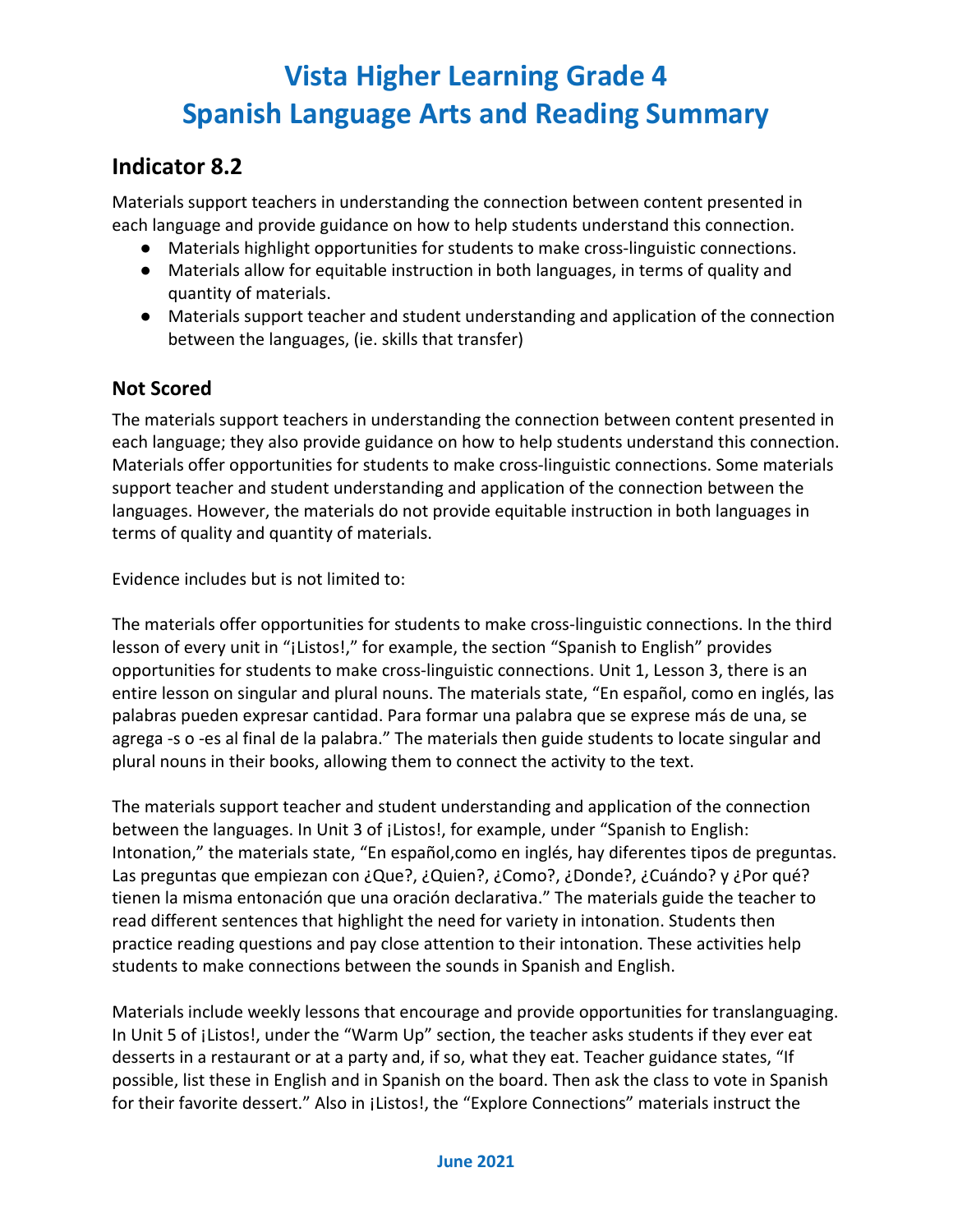teacher to, "On the board, write English homophones such as 'bee' and 'be' and provide example sentences. For Spanish, use *casar* and *cazar.* Ask students how the pairs of words are the same and how they are different. Elicit that they sound the same, but they are spelled differently. Explain to students that these pairs of words are called homophones in English-in Spanish, homófonos." These activities are embedded within different sections of the lessons and are age-appropriate.

"Antología" does not highlight opportunities for students to make cross-linguistic connections nor does it support teacher and student understanding and application of the connection between the languages. Materials do not allow for equitable instruction in both languages in terms of quality and quantity of materials. Both ¡Listos! and Antología are only in Spanish.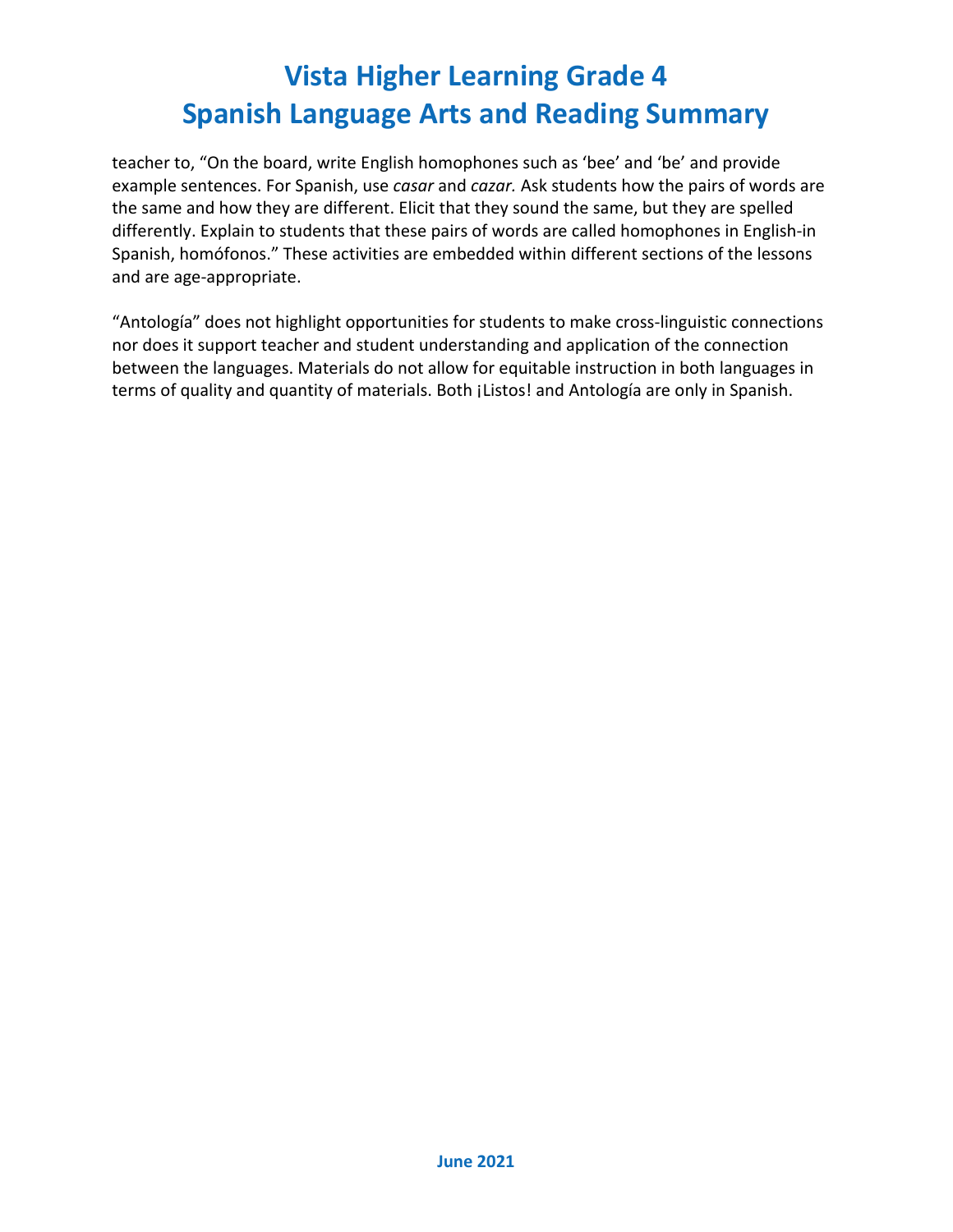### **Indicator 8.3**

Materials in Spanish are authentic and culturally relevant.

- Both teacher and student materials are presented in authentic and academic Spanish or are quality transadaptations or translations, as appropriate for the purpose and context of the activity.
- Materials support the development of socio-cultural competence.
- Materials represent the cultural and linguistic diversity of the Spanish language and Hispanic culture.

#### **Not Scored**

The materials in Spanish are authentic and culturally relevant. Both teacher and student materials are presented in authentic and academic Spanish as appropriate for the activities' purpose and context. The materials support the development of sociocultural competence. The materials represent the cultural and linguistic diversity of the Spanish language and Hispanic culture.

Evidence includes but is not limited to:

In "¡Listos!" and "Antología," both teacher and student materials are presented in authentic and academic Spanish. The "¡Bienvenidos!" letter and the Teachers and Parents letter in Antología describe the stories contained as "authentic selections from across the Spanishspeaking world." Selections include authentic Spanish literature and informational texts covering a range of topics. The stories offer a wide variety of authentic Spanish texts written by Hispanic authors who intentionally develop storylines that reflect Hispanic cultures, traditions, customs, values, and beliefs. Students identify and connect with texts to aid comprehension and provide self-validation. Each unit of *jListos! focuses on a different country*, such as "Honduras, Perú, Republica Dominicana, España, México, Argentina, Panamá, and Colombia."

Materials support the development of socio-cultural competence. ¡Listos! integrates specific practices for promoting and developing socio-cultural competence. In Unit 1, Lesson 1, for example, "Culture Comparison" materials guide the teacher to discuss the various titles used in Hispanic countries. The lesson includes a text titled "Don y Doña" and an explanation that Hispanic countries often use titles to indicate respect and affection. It is noted that: "Don and Doña are used with the first name of older people, like grandparents." This activity fosters respect for different communities, and students come to understand that communities can have both similarities and vast differences. Additionally, every lesson of *j*Listos! includes a "Cultural Understanding" section that integrates cultural objectives throughout the week's lesson. In Unit 5, for example, the "Cultural Understanding" objective is that "Students will understand that Cuban children also eat certain foods when they do not feel well." This particular lesson has three " Culture objectives," including the objective that, "Students will identify and compare Cuban traditions regarding foods and remedies with their own